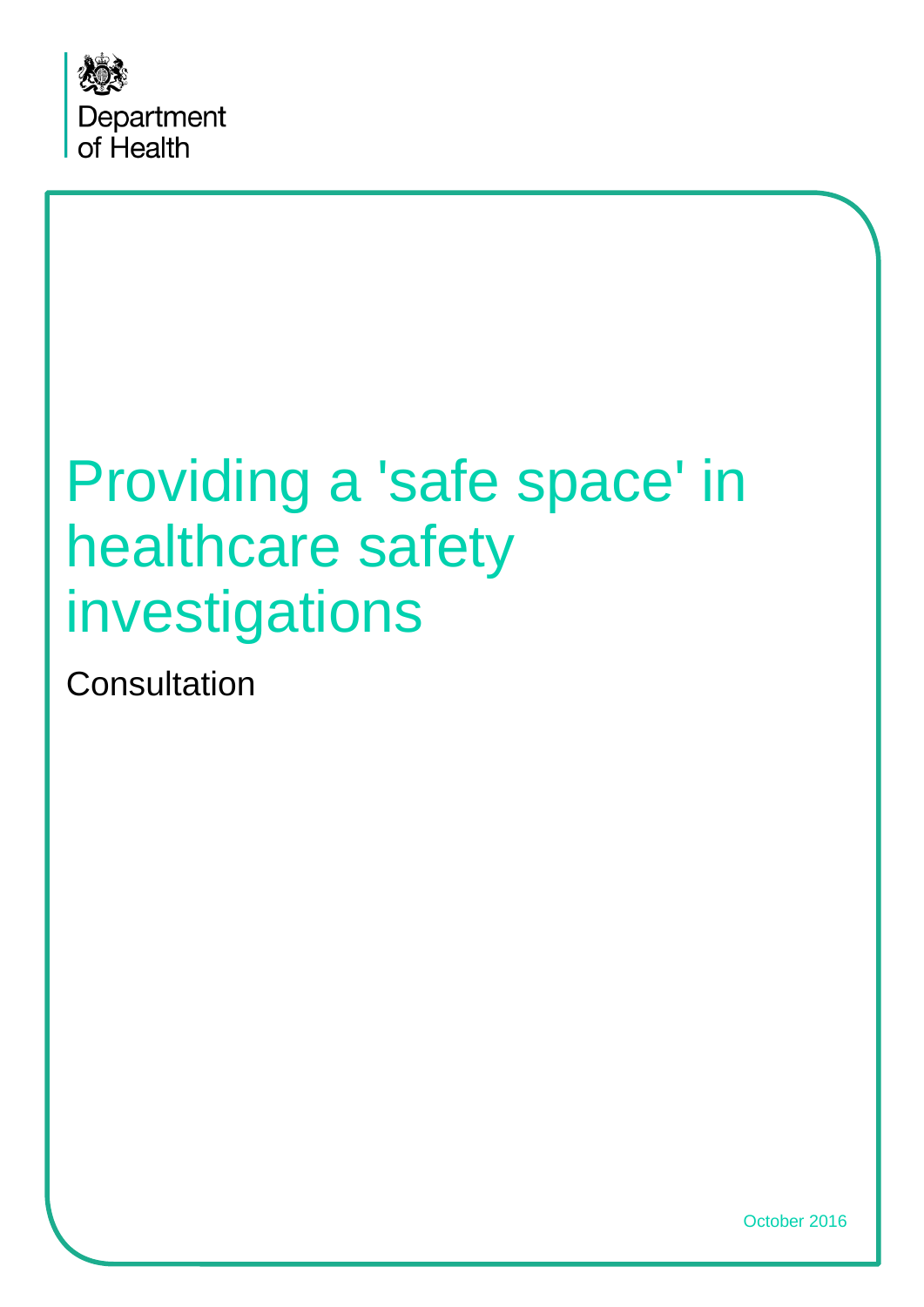#### **Title: Providing a 'safe space' in healthcare safety investigations**

#### **Consultation**

#### **Author:**

Quality, CQC and Investigations Team Acute Care and Workforce Directorate

#### **Document Purpose:**

Consultation

#### **Publication date:**

October 2016

#### **Target audience:**

- NHS Staff (past and present)
- NHS Employers
- Professional regulators for the healthcare professions
- Trade Unions
- Patients and families
- Providers
- Commissioners

#### **Contact details:**

Quality, CQC and Investigations Team Room 507 Richmond House 79 Whitehall London SW1A 2NS

You may re-use the text of this document (not including logos) free of charge in any format or medium, under the terms of the Open Government Licence. To view this licence, visit [www.nationalarchives.gov.uk/doc/open-government-licence/](http://www.nationalarchives.gov.uk/doc/open-government-licence/)

© Crown copyright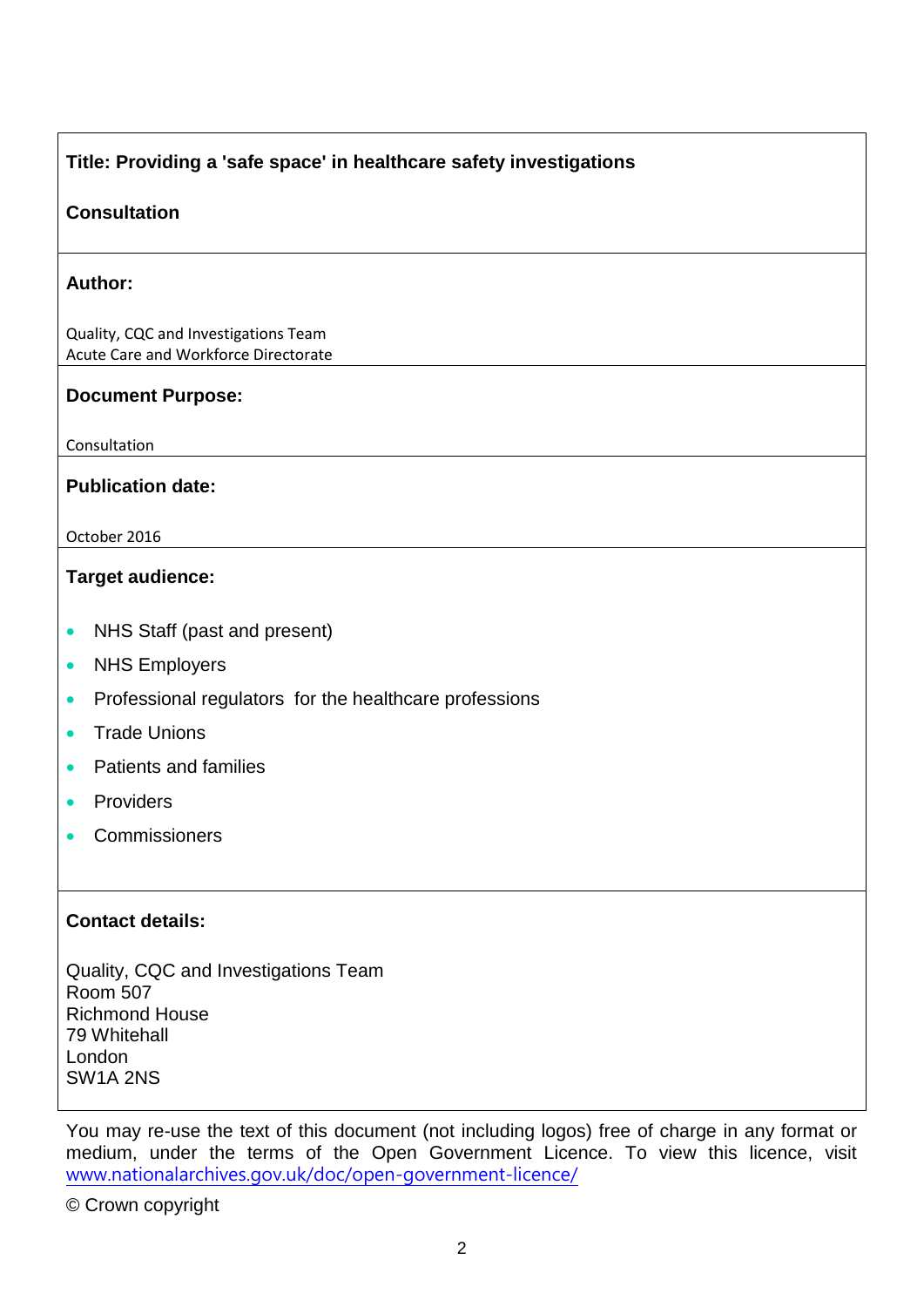Published to gov.uk, in PDF format only. [www.gov.uk/dh](http://www.gov.uk/dh)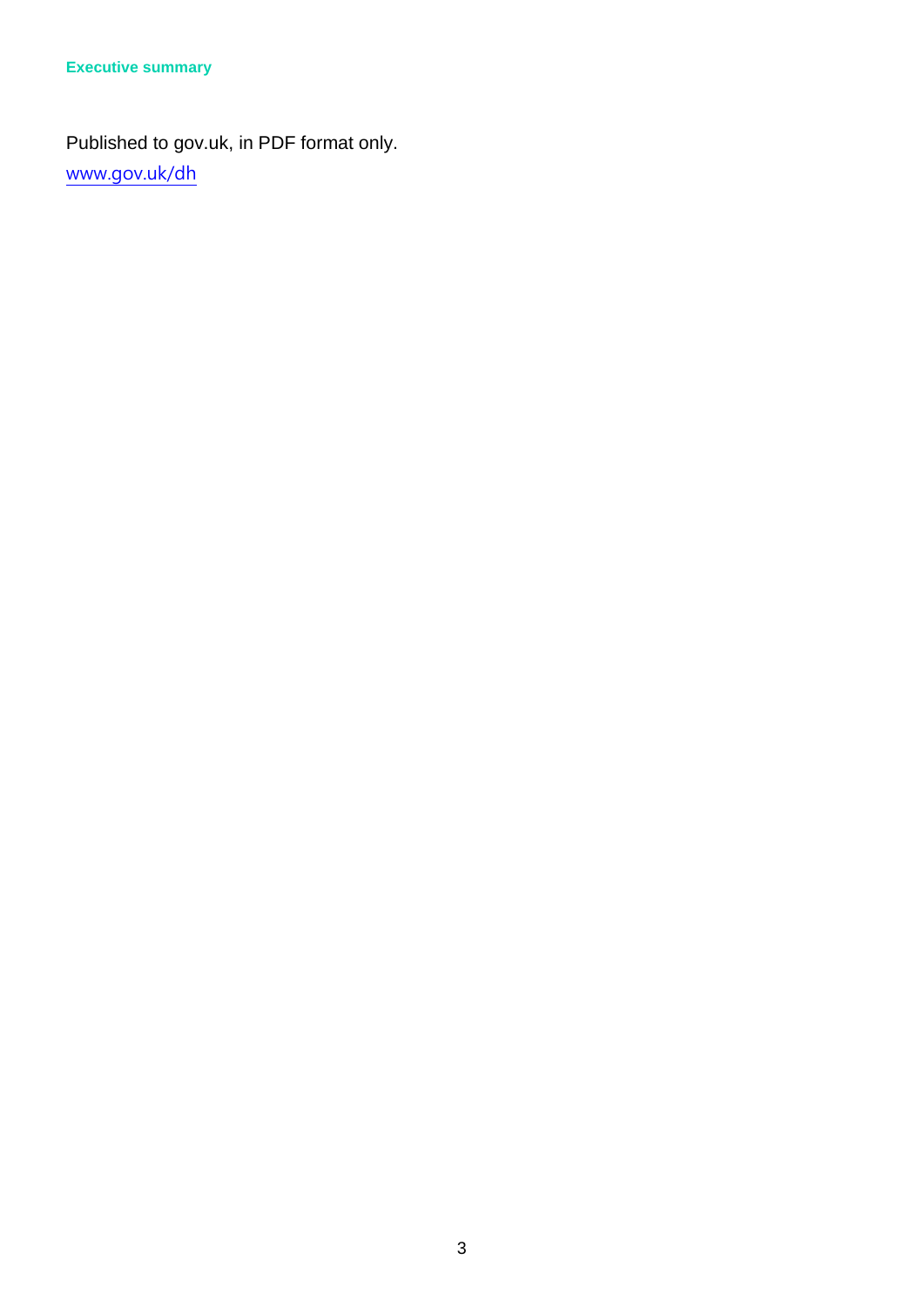# Providing a 'safe space' in healthcare safety investigations

**Consultation**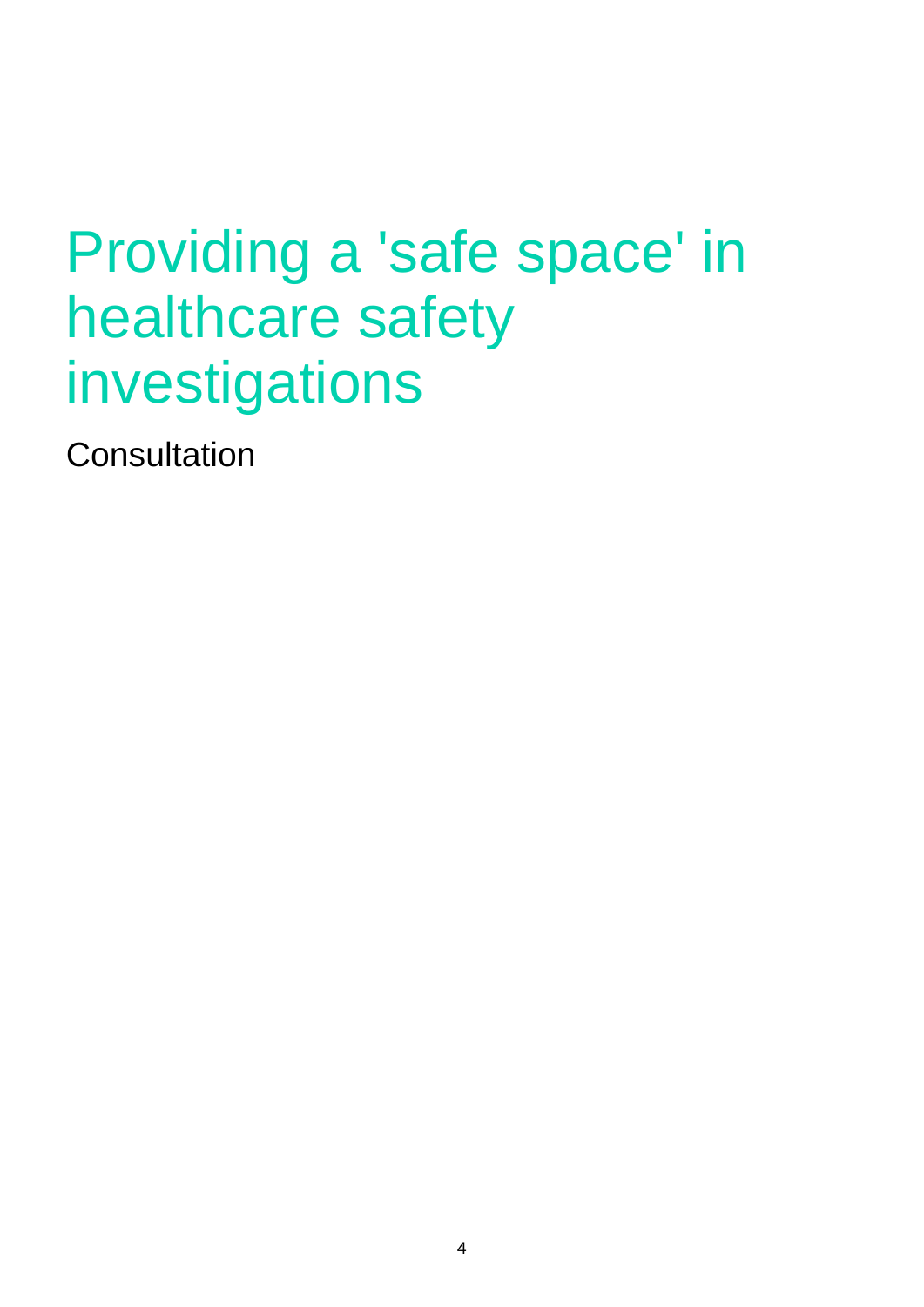# **Contents**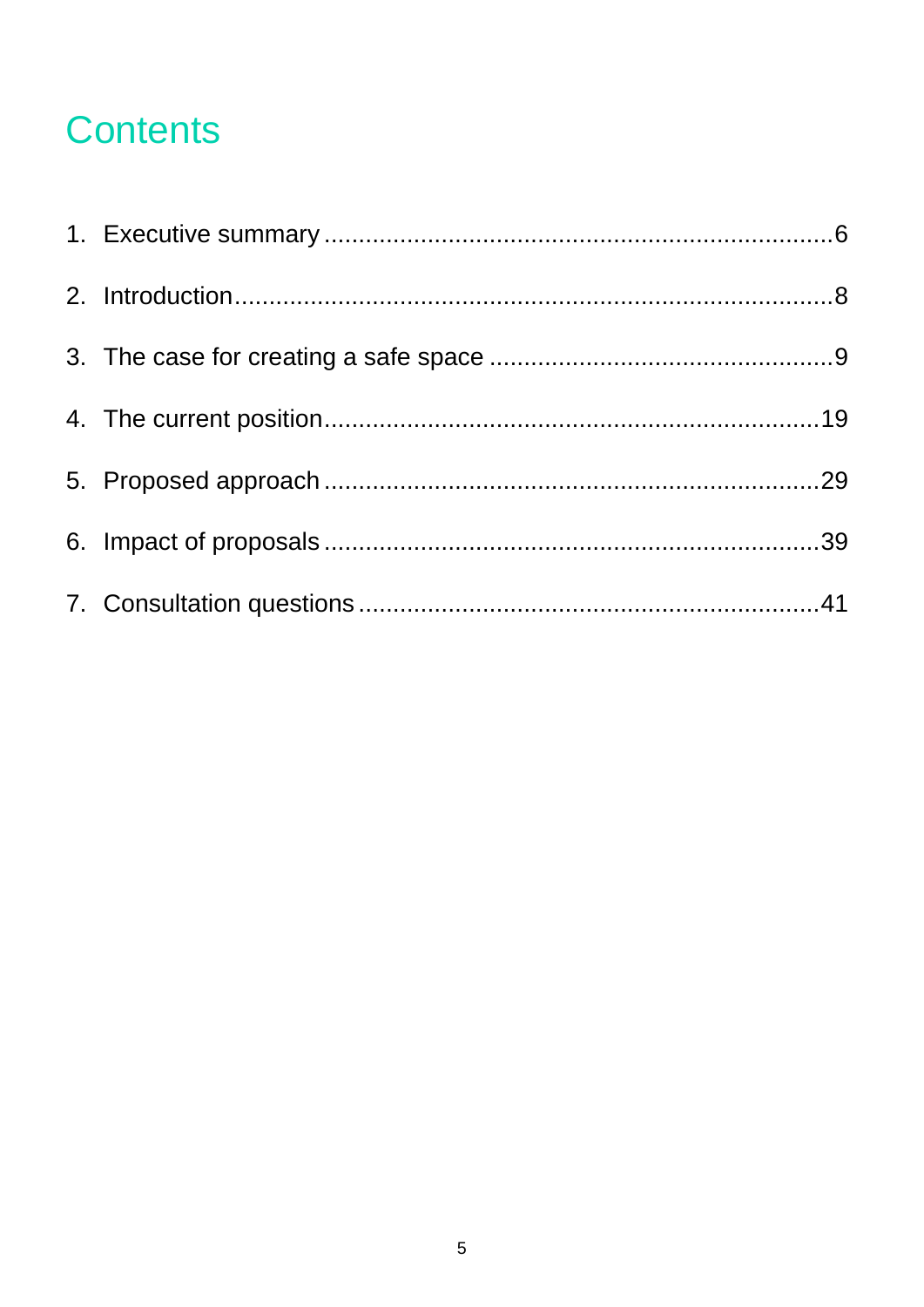# <span id="page-5-0"></span>**1. Executive summary**

- 1.1. It is important that we create the right conditions for staff, patients and their families, friends and carers to be able to discuss errors and problems in care explicitly and thoughtfully. Academic evidence shows there is a strong connection between 'psychological safety' and a culture of learning within an organisation**<sup>1</sup>** . In a true culture of learning, staff can feel confident they will be treated fairly, and patients and families can be assured that errors and the causes of them will be fully explored. Creating and sustaining this broader culture of psychological safety and learning is down to leaders and managers in the system. But for them to be able to do so, the Department of Health, as steward of the health system, needs to set the right conditions for such a culture to flourish.
- 1.2. However, recent inquiries have illustrated that staff need to feel more confident that the information they give to safety investigations, which have the sole function of learning from errors, will not be used unfairly.
- 1.3. It is in this context that the Department of Health has been considering ways in which to create a culture of learning by enabling staff to feel supported to openly explore what lies behind errors (and, by association, giving patients and families reassurance that they know the facts and that lessons can and will be learned). It is here that the concept of a 'safe space' comes in - a proposed statutory requirement that information generated as part of a safety investigation will be kept confidential and will not be shared outside the investigation's boundaries, except in a number of limited circumstances.
- 1.4. The concept was explored and laid out by the Public Administration Select Committee (PASC) in its 2015 report, '*Investigating clinical incidents in the NHS<sup>2</sup>*, which stated that, in order to truly create a system where investigations drive learning and improvement, any investigation carried out by the new healthcare investigation body it was proposing: *'must offer a safe space: strong protections to patients, their families, clinicians and staff, so they can talk freely about what has gone wrong without fear of punitive reprisals'*.
- 1.5. The view of PASC was informed, in part, on the model used by the Air Accident Investigation Branch (AAIB), where investigators are able to offer this safe space to those they speak to, thanks to the robust statutory framework in which they work, arising from regulation-making powers in primary legislation. A key aspect of this

 $\overline{a}$ 

<sup>&</sup>lt;sup>1</sup> Amy Edmondson, 'Psychological Safety and Learning Behavior in Work Teams', Administrative Science Quarterly, 1999.

<sup>&</sup>lt;sup>2</sup> <http://www.publications.parliament.uk/pa/cm201415/cmselect/cmpubadm/886/886.pdf>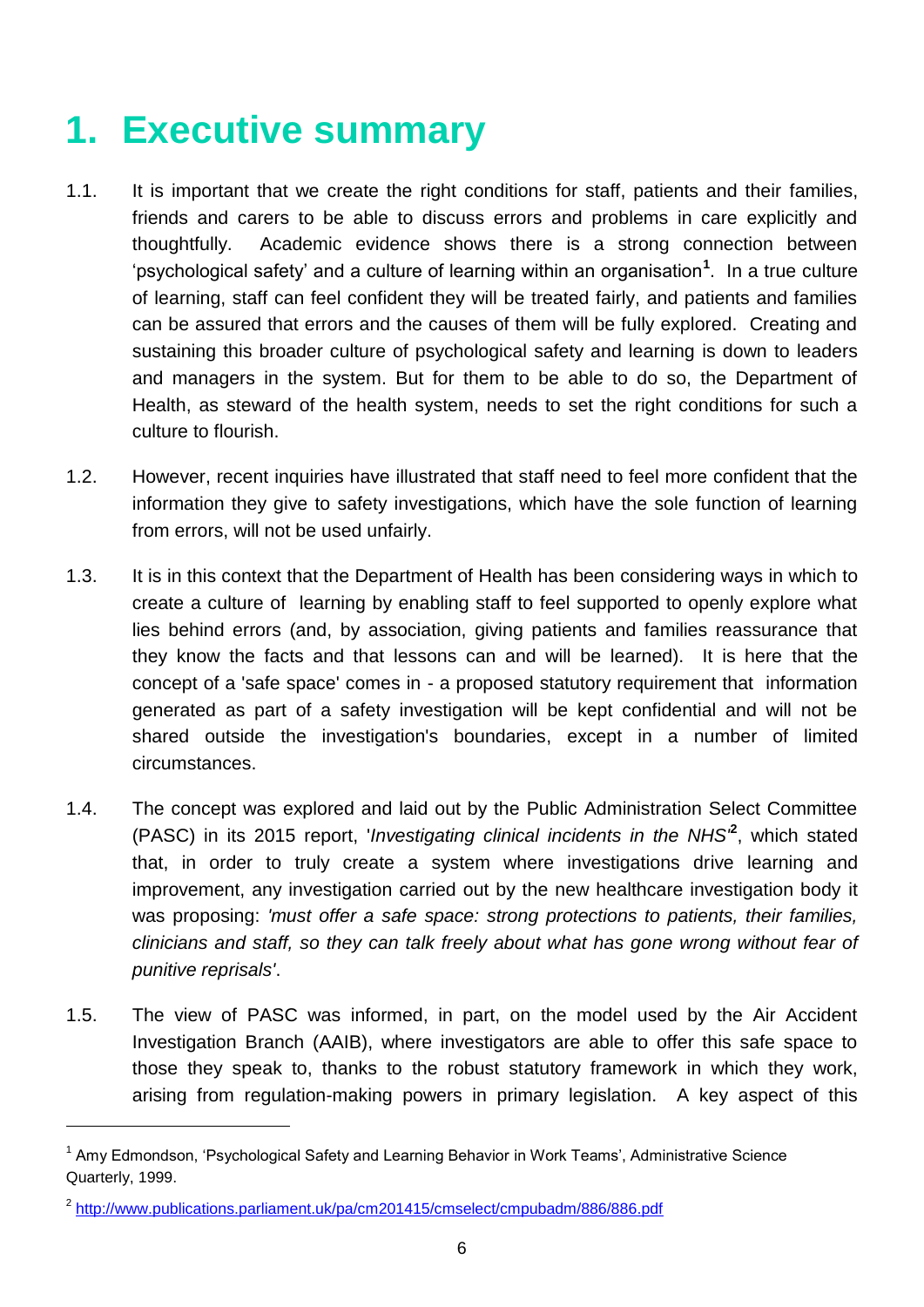statutory framework is the duty not to share information given in the course of an investigation with any other individual or body, unless there is a High Court order, or in limited circumstances allowed under the EU regulation (ie, where there is evidence of criminal activity).

1.6. In March 2016 the Rt Hon Jeremy Hunt, Secretary of State for Health, outlined his intention to bring forward measures in this area. In this consultation, the Department of Health is seeking views on the creation of a statutory 'safe space' in healthcare safety investigations, modelling the approach of the AAIB. This consultation is issued on behalf of the Department of Health in England and the proposals would apply in the NHS in England. It seeks comments and views on the policy outlined in this document.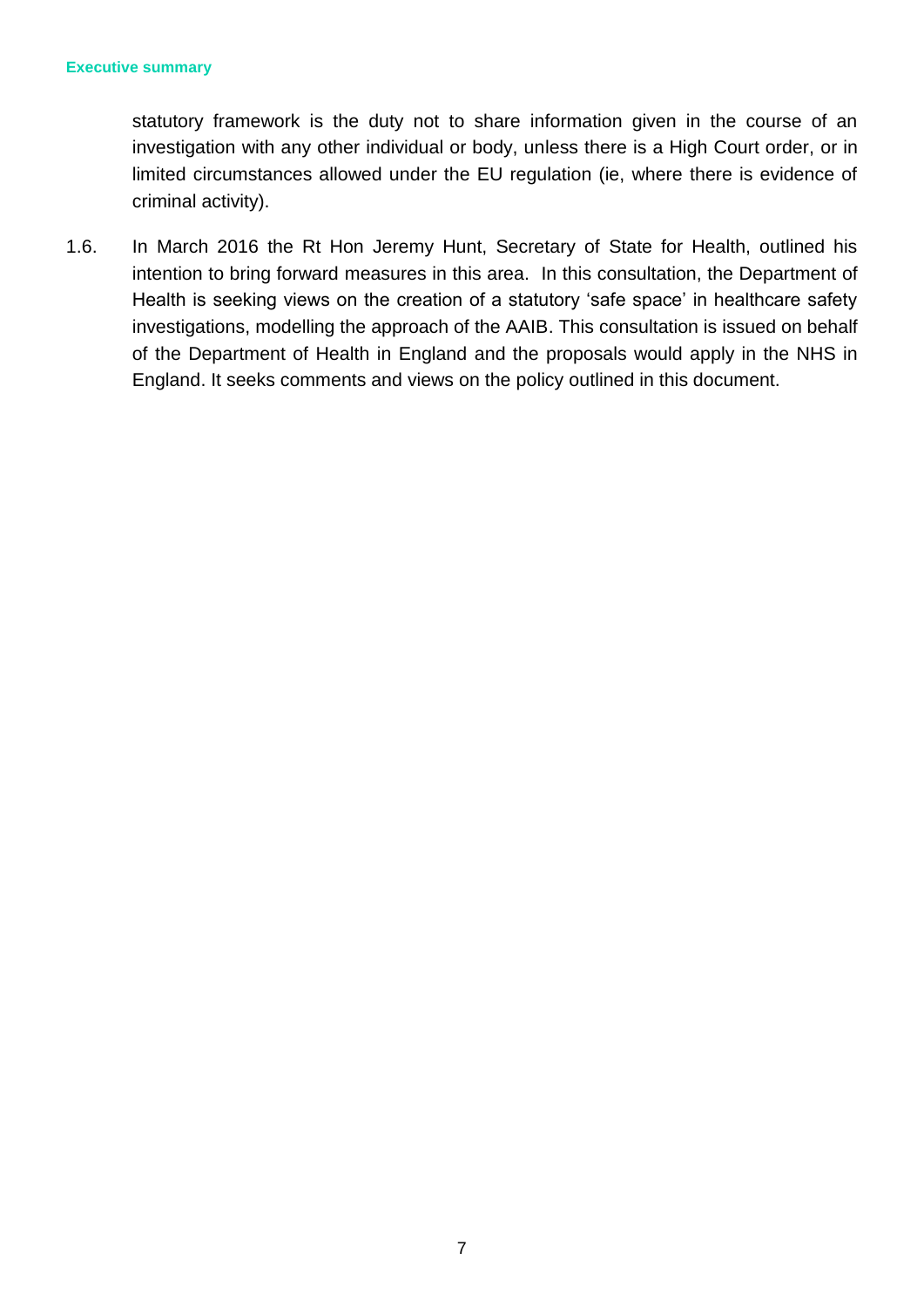# <span id="page-7-0"></span>**2. Introduction**

- 2.1. If we want to achieve the ambition of the NHS becoming the world's largest learning organisation, staff must be empowered and feel able to challenge, learn and improve. This must be ingrained in the culture of the NHS.
- 2.2. There is a body of evidence to indicate that there is a gap between this culture we would expect to exist in the NHS and the one which does, as well as a gap between how investigations into errors should be carried out and how they are. There is variation across the health system in both aspects - providers do not consistently undertake investigations into serious incidents, and, if investigations are undertaken, the lessons of these are not always learned. At worst, they can be used erroneously to attribute blame.
- 2.3. Organisations need to demonstrate that they learn when things go wrong. This is already tested by the Care Quality Commission, which when inspecting providers looks at whether investigations are carried out when things go wrong, whether staff and people who use services are involved in the review or investigation, and whether lessons are learned and shared.
- 2.4. However, many believe that the creation of a type of 'strong wall' around certain health service investigations, so that information given as part of an investigation would only rarely be passed on, would provide a measure of 'psychological safety' to those involved in investigation, allowing them to speak freely. This will enable lessons to be learned, driving improvement and ultimately saving lives.
- 2.5. The proposal outlined in this consultation is to create a statutory prohibition on the disclosure of material obtained during certain health service investigations unless the High Court makes an order permitting disclosure, or in a limited number of other circumstances. This broadly mirrors the regime followed in the area of air accidents investigations.
- 2.6. However, there are challenges to creating this statutory 'safe space'. As we will see, some of these are cultural - particularly how can a safe space be implemented effectively in a system which has so much inherent variation. Other barriers are legislative as other organisations and individuals have statutory powers to call evidence. Creating a safe space is also a difficult balance to achieve - how can you, on one hand, reassure staff the information they give will not be passed on while also reassuring patients and families that they have the full facts of their, or their loved ones', care.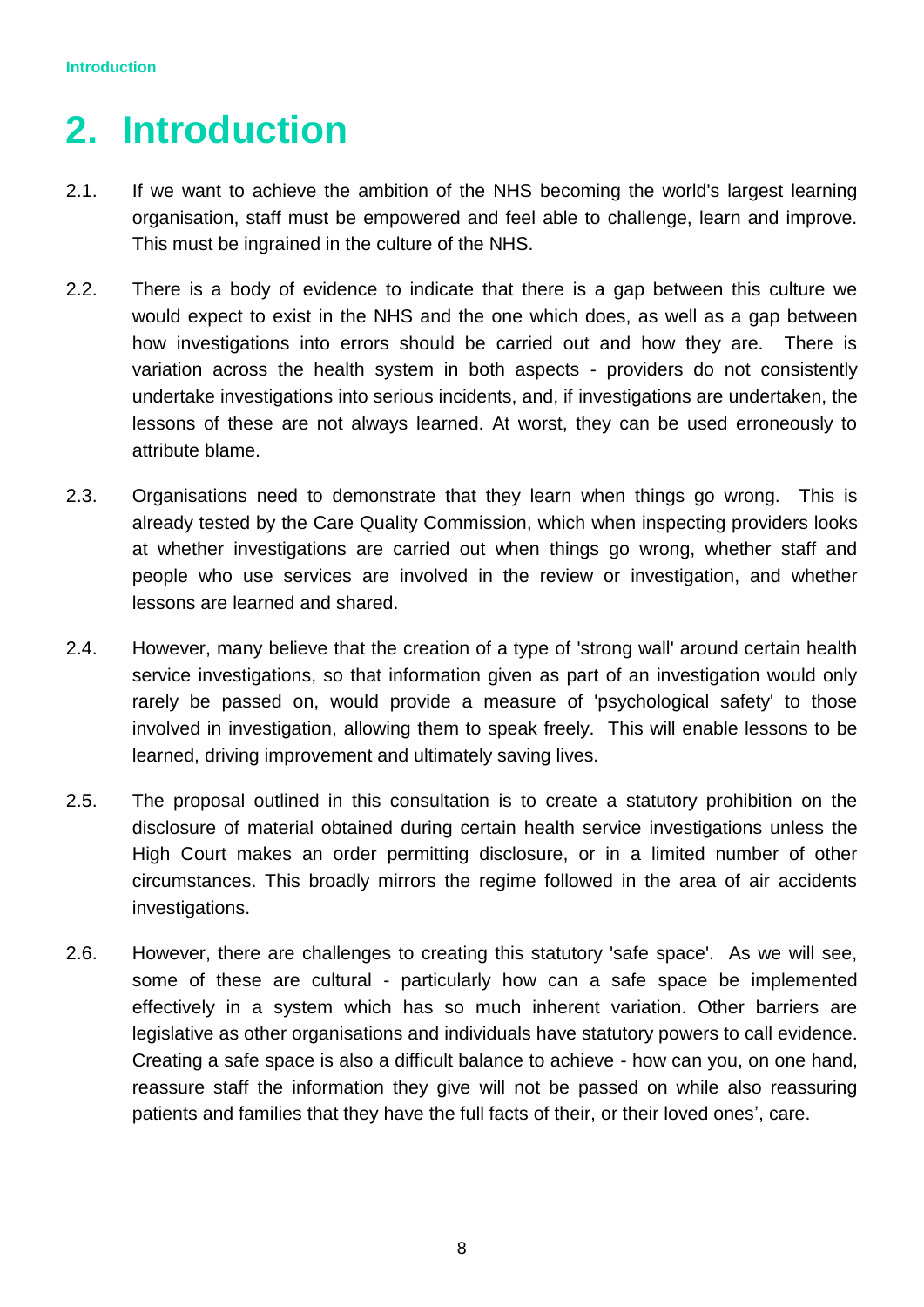# <span id="page-8-0"></span>**3. The case for creating a safe space**

# The context

3.1. One of the running themes through recent inquiries and investigations in healthcare such as Mid-Staffordshire, Winterbourne View and Morecambe Bay – is a perceived or actual lack of openness. In healthcare it has sometimes been demonstrated by individual clinicians not being open about failings of care but, more often, organisations themselves having a closed culture which does not promote openness and honesty. In the most extreme cases a culture of fear pervaded organisations, as described by then Secretary of State for Health Andrew Lansley when he announced the Mid Staffordshire NHS Foundation Trust Public Inquiry:

> *'a culture of fear in which staff did not feel able to report concerns; a culture of secrecy in which the trust board shut itself off from what was happening in its hospital and ignored its patients; and a culture of bullying, which prevented people from doing their jobs properly'.***<sup>3</sup>**

- 3.2. Since the publication of Sir Robert Francis QC's Inquiry report, much of the work around improving quality in healthcare has therefore been aimed at promoting a culture of openness, as well as focussing on regulation and structures – for example changes to the Care Quality Commission and the creation of NHS Improvement. This work has included the creation of a statutory Duty of Candour for organisations which came into force for NHS bodies in November 2014. It also includes a professional duty, introduced by the General Medical Council and the Nursing and Midwifery Council, so that action can be taken when healthcare professionals are not candid about errors with their patients. In addition a new criminal offence of providing false or misleading information was introduced on 16 April 2015 which applies to NHS Trusts, NHS Foundation Trusts and independent providers of secondary care services delivering NHS funded care.
- 3.3. During the current Parliament, the Government has led work looking at the importance of openness and honesty in promoting a learning culture within the NHS. This was prompted, in part, by the PASC report *'Investigating clinical incidents in the NHS'* **<sup>4</sup>** which looked at the quality of investigation in the NHS and concluded there is significant variation in the way NHS providers handle serious incidents, including what prompts a decision to investigate, the way the investigation is conducted, the timeliness of the investigation and the way patients and families are engaged in the process. One

 $\overline{a}$ 

 $3$  Hansard, 9 June 2010, Column 333

<sup>&</sup>lt;sup>4</sup> <http://www.publications.parliament.uk/pa/cm201415/cmselect/cmpubadm/886/886.pdf>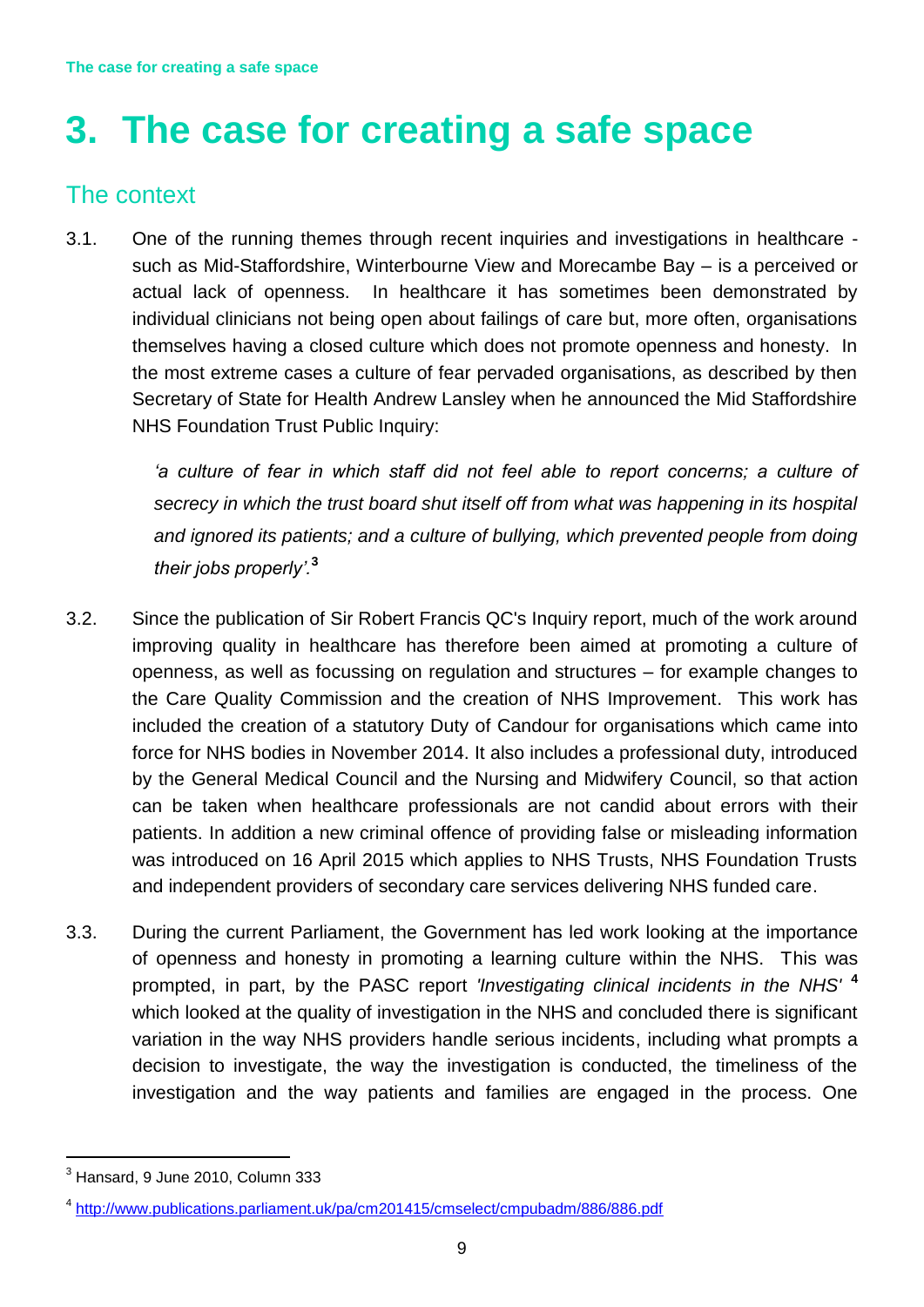specific criticism was that, even if an effective investigation was undertaken, the findings were not learnt from either locally or more widely.

- 3.4. In *Learning not Blaming***<sup>5</sup>** , the Government response to the PASC report, the Freedom to Speak Up report and the Morecambe Bay Investigation, the Government accepted the PASC recommendation to establish a new independent patient safety investigation branch to conduct investigations in the NHS. The Government concurred that there should be a capability at national level to offer support and guidance to NHS organisations on investigation, and to carry out certain investigations itself. One of the aims of this would be to promote a culture of learning and a more supportive relationship with patients, families and staff.
- 3.5. In Summer 2015 the Department established an independent Expert Advisory Group (EAG) to advise the Secretary of State. This Group has concluded its work and its advice was published in May 2016**<sup>6</sup>** . Following this, the Department of Health has taken steps to establish a new investigatory body of the kind referred to in the PASC report. This is the Healthcare Safety and Investigation Branch ('HSIB'), which is in the process of being established by the NHS Trust Development Authority pursuant to Directions given to it by the Secretary of State under section 7 of the National Health Service Act 2006 on 24th March 2016 and which came into force on 1st April 2016**<sup>7</sup>** .
- 3.6. A positive culture is one in which staff feel empowered to speak up, and one where they believe they will be listened to. It is critical that this culture is one created and sustained by leaders and managers.
- 3.7. As we will see, one of the conclusions of these recent pieces of work is that staff need to feel more confident that the information they give to safety investigations, which have the sole function of finding fact to identify learning, will not be used inappropriately for other purposes. While some of this is down to leaders creating a culture which learns from mistakes rather than seeking to attribute blame, it is argued that there is also a place for creating a statutory 'safe space' for investigations which can offer additional reassurance and help support a learning culture.

# Why is this being proposed?

 $\overline{a}$ 

3.8. Staff should be able to discuss errors and problems in care explicitly and thoughtfully. Academic evidence shows there is a strong connection between 'psychological safety' and a culture of learning within an organisation. This is particularly important when it comes to clinical errors, because, as Matthew Syed and others have shown, the

<sup>&</sup>lt;sup>5</sup>[https://www.gov.uk/government/uploads/system/uploads/attachment\\_data/file/445640/Learning\\_not\\_blaming\\_acc.](https://www.gov.uk/government/uploads/system/uploads/attachment_data/file/445640/Learning_not_blaming_acc.pdf) [pdf](https://www.gov.uk/government/uploads/system/uploads/attachment_data/file/445640/Learning_not_blaming_acc.pdf)

<sup>&</sup>lt;sup>6</sup> [https://www.gov.uk/government/uploads/system/uploads/attachment\\_data/file/522785/hsibreport.pdf](https://www.gov.uk/government/uploads/system/uploads/attachment_data/file/522785/hsibreport.pdf)

<sup>&</sup>lt;sup>7</sup> <https://www.gov.uk/government/publications/nhs-trust-development-authority-directions-2016>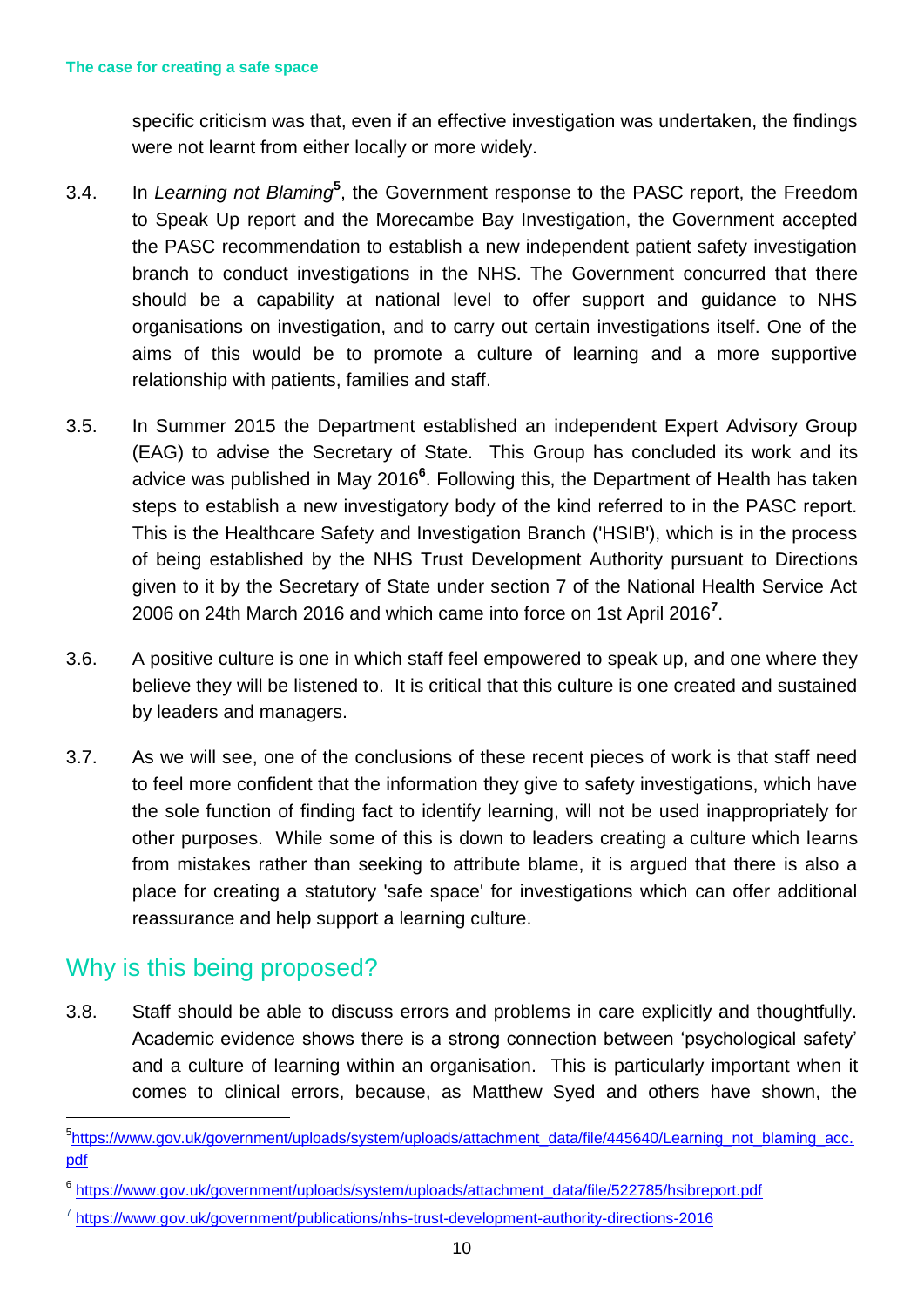tendency to look up to clinicians as heroic figures makes it hard for us (and for them) to make sense of clinical mistakes**<sup>8</sup>** . The work of Amy Edmondson (a Harvard management expert) and others has shown how teams learn most effectively under conditions of psychological safety (defined as a 'shared belief that the team is safe for interpersonal risk taking' and that the team will not 'embarrass, reject, or punish someone for speaking up').**<sup>9</sup>**

- 3.9. Creating and sustaining this broader culture of psychological safety and learning is down to leaders and managers in the system. By doing so staff can feel confident they will be treated fairly, and patients and families can be assured that errors and the causes of them will be fully explored.
- 3.10. However, many feel that this culture is not one which exists universally in the health system. Sir Robert Francis QC, in his Freedom to Speak Up report**<sup>10</sup>**, concluded:

*'there is a culture within many parts of the NHS which deters staff from raising serious and sensitive concerns and which not infrequently has negative consequences for those brave enough to raise them'.*

- 3.11. Evidence from the 2015 national NHS staff survey reinforces the point: in response to the proposition 'My organisation treats staff who are involved in an error, near miss or incident fairly' the agree / strongly agree figure is only 43% for all organisations (with 30% at neither *agree* nor disagree). This might suggest that even if justice is being done in respect of many people raising concerns, it is not being seen to be done. Earlier surveys also directly address the questions of learning and blame. In response to the statement 'My organisation blames or punishes people who are involved in errors, near misses or incidents' the split is as follows for acute Trust staff: 10% strongly disagree, 33% disagree, 44% neither agree nor disagree 11% agree and 2% strongly agree. Given the strength of the wording ('blames or punishes') these are not encouraging figures**<sup>11</sup>** .
- 3.12. Evidence shared with PASC**<sup>12</sup>** showed that patients and families, who have already been harmed by an incident, have their distress heightened by entering into the complaints *process* (a route which many do not want to pursue, but feel they must in order to ascertain what went wrong with care and how it can be avoided in future.) The

 $\overline{a}$ 

<sup>8</sup> Matthew Syed, *Black Box Thinking*

<sup>&</sup>lt;sup>9</sup> Amy Edmondson, 'Psychological Safety and Learning Behavior in Work Teams', Administrative Science Quarterly, 1999.

<sup>10</sup> <http://webarchive.nationalarchives.gov.uk/20150218150343/https:/freedomtospeakup.org.uk/>

<sup>11</sup> <http://www.nhsstaffsurveys.com/Page/1010/Home/NHS-Staff-Survey-2015/>

<sup>12</sup> <http://www.publications.parliament.uk/pa/cm201415/cmselect/cmpubadm/886/886.pdf>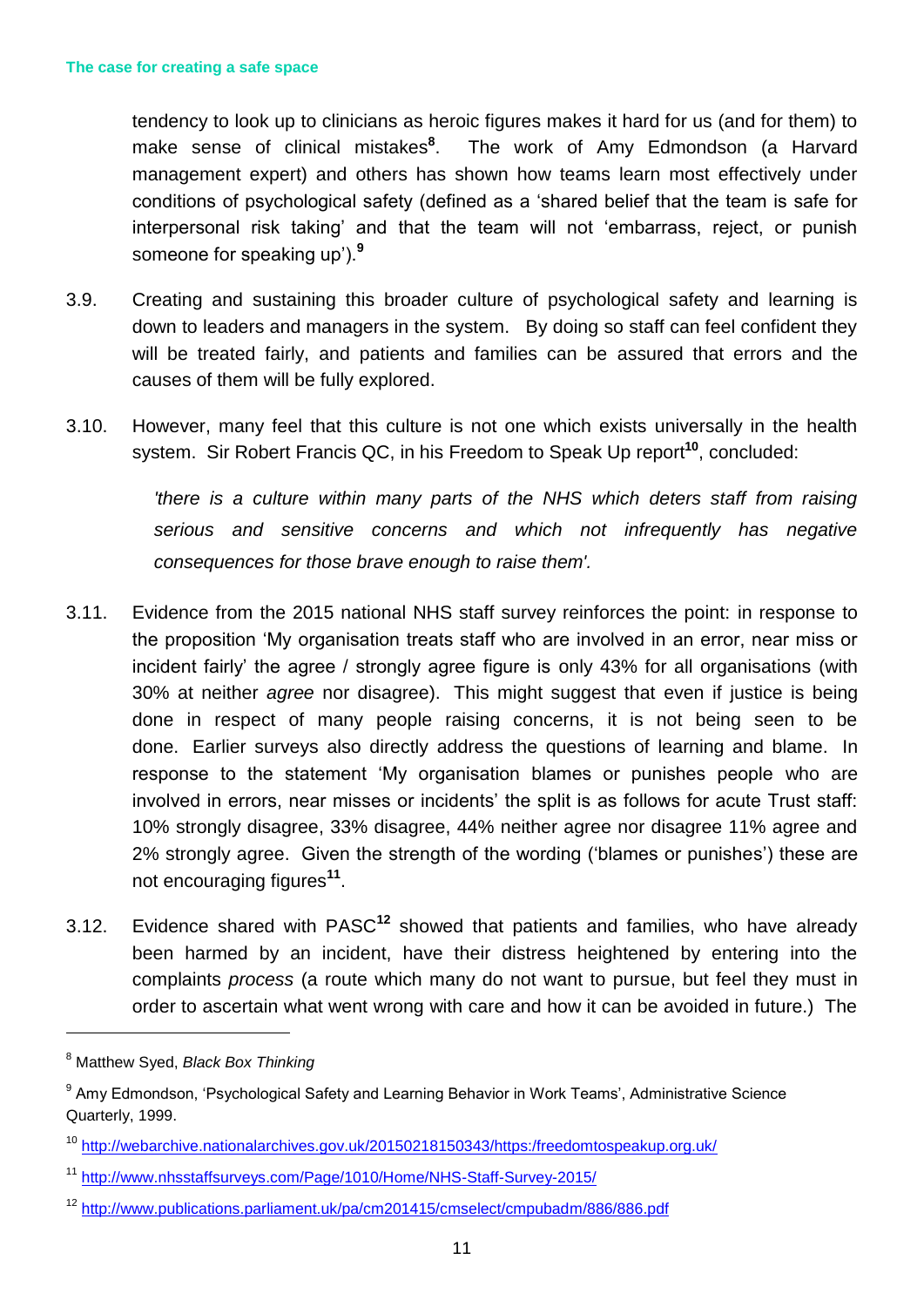$\overline{a}$ 

Committee heard that many feel vulnerable and fearful, including fears of being labelled as the 'difficult patient' and how this may affect their interactions with healthcare staff.

3.13. The EAG considered these shortcomings in its report**<sup>13</sup>**, which concluded that investigations *were* often of variable or poor quality, conflated efforts to learn with allocating blame, and were poorly resourced. The report stated:

> *'Health service staff are also let down by poor quality investigations, and the prevalent conflation with blame-seeking leads to suspicion of the process and fear of the consequences.'*

> *'Patients, families and the public are too often let down by poor investigations, and the result is significant further distress on top of the harm caused by the events themselves.'*

- 3.14. It also concluded that securing the trust and confidence of healthcare professionals depends on establishing a 'just culture', 'one in which healthcare professionals are able to report safety incidents, and participate in safety investigations *secure* in the knowledge that they will not be inappropriately blamed or penalized for any actions, omissions or decisions that reflect the conduct of a reasonable person under the same circumstances'.
- 3.15. It is therefore clear that action needs to be taken to address what lies at the root of the issue - the concerns some staff have about how they are treated when things go wrong. Doing so will reinforce the creation of 'psychological safety' and a learning culture by enabling staff to feel supported to openly explore what lies behind errors (and, by association, giving patients and families reassurance that they know the facts and lessons can be learned). It is here that the concept of a 'safe space' comes in - the creation of an obligation to keep confidential information that is generated as part of an investigation, except in limited circumstances. The creation of this 'safe space' will complement and mutually reinforce a culture of learning (but it is important to remain clear that it cannot replace or be a substitute for the broader need for leaders and managers to promote this culture in the first place).
- 3.16. The concept of a 'safe space' for those involved in healthcare safety investigations was explored and laid out by PASC in its 2015 report. This stated that, in order to truly create a system where investigations drive learning and improvement, any investigation carried out by the new healthcare investigation body: 'must offer a safe space: strong protections to patients, their families, clinicians and staff, so they can talk freely about what has gone wrong without fear of punitive reprisals'. This view was based on a

<sup>13</sup> [https://www.gov.uk/government/uploads/system/uploads/attachment\\_data/file/522785/hsibreport.pdf](https://www.gov.uk/government/uploads/system/uploads/attachment_data/file/522785/hsibreport.pdf)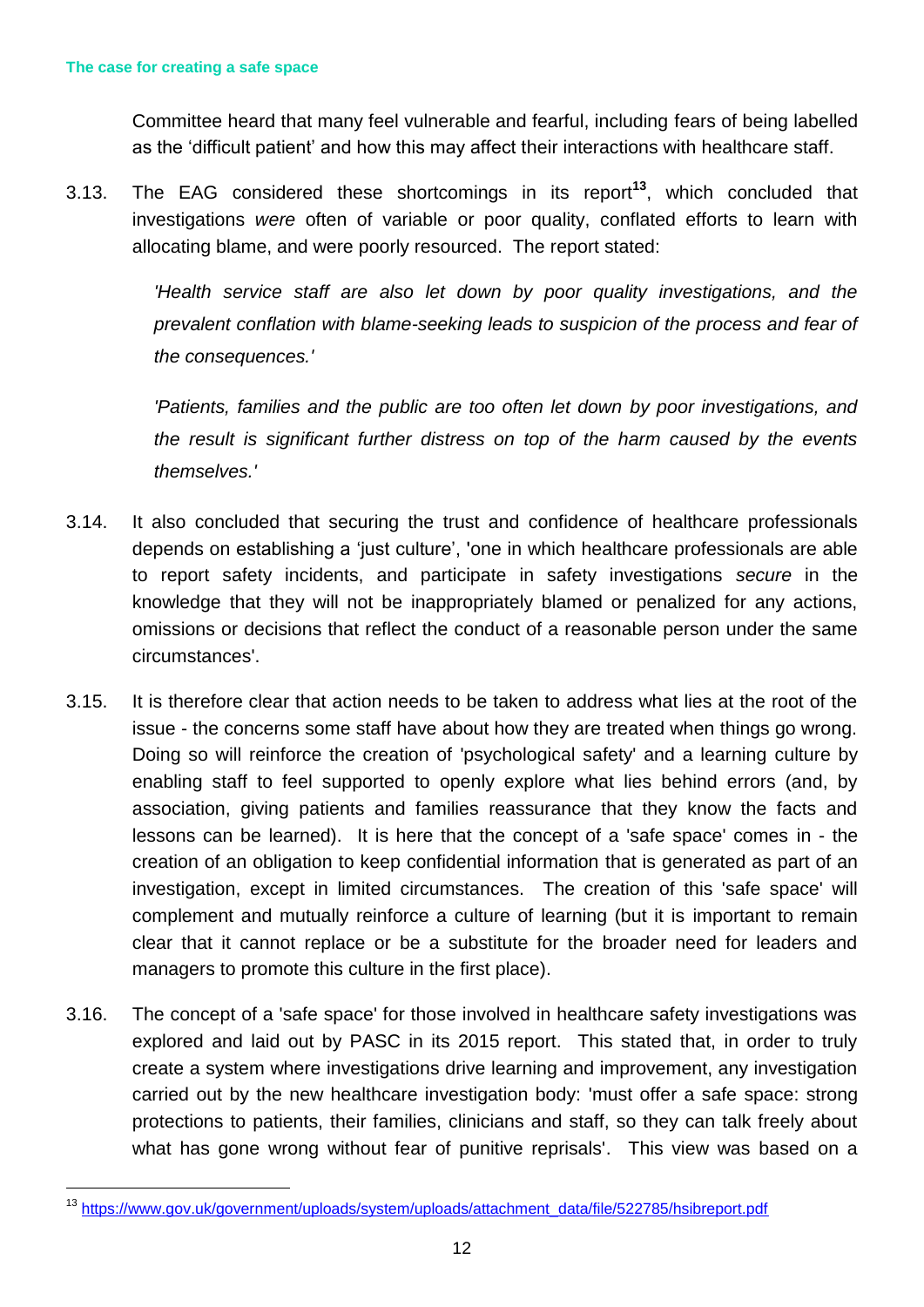volume of evidence heard by the Committee that staff involved in incidents did not feel they could speak freely and in fact were fearful of doing so. The Secretary of State for Health told the Committee that: 'too many doctors, nurses and midwives think that, if they are found responsible for a death or a serious incident, they will be fired'. He said that 'the culture that we need is, 'If you do not tell the truth and help us to understand what happened, then you will be fired."<sup>14</sup> Dame Julie Mellor, the Parliamentary and Health Service Ombudsman, felt that a "safe space" was needed: "If you create that safe space to get at the facts of what happened and why, that is how we will get a learning culture." **15**

3.17. The view of PASC was informed, in part, by the model used by the Air Accident Investigation Branch, where investigators are able to offer this safe space to those they speak to, thanks to the robust statutory framework in which they work, arising from regulation-making powers in primary legislation. A key aspect of this statutory framework is the duty not to share information given in the course of an investigation with any other individual or body, unless there is a High Court order. In evidence, Keith Conradi, then Chief Investigator of the Air Accident Investigation Branch and who will take up the post of Chief Investigator of the Healthcare Safety Investigation Branch in the Autumn described how this enabled them to undertake effective investigations which fuelled learning. He said:

> *'People … have seen that, actually, we do hold that information confidentially. We do not release it and they can see that the output is purely safety recommendations*  back to the industry. Although there is an allowance for the co-ordination in *investigations with other parties, they are very much separate'.*

> *'The perception and the reality of separation are all-important, and that is why we go to great lengths to actually make sure that we are completely separate from that type of investigation'.*

> *'It is a core part of what we do that actually people will open up to us, whereas perhaps they would be more reserved if they felt that there may be some incrimination that would come across if they said other things'.*

3.18. The Public Administration and Constitutional Affairs Committee (PACAC - formerly PASC) reinforced the point in a follow-up report PHSO Review: Quality of NHS complaints investigations**<sup>16</sup>**, published in June 2016. The report also reiterated the

 $\overline{a}$ 

<sup>14</sup> <http://www.publications.parliament.uk/pa/cm201415/cmselect/cmpubadm/886/886.pdf>

<sup>15</sup> <http://www.publications.parliament.uk/pa/cm201415/cmselect/cmpubadm/886/886.pdf>

<sup>16</sup> <http://www.publications.parliament.uk/pa/cm201617/cmselect/cmpubadm/94/94.pdf>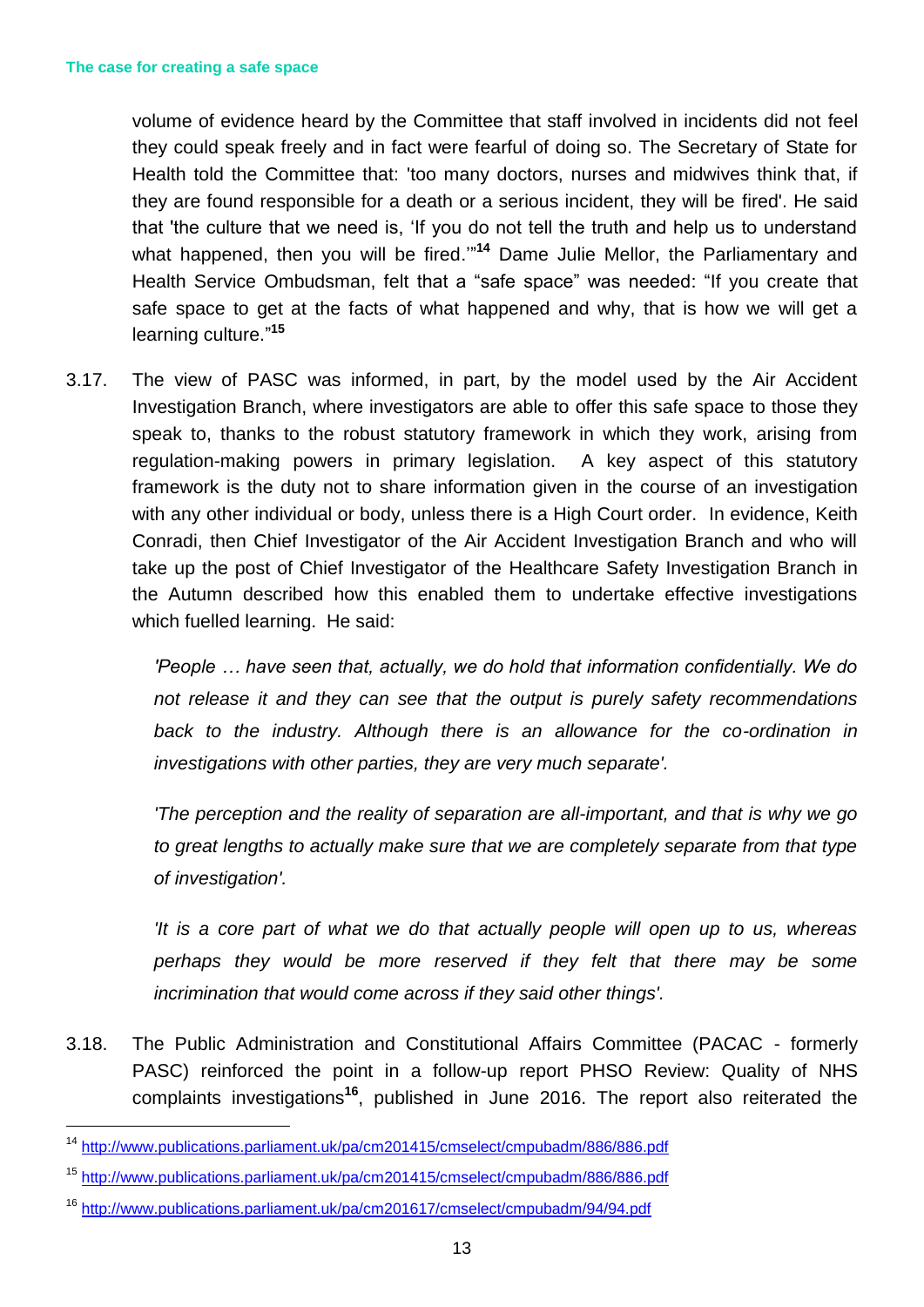$\overline{a}$ 

Committee's view that it was essential that the principle of safe space be backed with primary legislation. The report stated:

*'We regard the 'safe space' principle as being critical to the effective operation of HSIB. This protection is essential if patients and staff are to have the confidence to speak about the most serious risks to patient safety without fear of punitive reprisals. Its importance is underlined by the work of the Air Accidents Investigation Branch on which HSIB is modelled. In the Committee's view, the only way to effectively establish this 'safe space' is for the Government to bring forward primary legislation that will guarantee its inviolability'.* 

3.19. The recommendations of the EAG also included the provision of a safe space. The relevant recommendation stated:

> *'We believe that, as part of the Branch's legislative base, there must be statutory protection of safety information provided to investigators solely for the purposes of safety investigation, to ensure that this information is not made available to other bodies.'* **17**

3.20. The view of the EAG was that this 'safe space' should not be absolute and there were occasions that it should not be enforced. One of these was where there was an immediate risk to patient safety, at which point the relevant bodies should be informed. It stated:

> *'We stress also that, should concern arise during a safety investigation over potential intentional wrongdoing, gross negligence, or other concerns that constitute an immediate danger to present or future patients, this would be notified to the relevant*  bodies for them to conduct their own investigation. These protections must not *interfere with the proper administration of justice, and would not prevent any legal or professional regulatory proceedings in response to intentional wrongdoing or gross negligence.*

3.21. The EAG's report was equally clear that the provision of a safe space should not cut across the rights of patients and families to receive information about their or their loved ones' care. It stated:

> *'The Branch must provide families and patients with all relevant information relating to their care, reflecting the responsibilities of healthcare providers to uphold the duty*

<sup>17</sup> [https://www.gov.uk/government/uploads/system/uploads/attachment\\_data/file/522785/hsibreport.pdf](https://www.gov.uk/government/uploads/system/uploads/attachment_data/file/522785/hsibreport.pdf)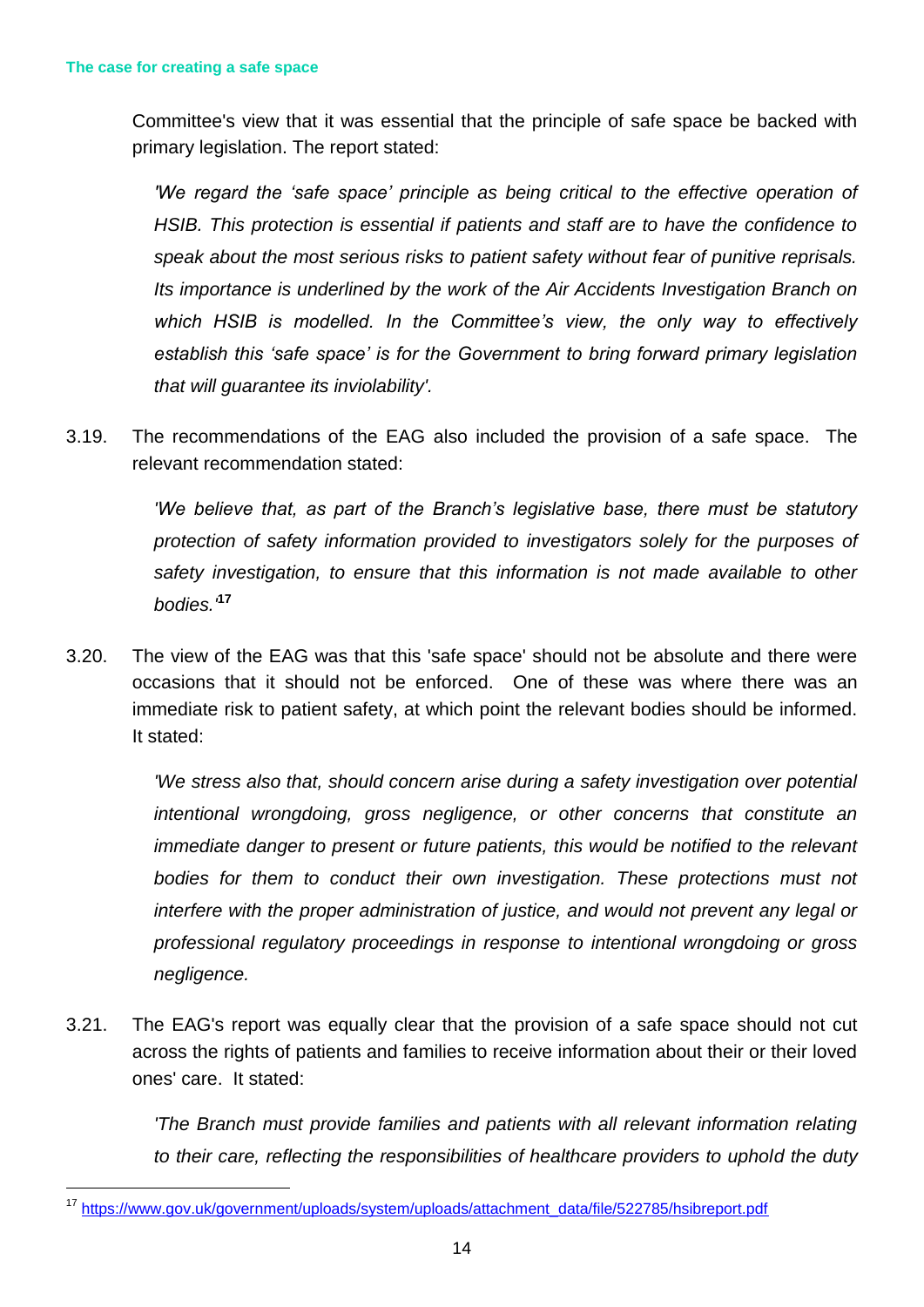*of candour. To ensure the continued provision of safety information and the confidence of healthcare professionals, all other evidence collected solely for the purposes of safety investigation will be protected and will not be passed to any other body or be admissible as part of another body's proceedings, other than when required on the instruction of a court of law'.* 

#### What we have learnt so far

3.22. As part of the process of setting up the HSIB, the EAG undertook a programme of engagement. While this was focused on a number of issues, one of the clear messages heard during the process was that, for investigations to effectively drive learning, those involved in them need to feel they can safely speak up about failures of care. It was also clear that many clinicians, patients and families do not feel that this 'safe space' exists in investigations in the NHS. The evidence heard by the EAG in relation to safe space and promoting a learning culture is outlined below.

#### **A focus on learning**

3.23. There was a strong view from both staff and patients that removal of the 'blame culture' was important in facilitating learning and a desire to improve. An acceptance that people make mistakes would support a culture of learning. While the focus must be on learning, accountability was important and 'shouldn't be a dirty word'. Therefore, if during the course of an investigation, there is reliable evidence of deliberate harm, the appropriate authority should be informed. One participant contributed the following to the EAG's engagement exercise:

> *"The elephant in the room needs to be faced. Where senior staff, including board members, have lied, covered up, victimised whistleblowers and obstructed proper investigation, they are blameworthy and need to be held to account. People should not be blamed for genuine mistakes."*

#### **The impact of investigation on staff**

3.24. The impact of blame on individuals was articulated by staff who said the investigation process is often seen with fear and mistrust, and individuals who provide evidence don't feel safe. They reflected that staff felt deep pain and fear when something went wrong and more compassion was needed rather than a 'witch hunt'.

> *'When something goes wrong people are accusatory, there is no support whatsoever for the staff, the individuals are bombarded with questions at a really stressful time and it is traumatising'.*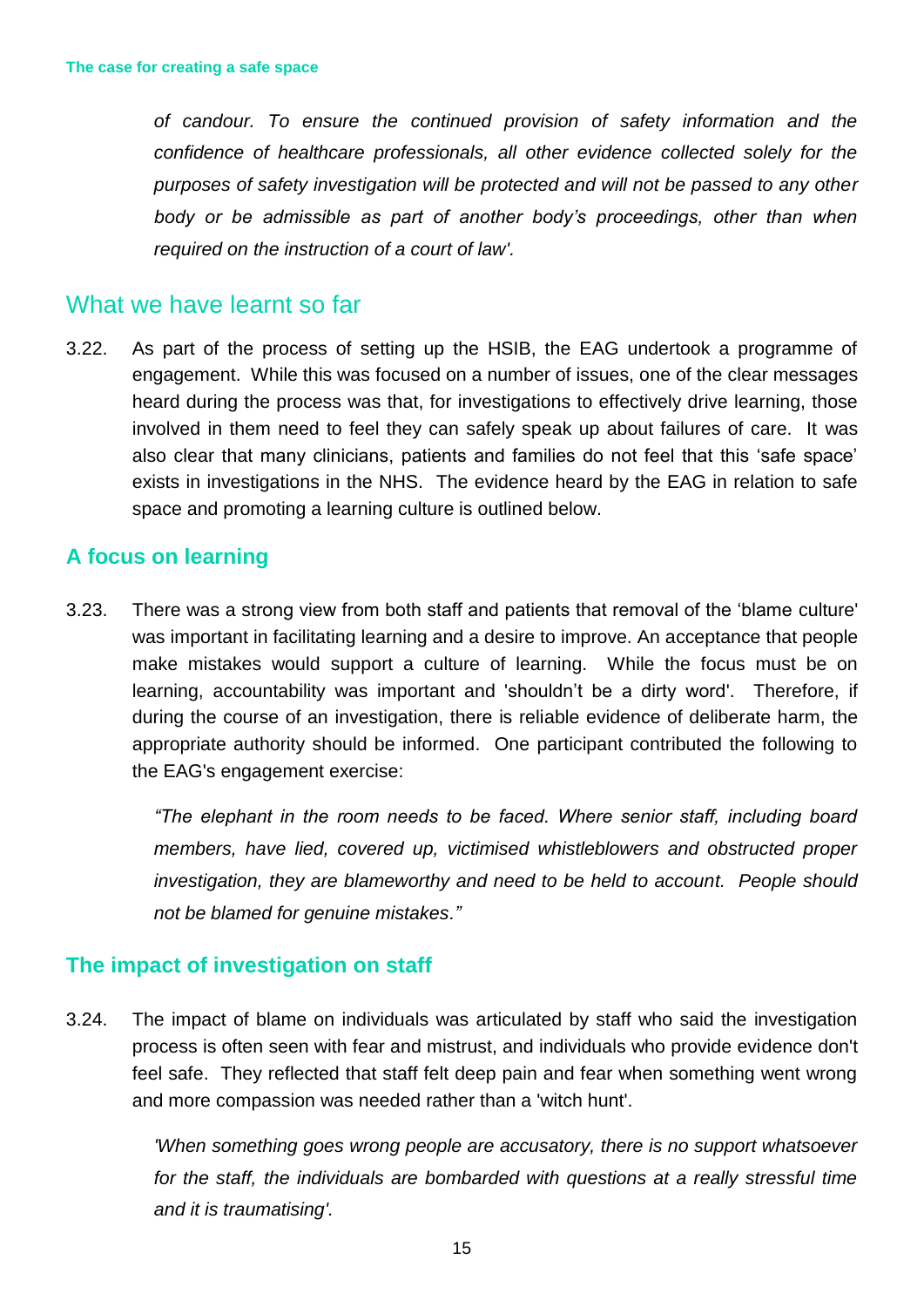*'Most people make an error for which they're desperately sorry. How do you reach out and convince them that this is their opportunity to be open when a mountain of evidence tells them not to.'*

*'To be on the receiving end of an investigation is horrible; it cuts to the core of your professional being. Your professional self and reason for being is questioned. It affects your gut and your head'.*

*'When things go wrong sometimes a 'shield' goes up and hides the inner compassionate core of the healthcare workers involved.'*

*'A safe space is critical for learning from investigations to occur. A safe space with forgiveness.'*

*'There is a strong, compelling desire to tell the truth and to admit everything but to do this in a way that is a safe conversation. However, given how people are currently treated this is met with intense fear 'what is going to happen to me if I do'.'*

### **Family involvement and sharing of information**

3.25. While many of those who participated in the engagement accepted the need to create a safe space for those involved in investigations, many were concerned that this would cut across the rights of families and patients to get information about their or their loved ones' care. Staff said that patients felt cut out of the process of investigations and were fearful of 'cover ups'.

> *'The format is not patient friendly; patients feel that there is cover up of evidence and have experience of the withholding of information.'*

> *'No trust at all in the current process and a real lack of care shown towards those investigated'.*

3.26. Indeed, patients were more strongly in favour of HSIB having legislative independence from the NHS than staff members were, due to an apparent lack of trust in the healthcare system. The majority of staff felt that independence from the trust being investigated would suffice in order to ensure an independent investigation.

> *'To be a totally independent body which can't be leant on by politicians or people running the NHS or trusts'*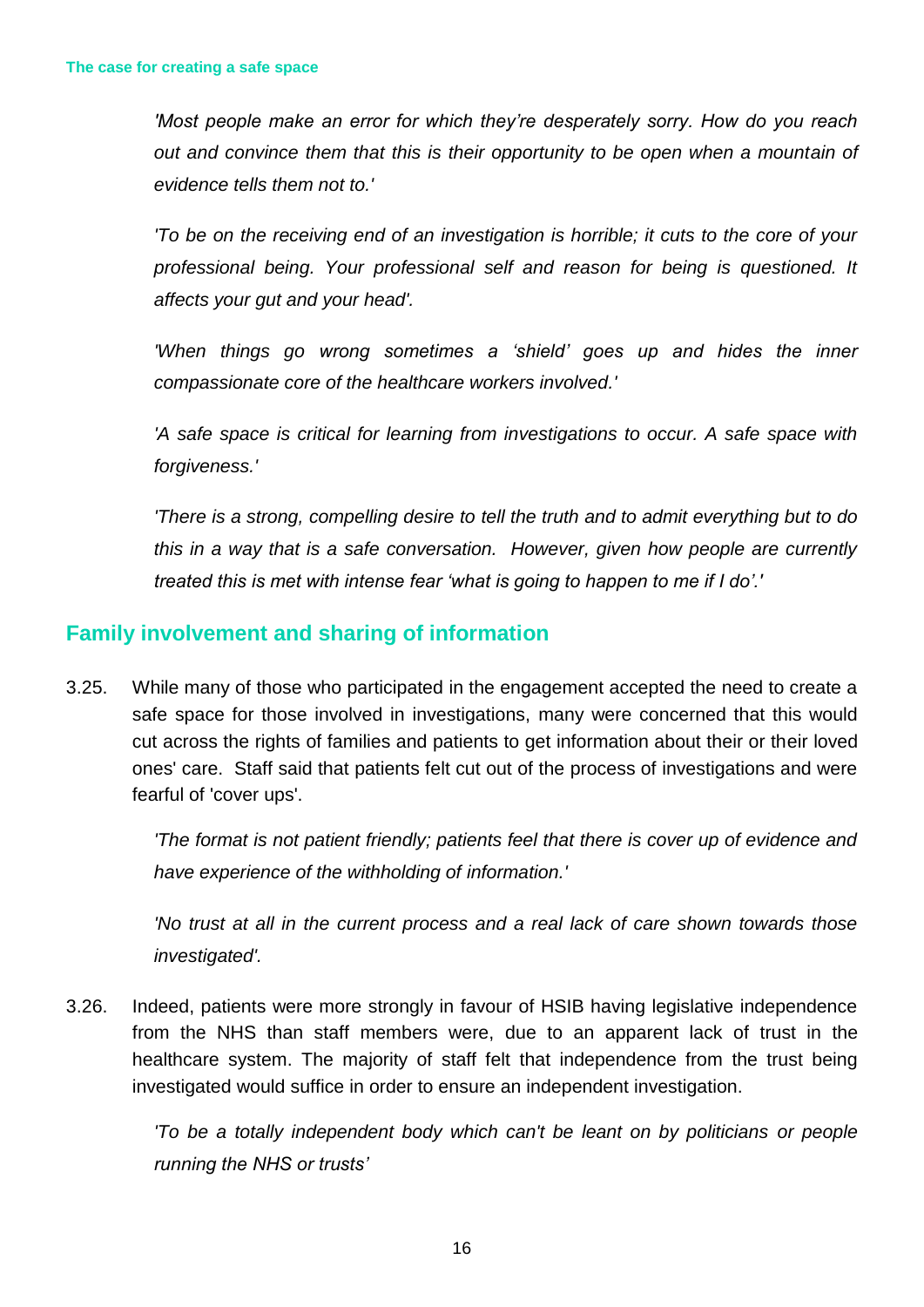*'Patients & family would trust outcomes better if they knew their investigation wasn't being overseen or coerced by trust management.'*

- 3.27. Removal of the 'blame' culture was important to both staff and patients in order to facilitate learning and a desire to improve. Both staff and patients stressed that patients and their families should be at the heart of HSIB and any investigative process it undertakes. However, they also noted that it was crucial to make staff feel safe to participate in the process too. Patients asked that HSIB try to change the way that complainants are perceived, i.e. as 'troublemakers' or 'sensitive', and remove the fear of raising complaints.
- 3.28. While supporting the fair treatment of staff taking part in investigations, the charity Action Against Medical Accidents (AvMA) felt that it would be inappropriate to place any restriction on the ability of patients/their family's ability to access and use information about their own treatment in the way they see fit.
- 3.29. 122 respondents to the EAG's call for evidence felt that there should be either legal powers or legislation for the immunity of those giving evidence. However, it was generally felt that any immunity granted should not necessarily extend to everything – ie if there was criminal negligence admitted for an avoidable death then the person/trust involved should still be prosecuted.

#### **How safety investigation fits with other processes**

- 3.30. In terms of sharing information on patient safety investigations with other organisations, most respondents to the EAG's Call for Evidence felt that anonymity would be vital unless patient and staff agreed for it to be waived or it was a matter of patient safety.
- 3.31. Some felt that publishing details of failings would be detrimental, as staff involved may have often already left and problems been addressed, so restricting the information to lessons learned maybe preferable,
- 3.32. There were questions about the legal and ethical parameters in which any sharing of information can happen – both with other organisations and publically. One respondent said:

*'preferable if the initial presumption was that IPSIS<sup>18</sup> should not share information or place it in the public domain unless there is a clear public interest to do so and that such sharing or publication is consistent with the law and any relevant ethical considerations.'*

 $\overline{a}$ 

<sup>&</sup>lt;sup>18</sup> Note - the initial name of HSIB was the Independent Patient Safety Investigation Service (IPSIS).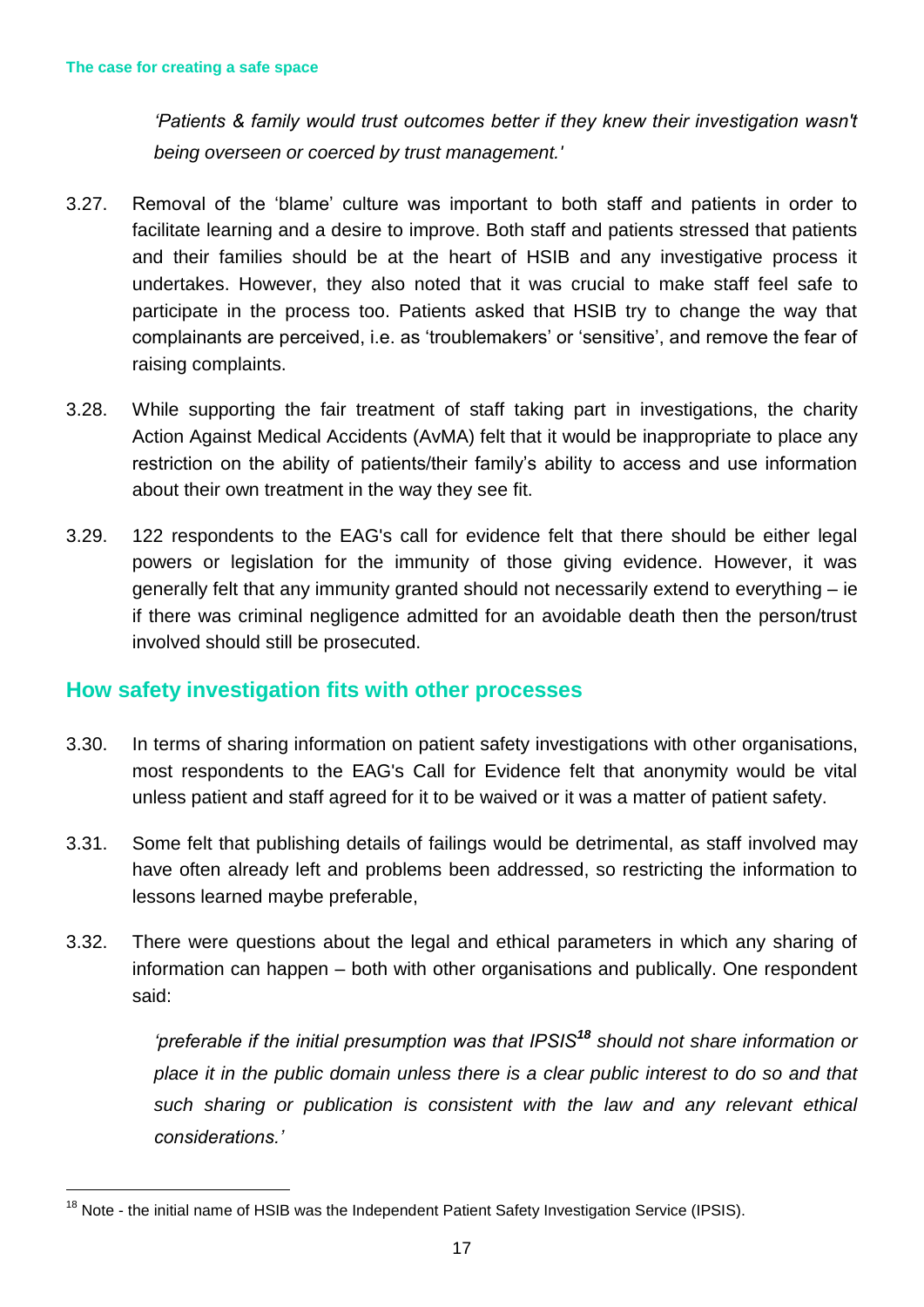#### **The case for creating a safe space**

- 3.33. A lot of the responses felt aligning processes with those of other bodies in the health and care system was either essential or required in specific circumstances for example sharing information with regulators, both in terms of existing systems (national reporting systems etc.) and findings, in order to reduce further incidents.
- 3.34. Relationships between HSIB and different organisations in the health and care system were deemed useful by both staff and patient groups, but only as long as they added value to HSIB's investigations.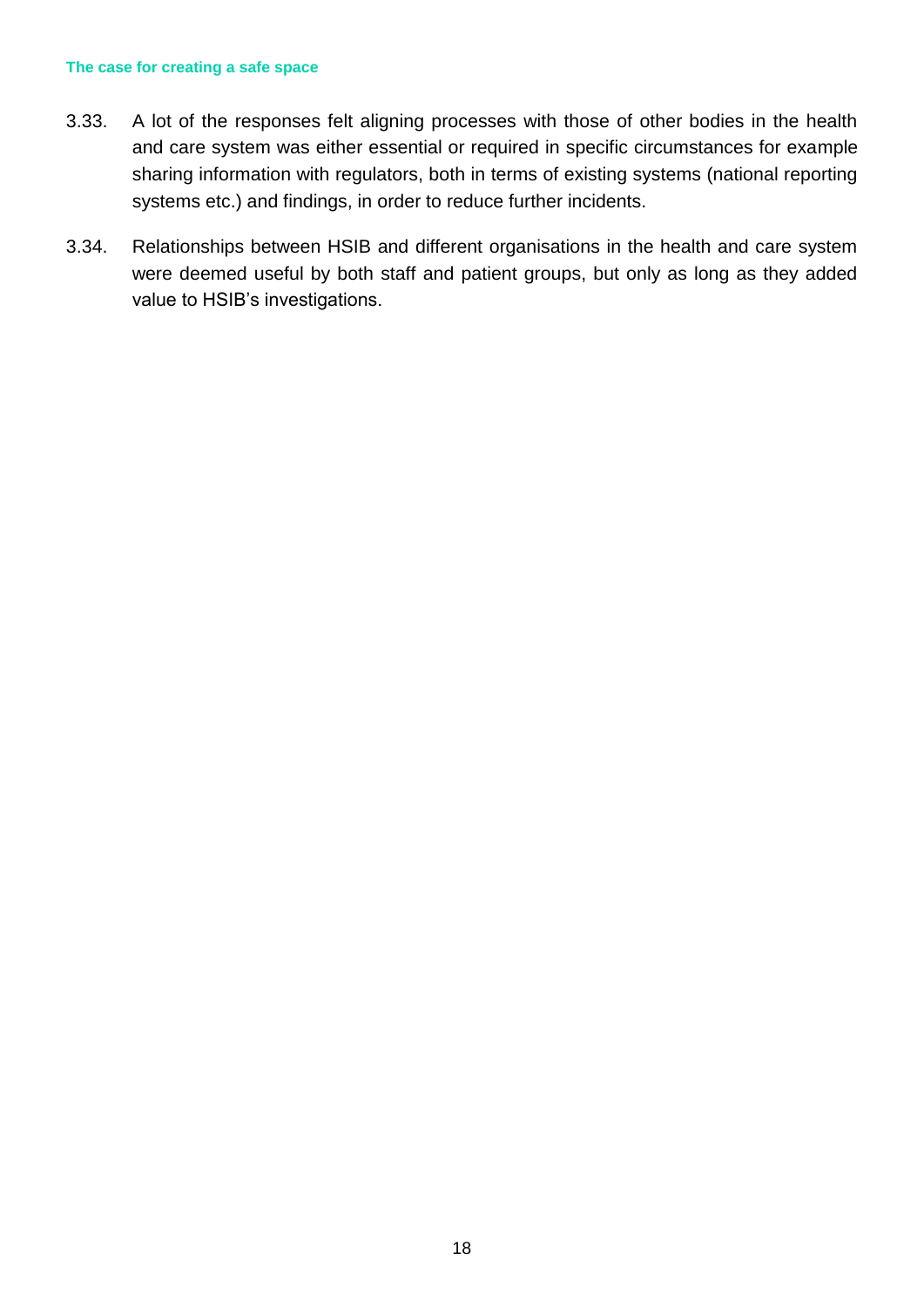# <span id="page-18-0"></span>**4. The current position**

# How investigations are undertaken in the NHS

- 4.1. To understand the need for the creation of a 'safe space' in healthcare investigations, we must explore what currently exists - or does not exist - and where the shortfalls in the system are.
- 4.2. The process for investigations in the NHS is laid out in the Serious Incident Framework**<sup>19</sup>**, with detailed guidance and tools**<sup>20</sup>**. All serious patient safety incidents are supposed to be investigated, with guidance on what constitutes a serious incident being laid out in the Framework. According to the Serious Incident Framework investigations into serious incidents can be:
	- undertaken by healthcare providers;
	- commissioned by healthcare providers;
	- commissioned by local healthcare commissioners (ie. Clinical Commissioning Groups);
	- commissioned by the national healthcare commissioner (ie. NHS England).
- 4.3. The nature, severity and complexity of serious incidents vary on a case-by-case basis and therefore the level of response should be dependent on and proportionate to the circumstances of each specific incident. The level of investigation may need to be reviewed and changed as new information or evidence emerges as part of the investigation process. Within the NHS there are three recognised levels of systemsbased investigation (currently referred to as Root Cause Analysis investigation), summarised in the table below.

| Level                                | <b>Application</b>                                                                                              | <b>Product/Outcome</b>                                                                                     | Owner                                                                                                                                |
|--------------------------------------|-----------------------------------------------------------------------------------------------------------------|------------------------------------------------------------------------------------------------------------|--------------------------------------------------------------------------------------------------------------------------------------|
| 1. Concise internal<br>investigation | Suited to less complex incidents<br>which can be managed by<br>individuals or a small group at a<br>local level | Concise/compact<br>investigation report<br>which includes the<br>essentials of a<br>credible investigation | Provider<br>organisation (Trust<br>Chief<br>Executive/relevant<br>deputy) in which the<br>incident occurred,<br>providing principles |

<sup>19</sup> <https://www.england.nhs.uk/patientsafety/wp-content/uploads/sites/32/2015/04/serious-incidnt-framwrk-upd2.pdf>

 $\overline{a}$ 

<sup>&</sup>lt;sup>20</sup> <http://www.nrls.npsa.nhs.uk/resources/collections/root-cause-analysis/>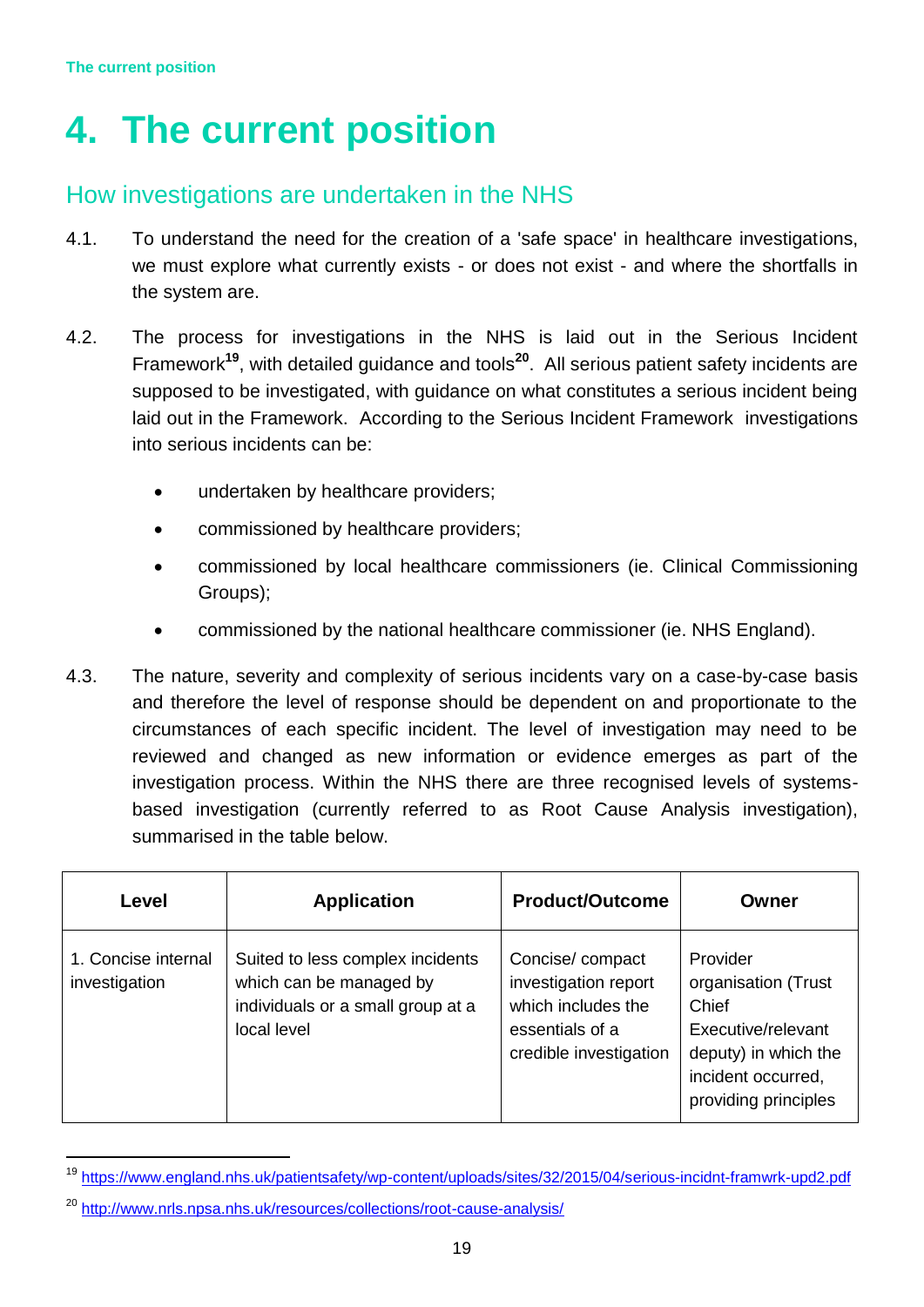|                                                                                                                                                                                         |                                                                                                                                                                                                                                                                                                                                             |                                                                                                   | for objectivity are<br>upheld                                                                                                                                                                                                                                                                                                                                                       |
|-----------------------------------------------------------------------------------------------------------------------------------------------------------------------------------------|---------------------------------------------------------------------------------------------------------------------------------------------------------------------------------------------------------------------------------------------------------------------------------------------------------------------------------------------|---------------------------------------------------------------------------------------------------|-------------------------------------------------------------------------------------------------------------------------------------------------------------------------------------------------------------------------------------------------------------------------------------------------------------------------------------------------------------------------------------|
| 2. Comprehensive<br>internal<br>investigation<br>(this includes those<br>with an<br>independent<br>element or full<br>independent<br>investigations<br>commissioned by<br>the provider) | Suited to complex issues which<br>should be managed by a<br>multidisciplinary team involving<br>experts and/or specialist<br>investigators where applicable                                                                                                                                                                                 | Comprehensive<br>investigation report<br>including all<br>elements of a<br>credible investigation | Provider<br>organisation (Trust<br>Chief<br>Executive/relevant<br>deputy) in which the<br>incident occurred,<br>providing principles<br>for objectivity are<br>upheld. Providers<br>may wish to<br>commission an<br>independent<br>investigation or<br>involve independent<br>members as part of<br>the investigation<br>team to add a level<br>of external<br>scrutiny/objectivity |
| 3. Independent<br>investigation                                                                                                                                                         | Required where the integrity of<br>the investigation is likely to be<br>challenged or where it will be<br>difficult for an organisation to<br>conduct an objective investigation<br>internally due to the size of<br>organisation or the capacity/<br>capability of the available<br>individuals and/or number of<br>organisations involved | Comprehensive<br>investigation report<br>including all<br>elements of a<br>credible investigation | The investigator and<br>all members of the<br>investigation team<br>must be independent<br>of the provider. To<br>fulfil independency<br>the investigation<br>must be<br>commissioned and<br>undertaken entirely<br>independently of the<br>organisation whose<br>actions and<br>processes are being<br>investigated                                                                |

4.4. Within the NHS, most serious incidents should be investigated internally using a comprehensive investigation approach. Independent investigations are undertaken, for example, where the provider is unable to conduct an effective, objective, or timely investigation, or where the incident in question represents a significant systemic failure, and/or where full independence is required to ensure public confidence in the findings.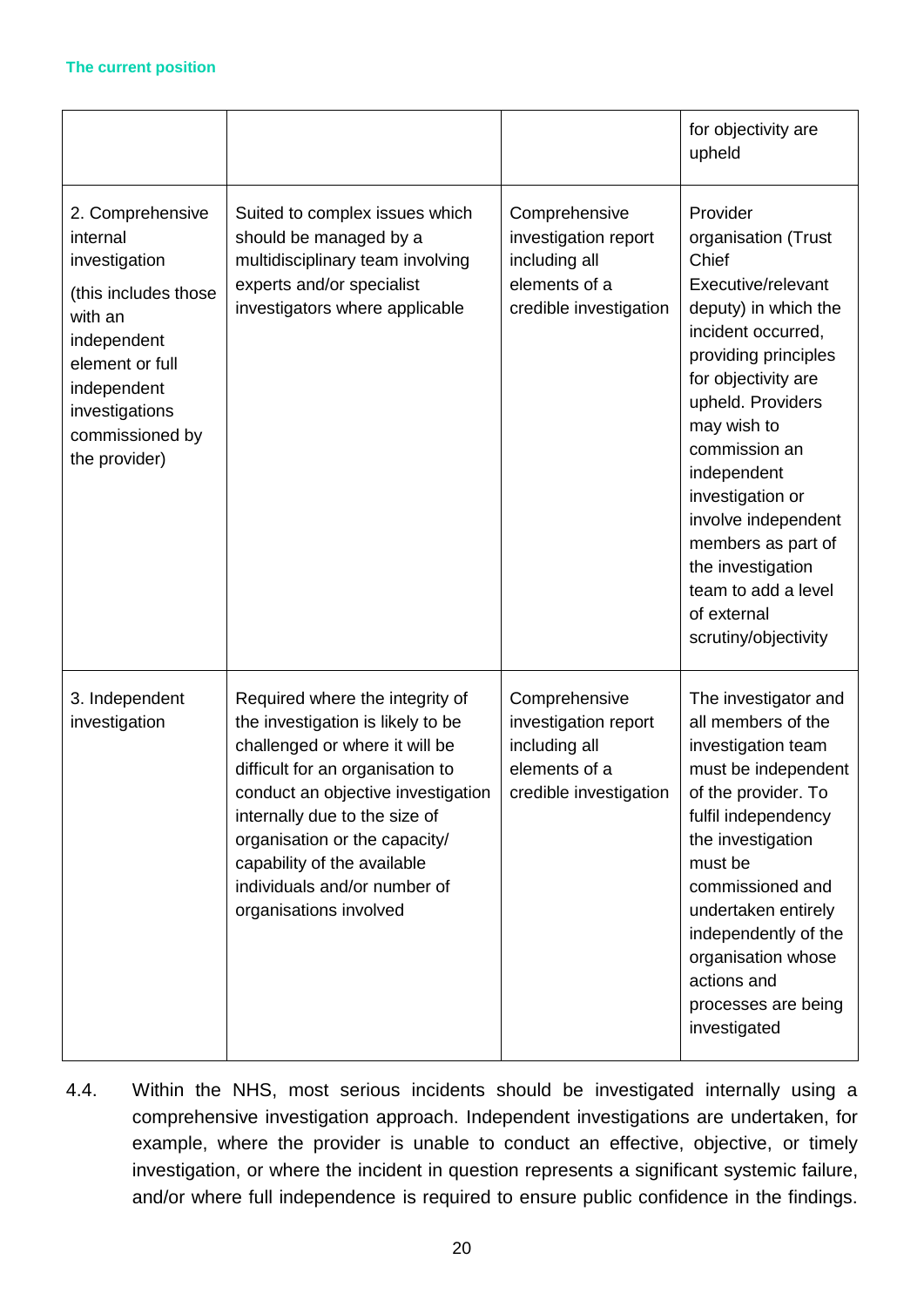$\overline{a}$ 

Independent investigations must be commissioned by CCGs or NHS England. The latter has responsibility, for example, for commissioning an investigation when a homicide has been committed by a person who is, or has been, subject to a care programme approach, or is under the care of specialist mental health services, in the past six months prior to the event. Comprehensive internal investigations are undertaken by, or commissioned by, providers. The Serious Incident Framework is not on a statutory footing. However, there is an obligation on providers to pay heed to it in the NHS Standard Contract, which applies to acute, community, mental health and ambulance providers.

- 4.5. The Serious Incident Framework states that serious incident investigations are for learning purposes only, but does not explicitly provide for a 'safe space'. However, it is clear that: 'The needs of those affected should be a primary concern for those involved in the response to and the investigation of serious incidents. It is important that affected patients, staff, victims, perpetrators, patients/victims' families and carers are involved and supported throughout the investigation'. It also states that the provider organisation should be clear with staff that the investigation is separate to any legal or disciplinary process, that there should be zero tolerance for inappropriate blame or being 'unfairly exposed to punitive disciplinary action, increased medico-legal risk or any threat to their registration by virtue of involvement in the investigation process'.
- 4.6. However, while this is the framework within which investigations should operate, as we have seen in Chapter 3, in reality, investigations often do not meet the ideals laid out on the Serious Incident Framework and - as the EAG's report stated: *'there is a range of shortcomings in the existing response to adverse events across the healthcare system'*. **21**

# The Healthcare Safety Investigation Branch

4.7. In July 2015, the Secretary of State announced that he wanted to create an independent patient safety investigation service, building on the recommendations of the PASC report. The Healthcare Safety Investigation Branch is in the process of being established by NHS Improvement, pursuant to Directions given to it by the Secretary of State under section 7 of the National Health Service Act 2006 ('the HSIB Directions')<sup>22</sup>. Keith Conradi, currently head of the Air Accidents Investigation Branch, will head up the branch and is expected to be in post by the Autumn. Once the Chief Investigator is in post he will be able to develop an operating model in accordance with the HSIB Directions. Paragraph 6 of the Directions provides that, for the purposes of that

<sup>&</sup>lt;sup>21</sup> [https://www.gov.uk/government/uploads/system/uploads/attachment\\_data/file/522785/hsibreport.pdf](https://www.gov.uk/government/uploads/system/uploads/attachment_data/file/522785/hsibreport.pdf)

<sup>22</sup> <https://www.gov.uk/government/publications/nhs-trust-development-authority-directions-2016>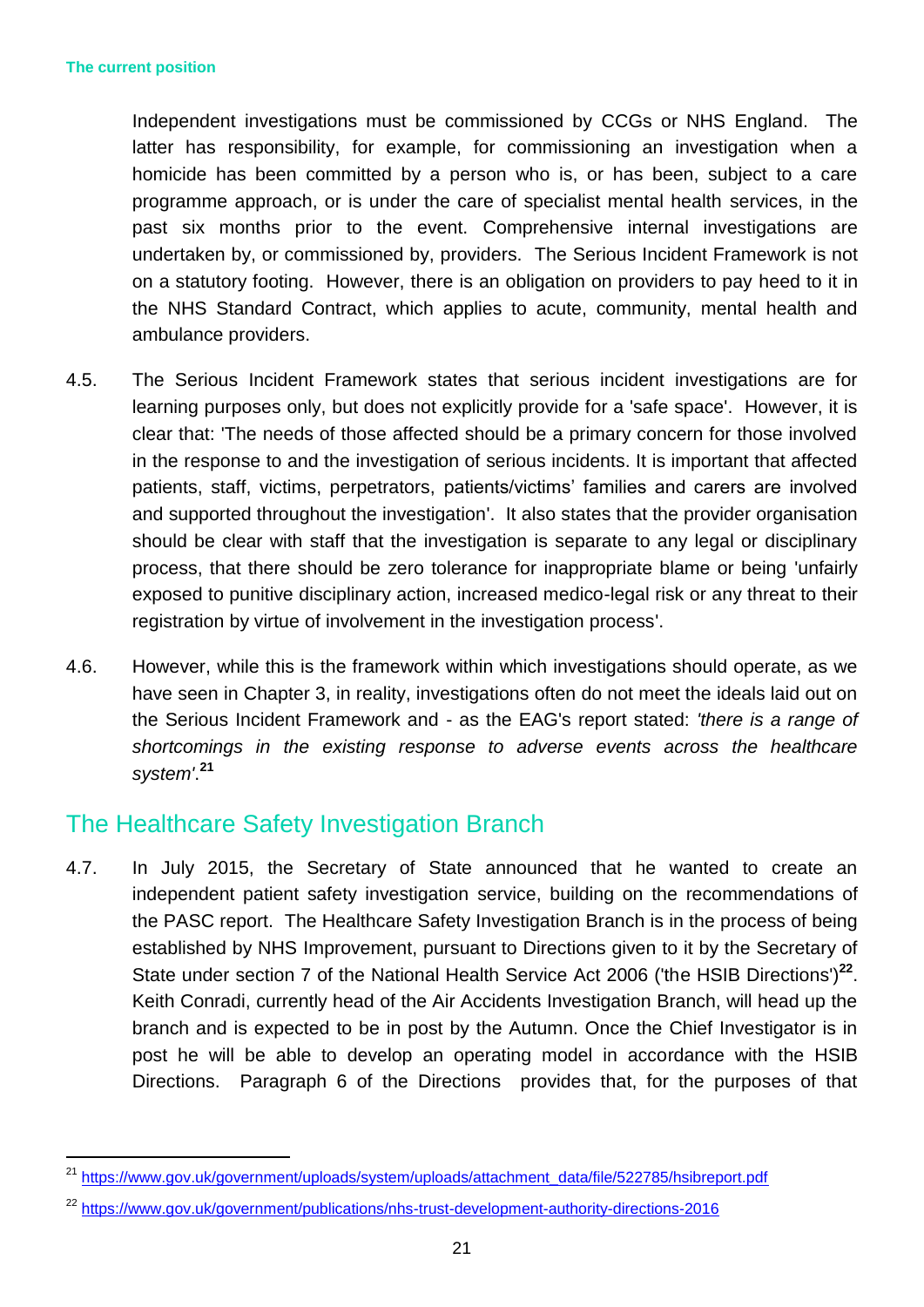#### **The current position**

paragraph, 'safe space principle' refers to the principle that, in the view of the Secretary of State:

- the Investigation Branch's function of providing findings, analysis and, where appropriate, recommendations pursuant to paragraph 5, is best informed by comprehensive and candid contributions from those whose actions come under consideration in the course of an investigation, bearing in mind the provisions in paragraph  $5(3)$  and  $(4)(b)$ ;
- contributions that are comprehensive and candid are more likely to be made where they may be made in the confidence that they will be used not for purposes of apportioning blame or establishing liability but for purposes of identifying improvements or areas for improvement, if any, which may be made in patient safety in the provision of services as part of the health service or the conduct of other functions for purposes of the health service, and making recommendations in relation to such improvements; and
- unless there is an overriding public interest or legal compulsion, disclosures for purposes other than making recommendations as described in paragraph (b) of material gathered by the Investigation Branch should accordingly be avoided so as to preserve the confidence in the Investigation Branch's investigatory and reporting process of those whose contributions may be relied on for purposes of current and future investigations.
- 4.8. Paragraph 6(4)(h) provides that the Chief Investigator of the HSIB 'must provide information when required by a Court Order or as a matter of statutory requirement, but except as provided for in paragraph (b) (which deals with disclosure to patients and their families/representatives), in the absence of an overriding public interest, must otherwise seek to avoid voluntary disclosures of material gathered by the Investigation Branch'.
- 4.9. The Directions cannot amend or modify the application of existing legislation, and cannot require third parties seeking disclosure to apply to a particular court, nor for that court to follow a specific test in considering applications.

# Other types of investigation

4.10. Part of the rationale of creating a statutory 'safe space' is the complex picture of individuals and bodies which conduct other types of investigation and what their powers to compel information are. Safety investigations conducted under the Serious Incident Framework (and those which will be undertaken by HSIB) operate within a complex system where a variety of other types of investigation operate with the aims of promoting patient safety, holding professionals to account and protecting the public. These investigations do not offer a statutory 'safe space' to staff.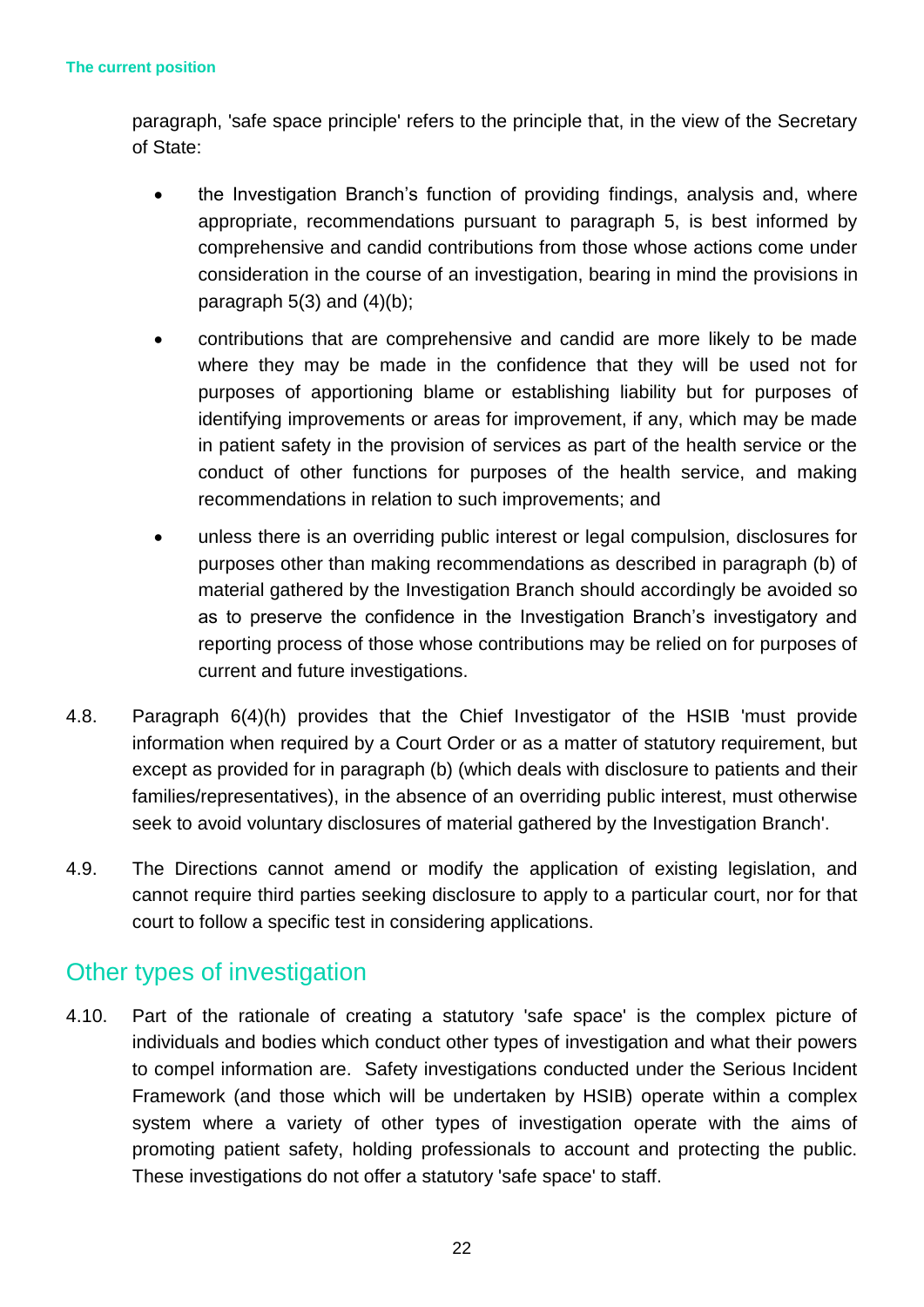4.11. Many of those organisations or individuals conducting investigations have statutory powers. It could be that safety investigations undertaken in the system or by HSIB could be running in parallel with these investigations, before them or subsequently. As will be explored below, all the investigations have different methodologies and aims.

# Professional regulators

- 4.12. Regulatory bodies protect the public by ensuring that all who practise a health profession are doing so safely. Legislation has established nine independent health professional regulatory bodies including the General Medical Council (GMC) which regulates doctors in the UK and the Nursing and Midwifery Council (NMC) which regulates nurses and midwives in the UK. Regulatory bodies have the power to carry out four main functions:
	- setting standards that professionals need to follow and continue to meet throughout their career and overseeing education and training;
	- taking action when professionals are not fit to practise and pose a risk to the public or confidence in the profession for example because of poor health, misconduct or poor performance including removing them from the register and preventing them from practising;
	- keeping registers of health professionals who are fit to practise in the UK.
- 4.13. All healthcare regulatory bodies have legal powers to enable them to take action where there is evidence that it is necessary to remove or restrict a healthcare professional's right to practise. Once a concern is raised about an individual the regulatory body will decide whether to carry out an investigation. In the case of the GMC for example this will include a disclosure of the complaint by the GMC to the doctors and his/her employer/sponsoring body, where the doctor will be given an opportunity to comment on the complaint. How the investigation is carried out will depend on the nature of the concerns raised. An investigation can include:
	- obtaining further documentary evidence from employers, the complainant or other parties;
	- obtaining witness statements:
	- obtaining expert reports on clinical matters;
	- an assessment of the doctor's performance;
	- an assessment of the doctor's health.
- 4.14. An investigation can result in a number of outcomes which are related to the individual practitioner rather than the organisation. For example, if the GMC feels there is a realistic prospect of establishing that a doctor's fitness to practise is impaired, the doctor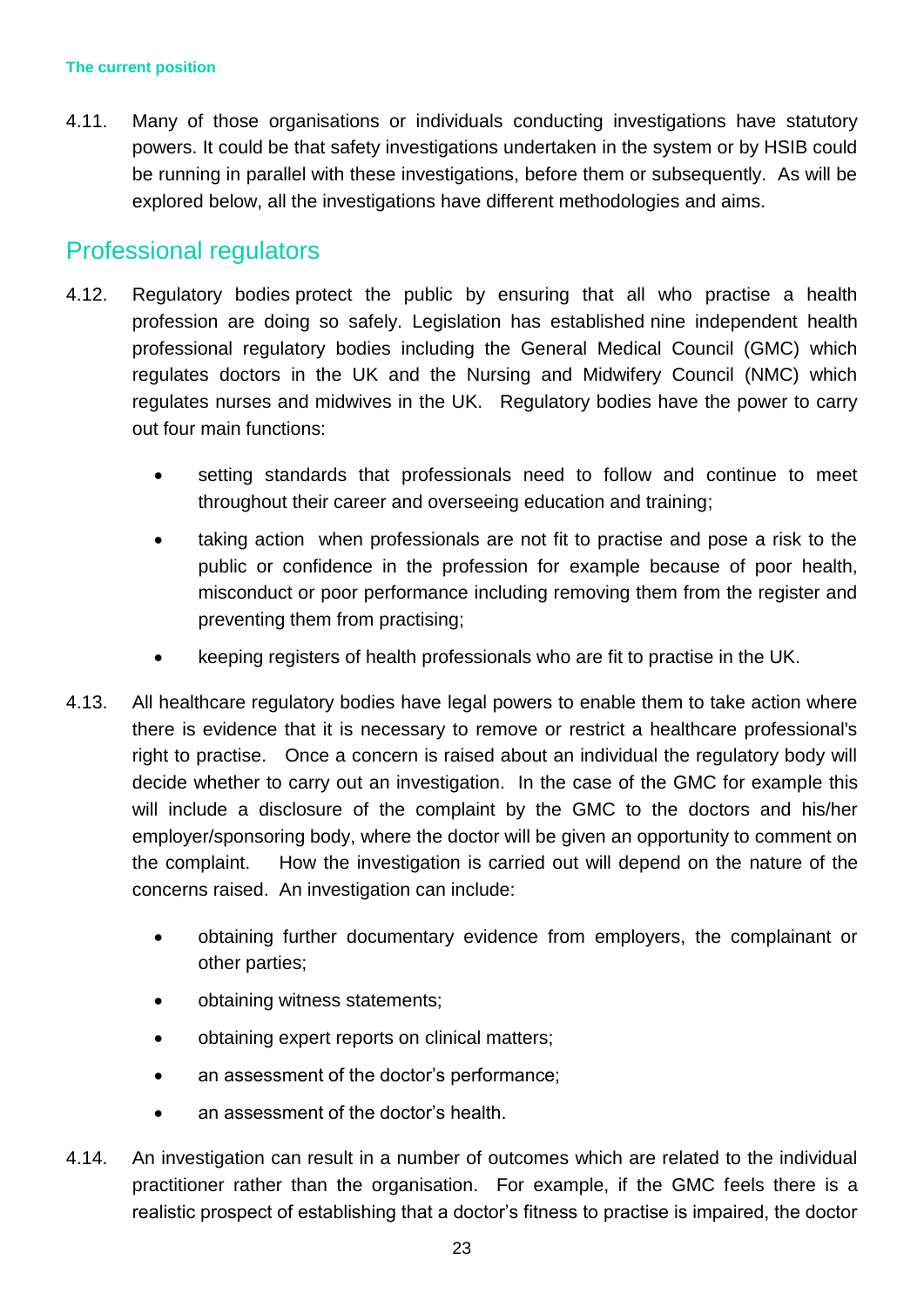will be referred for a medical practitioners tribunal hearing. If this tribunal concludes that a doctor's fitness to practise is impaired it may take no action, accept undertakings offered by the doctor provided the tribunal is satisfied that such undertakings protect patients and the wider public interest, place conditions on the doctor's registration, suspend the doctor's registration or erase the doctor's name from the medical register, so that they can no longer practise.

#### **Coroners and medical examiners**

- 4.15. At present, deaths that appear violent or unnatural, the cause of death is unknown, or the person died in prison, police custody, or another type of state detention, are investigated by a coroner. For all other deaths, doctors determine the cause of death, where to the best of their knowledge and belief, the deceased died from a known and natural disease or condition and there are no unusual circumstances. A coroner is an independent judicial office holder, appointed by a local authority, following Chief Coroner and Lord Chancellor consent. Coroners usually have a legal background but will also be familiar with medical terminology. Coroners investigate deaths that have been reported to them if it appears that the death was violent or unnatural, the cause of death is unknown, or the person died in prison, police custody, or another type of state detention. In these cases coroners must find out, for the benefit of bereaved people and for official records, who has died and how, when, and where they died.
- 4.16. In the current system, if a death is regarded as natural and the coroner is not invited to investigate, an attending doctor completes a Medical Certificate of Cause of Death (MCCD) that allows bereaved people to register the death and arrange the funeral.
- 4.17. The murders committed by Dr Harold Shipman highlighted flaws in the current system of requiring independent investigation into deaths only where a case is reported to a coroner. This system does not provide safeguards against doctor, nurse or system failure or malpractice as there is no requirement for independent scrutiny of the cause of every death, the care provided nor the treatment received. Nor does it provide opportunities for learning if unusual patterns of deaths fail to be noticed or reported.
- 4.18. Reforms to the death certification process for England and Wales were proposed in 2003 in the Shipman Inquiry's third report. More recently, the Francis Inquiry strongly supported the introduction of medical examiners to the process of death certification. The Coroners and Justice Act 2009 provides the legal basis for implementing the changes and the Department of Health is in the consultation phase for implementing the medical examiner system.
- 4.19. For the new system, every death in England and Wales will be either scrutinised by a medical examiner (ME) or investigated by a coroner, with input from the bereaved invited in every case. The new ME service will aim to provide assurances and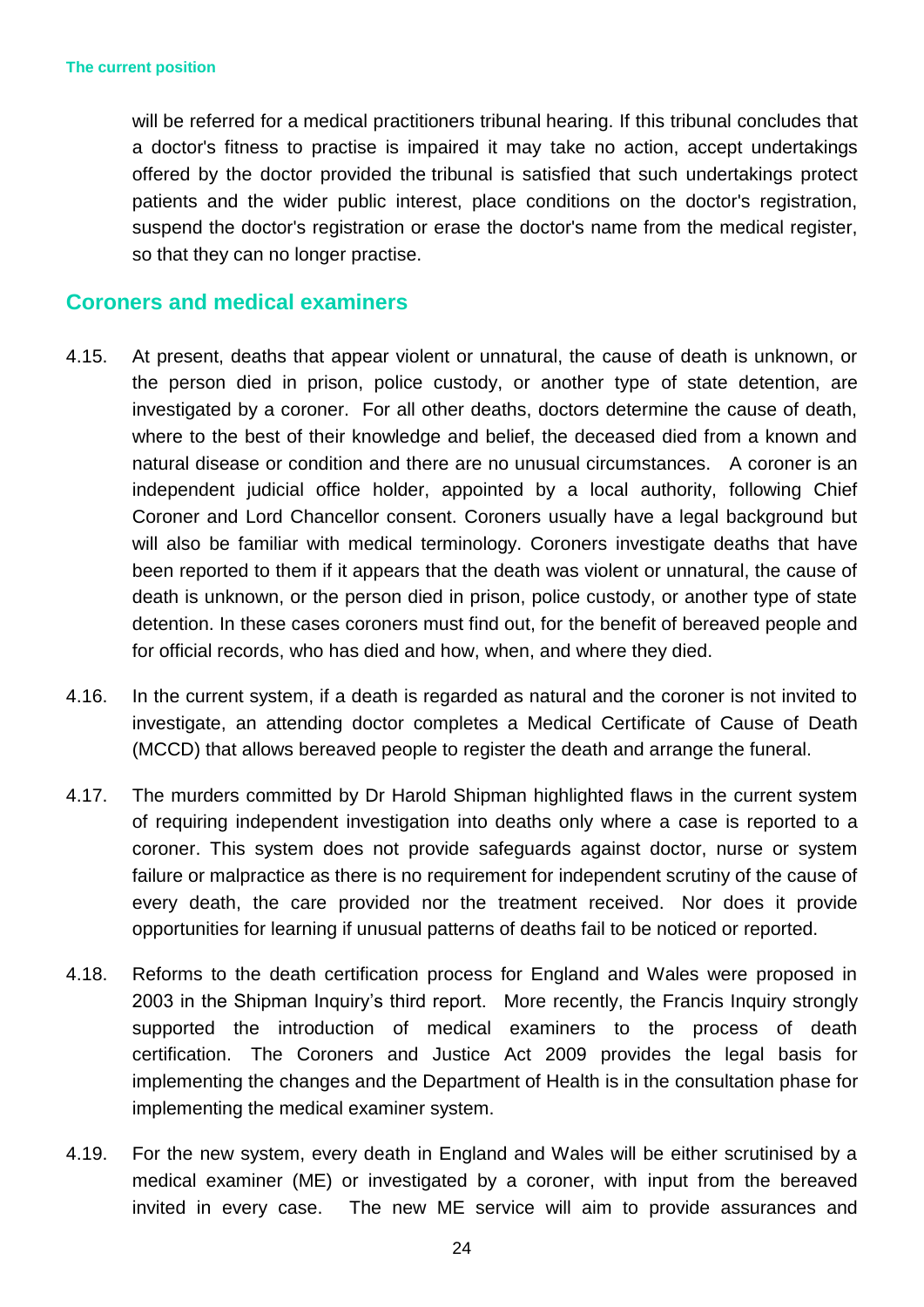safeguards to bereaved people, reduce bureaucracy and make the process simpler and more open. It will improve the accuracy of death certification to allow public health improvements based on more reliable data. It will ensure more appropriate referral of deaths to the coroner, avoiding unnecessary coronial investigations. And it will deliver better feedback to healthcare services that need to improve, because observations made by a ME during scrutiny of a death will be reported to the local clinical governance team for more rapid changes locally and learning from errors and poor practices.

- 4.20. MEs will be experienced and currently practising doctors, appointed to scrutinise the cause of every death where a coroner does not investigate. The ME will examine the relevant medical records that helped the doctor to establish a cause of death and will speak to a member of the family, specifically asking whether they have any concerns about the care provided. Neither of these safeguards occurs in every case at present. The ME will discuss the death with the doctor who completes the MCCD and may examine or request a non-forensic external examination of the body. Only after the medical examiner is satisfied the death was natural can the MCCD be finalised (or the death be reported to a coroner), the death registered and the funeral go ahead.
- 4.21. Scrutiny by an ME or investigation by a coroner will encompass all deaths that occur in care establishments, hospital environments and any other institution, as well as in the community.

### **Criminal and civil actions**

- 4.22. Criminal investigations are the responsibility of the police and the Health and Safety Executive, and the decision to press charges is made by the Crown Prosecution Service. Primary legislation (mostly the Police and Criminal Evidence Act 1984, as well as others), case law, and the Criminal Procedure Rules collectively govern evidence in criminal matters, including the police's powers to collect evidence.
- 4.23. Civil claims are brought by individual patients (or their families) and are governed by the Civil Procedure Rules together with case law. Both the rules and the case law provide for Court Orders enabling a litigant to gather evidence.
- 4.24. The police in England and Wales may obtain a warrant from a magistrate in relation to indictable offences if the material sought does not consist of certain protected categories of material (section 8 of the Police and Criminal Evidence Act 1984 (PACE)). These protected categories include excluded and special procedure material. "Special procedure material" includes material held on an express or implied undertaking to hold it in confidence or which is subject to a restriction on disclosure contained in any enactment, and which has been acquired or created by the holder in the course of (inter alia) any paid office (section 14). "Excluded material" includes material of that description which consists of personal data about an identifiable individual's physical or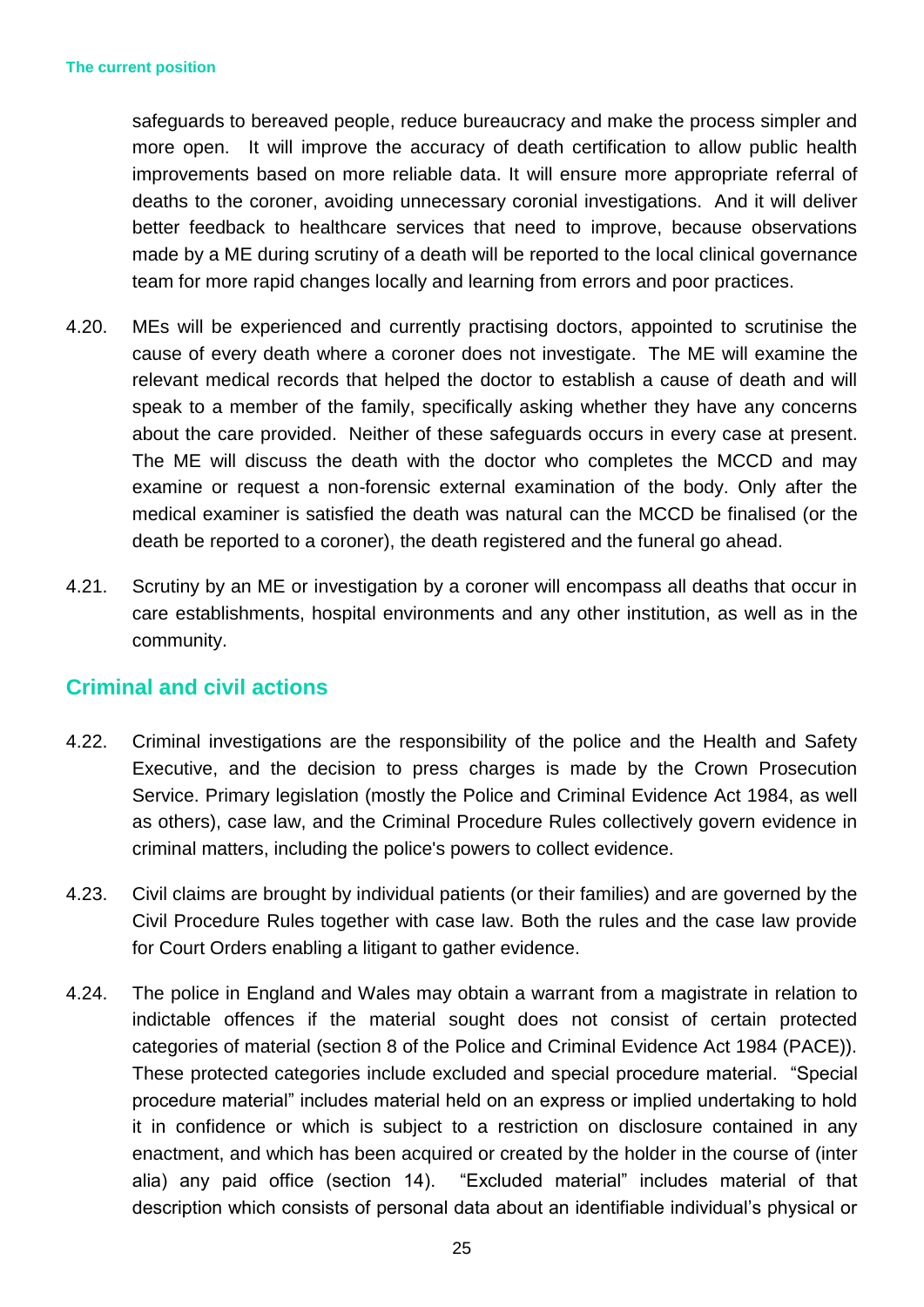#### **The current position**

mental health (section 11, as read with section 12). For material in these two classes, section 9 of PACE requires application to be made to a circuit judge under Schedule 1 to the Act. The application need not be on notice in the case of these two categories of material**<sup>23</sup>**. The tests that must be satisfied before an order to produce the material can be made are set out at paragraphs 2 and 3 of Schedule 1.

4.25. In addition to their powers to obtain a warrant to enter premises and seize evidence, the police in England and Wales also have general powers of seizure when lawfully on any premises. In section 19(3) of PACE, a constable may seize anything on the premises if he has reasonable grounds for believing that it is evidence in relation to an offence and it is necessary to seize it in order to prevent the evidence being concealed, lost, altered or destroyed. Under subsection (4), on the same grounds, the constable may require electronic information to be produced to him in a form suitable for taking it away from the premises. Only legally privileged material is exempted from these powers.

### **Public Inquiries**

 $\overline{a}$ 

4.26. Similar provisions apply in relation to statutory inquiries under the Inquiries Act 2005, Chairmen have powers, by notice, to require disclosure of documents and other evidence. Like the coroner, the recipient of a notice may seek to resist the obligation to disclose or produce if he is unable or it is not reasonable to require compliance. The chairman decides the matter, applying a test similar to the coroner's: "…the chairman must consider the public interest in the information in question being obtained by the inquiry, having regard to the likely importance of the information."

### How information is currently shared across the system

- 4.27. While the landscape of investigation is complex, that of information sharing is equally if not more so, with a number of processes in place which require or encourage the sharing of information across organisational boundaries.
- 4.28. Serious incidents must be notified without delay (or within specified timescales) to all relevant bodies via the appropriate routes. Where a serious incident indicates an issue/problem that has (or may have) significant implications for the wider healthcare system, or where an incident may cause widespread public concern, the relevant commissioner (i.e. lead commissioner receiving the initial notification) must consider the need to share information throughout the system i.e. with NHS England Sub-regions and Regions and other partner agencies as required. This is a judgement call

<sup>&</sup>lt;sup>23</sup> Schedule 1, paragraphs 7 to 10 require applications in relation to journalistic material (as defined) to be made on notice. Paragraph 11 indicates that the applicant may apply on notice in respect of the other categories.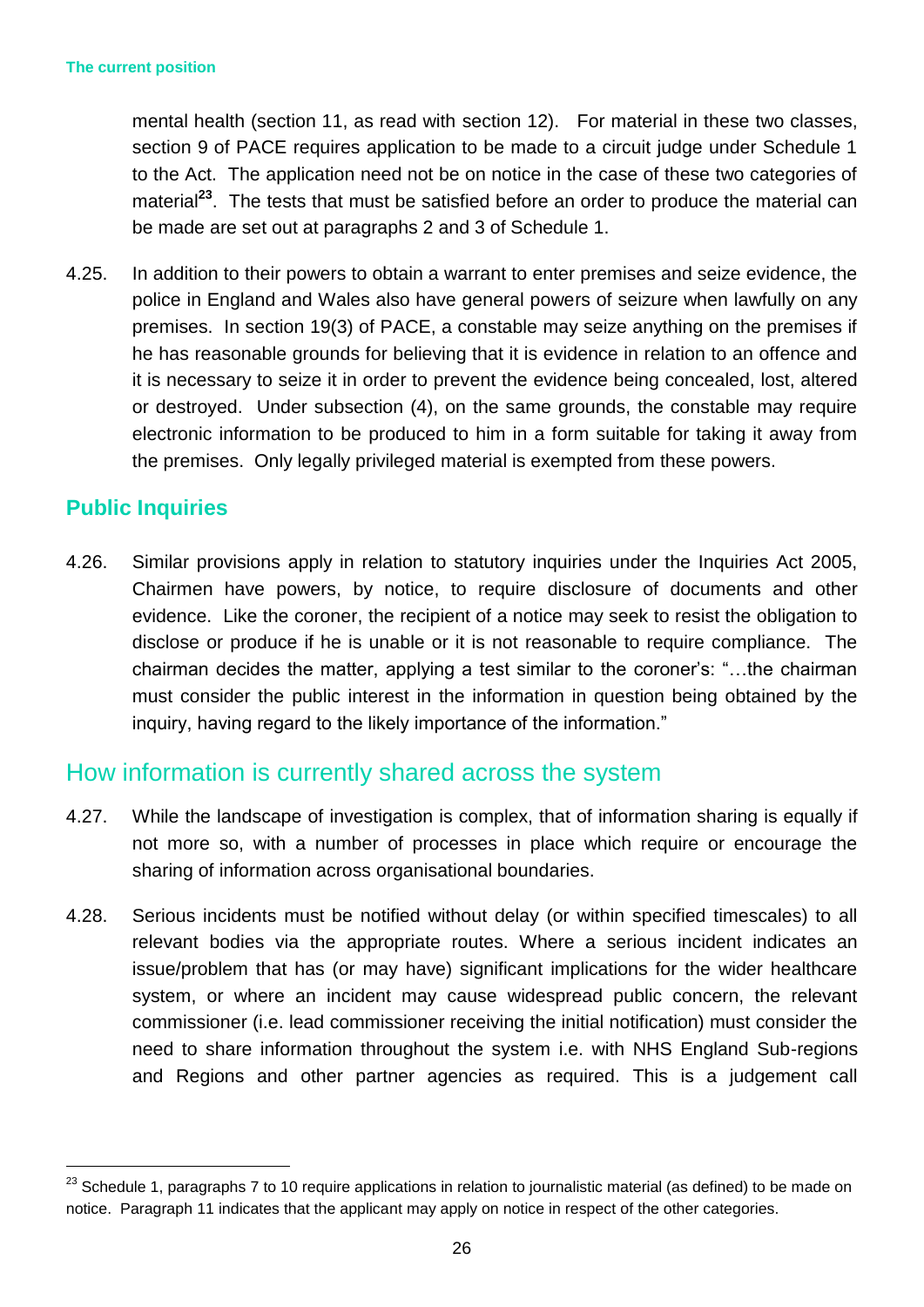depending on the nature of the incident, although the scale of the incident and likelihood public concern will be a significant factor in deciding to share information.**<sup>24</sup>**

- 4.29. Depending on the nature of the incident this may include bodies such as the Care Quality Commission, the Health and Safety Executive, the Coroner, professional regulators, local authorities, NHS Improvement, Health Education England (HEE), Public Health England (PHE), the police, and the Medicines and Healthcare Products Regulatory Agency (MHRA). Appendix 2 of the Serious Incident Framework sets out how information on patient safety incidents should be shared across the healthcare system. For example, commissioners should be notified of serious incidents no later than two working days after the incident is identified.**<sup>25</sup>**
- 4.30. If grounds for professional misconduct are suggested it is important that the appropriate lead (e.g. the Responsible Officer/Medical or Nursing Director) within the provider organisation is alerted (within 2 days) to ensure that appropriate action is taken as and when required. Appropriate action includes the investigation and/or HR team taking time to carefully assess or refer on to experts the actions or omissions in question, within the context of the incident, to identify whether these are considered reckless or malicious, as opposed to slips, lapses, or a situation where there are others routinely taking the same route or in need of similar levels of support, supervision or training. **<sup>26</sup>**
- 4.31. A serious incident investigation concludes with an investigation report and action plan. This needs to be written as soon as possible and in a way that is accessible and understandable to all readers. Serious incident investigation reports must be shared with key interested bodies including patients, victims and their families. It is recommended that reports are drafted on the basis that they may become public, so issues concerning anonymity and consent for disclosure of personal information are important and should be considered at an early stage in the investigation process. Each NHS organisation has a Caldicott Guardian who is responsible for protecting the confidentiality of patient and service-user information and enabling appropriate information-sharing. Those investigating serious incidents can seek advice from the Caldicott Guardian if guidance is needed about the disclosure of patient identifiable information.**<sup>27</sup>**
- 4.32. Serious Incidents should be closed by the relevant commissioner when they are satisfied that the investigation report and action plan meets the required standard. Incidents can be closed before all actions are complete but there must be mechanisms

 $\overline{a}$ 

- $26$  ibid
- $27$  Ibid

<sup>&</sup>lt;sup>24</sup> <https://www.england.nhs.uk/patientsafety/wp-content/uploads/sites/32/2015/04/serious-incidnt-framwrk-upd2.pdf>  $25$  Ibid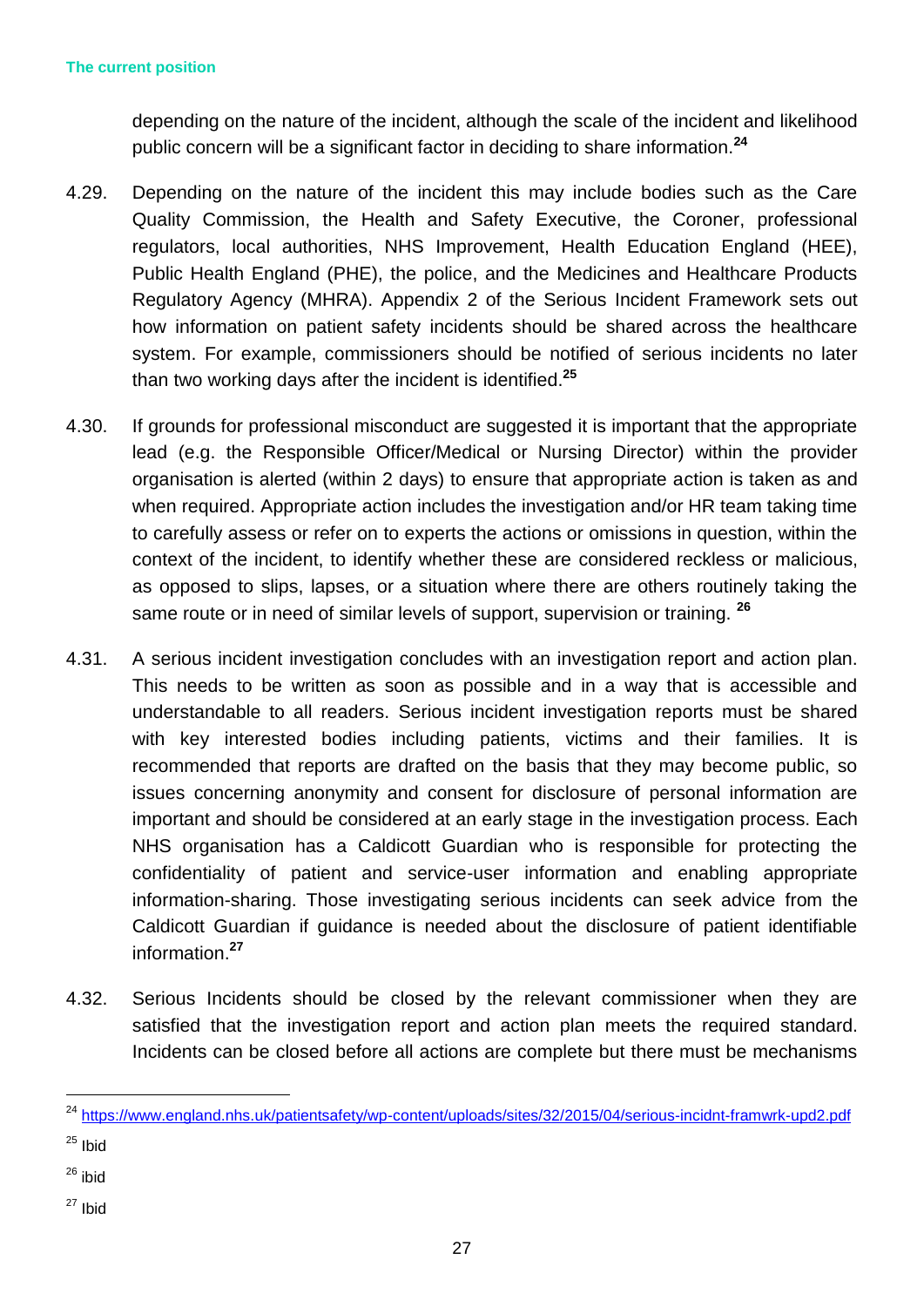$\overline{a}$ 

in place for monitoring on-going implementation. Commissioners and providers are also able to share relevant findings more widely if appropriate to further support the learning of lessons to prevent similar incidents recurring

- 4.33. NHS Improvement's patient safety team provides advice and guidance to the healthcare system in relation to mitigating risks to patient safety. It examines patient safety incident reports and alerts the healthcare system to emerging themes, trends and risks that healthcare providers may not already be aware of that are revealed by those incident reports. Where information is brought to light via an investigation, this could similarly be used to provide advice and guidance to the whole system by the NHS Improvement Patient Safety team. This team also publishes data on the number and types of incidents that are reported.
- 4.34. However, it is likely that the majority of lessons learned from a safety investigation will be specific to the provider or service in question and, as has already been explored, the extent to which this learning is taken on board is variable.
- 4.35. The way in which HSIB should share information in the context of a safe space is outlined in Directions**<sup>28</sup>**. These state that HSIB:
	- 'must inform the appropriate health service regulator, professional regulatory body or other investigatory body or bodies should the Investigation Branch become aware of evidence of a serious, continuing risk to patient safety, but subject to this sub-paragraph must not volunteer to take further part in the actions that such a body or bodies may subsequently take;
	- must seek to agree with professional regulatory bodies and other investigatory bodies which have statutory powers to require information, suitable protocols respecting the safe space principle in relation to the exercise of those statutory powers;
	- must seek to agree with those bodies with which the Authority has a mutual duty to co-operate under section 290 of the Health and Social Care Act 2012 suitable protocols respecting the safe space principle which are to apply as between the Authority and those other bodies in discharging that duty.'
- 4.36. Once HSIB has created these protocols and agreements with professional regulators and others, the way in which they are applied, and the learning from this, could potentially be used to inform the development of primary legislation.

<sup>28</sup> <https://www.gov.uk/government/publications/nhs-trust-development-authority-directions-2016>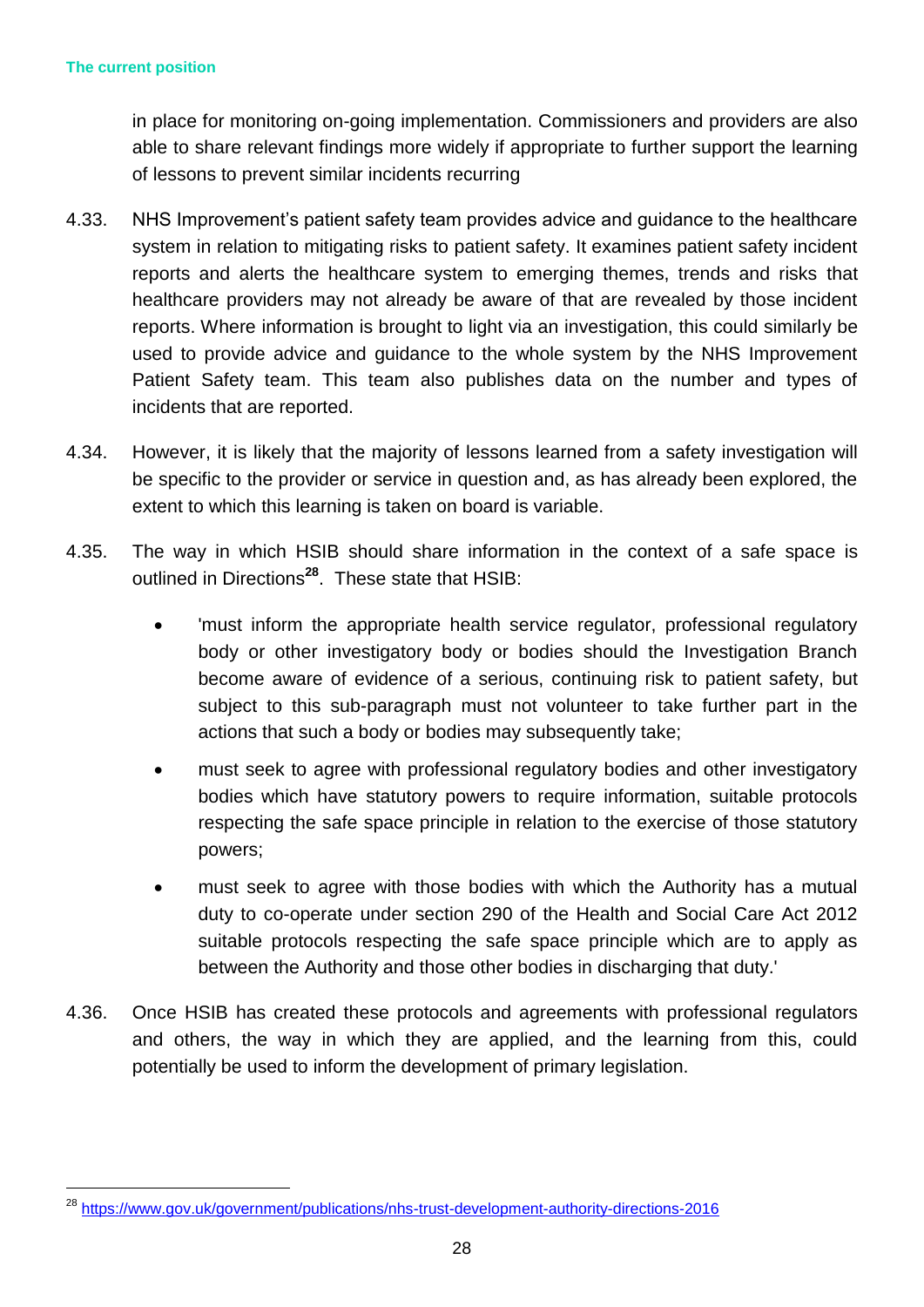# <span id="page-28-0"></span>**5. Proposed approach**

- 5.1. As outlined, there is a body of evidence to indicate that there is a gap between the culture we would expect to exist in the NHS and the one which does, as well as a gap between how investigations should be carried out and how they are. There is variation across the health system in both aspects.
- 5.2. Many believe that the creation of a type of 'strong wall' around certain health service investigations so that information given as part of an investigation would only rarely be passed on would provide a measure of 'psychological safety' to those involved in an investigation, allowing them to speak freely. This will enable lessons to be learned, driving improvement and ultimately saving lives. This 'strong wall' does not currently exist in investigations which are carried out by, or commissioned by, Trusts. The Directions under which HSIB will operate provide some guidance on the 'safe space' principle in the context of investigations by HSIB, but the Directions cannot override existing legislation which allow organisations such as the police, coroners and professional regulators powers to compel the disclosure of information.
- 5.3. The present proposal is to therefore create a statutory prohibition on the disclosure of material obtained during certain health service investigations unless the High Court makes an order permitting disclosure or one of the specified exceptions applies. This broadly mirrors the regime followed in the area of air accidents investigations, which is discussed in further detail in "Creating a safe space" below.
- 5.4. While the exact split between primary and secondary legislation is for later consideration, the option favoured by the Department of Health is to create in primary legislation an enabling power to allow the Secretary of State to make regulations by providing for the confidentiality of investigatory material and for disclosure to be made only by order of the High Court or in other prescribed circumstances**<sup>29</sup>** .
- 5.5. However, there are challenges to creating this statutory safe space. As Chapter 3 explored, some of these are cultural - particularly how can a safe space be implemented effectively in a system which has so much inherent variation in the approach to investigation. As outlined in Chapter 4, the policy could also have an effect on the statutory powers of other organisations. Creating a safe space is also a difficult balance to achieve - how can you, on one hand, reassure staff that the information they give will not be passed on while also reassuring patients and families that they have the full facts of their, or their loved ones', care.

 $\overline{a}$ 

<sup>&</sup>lt;sup>29</sup> We would also envisage making necessary amendments to the HSIB Directions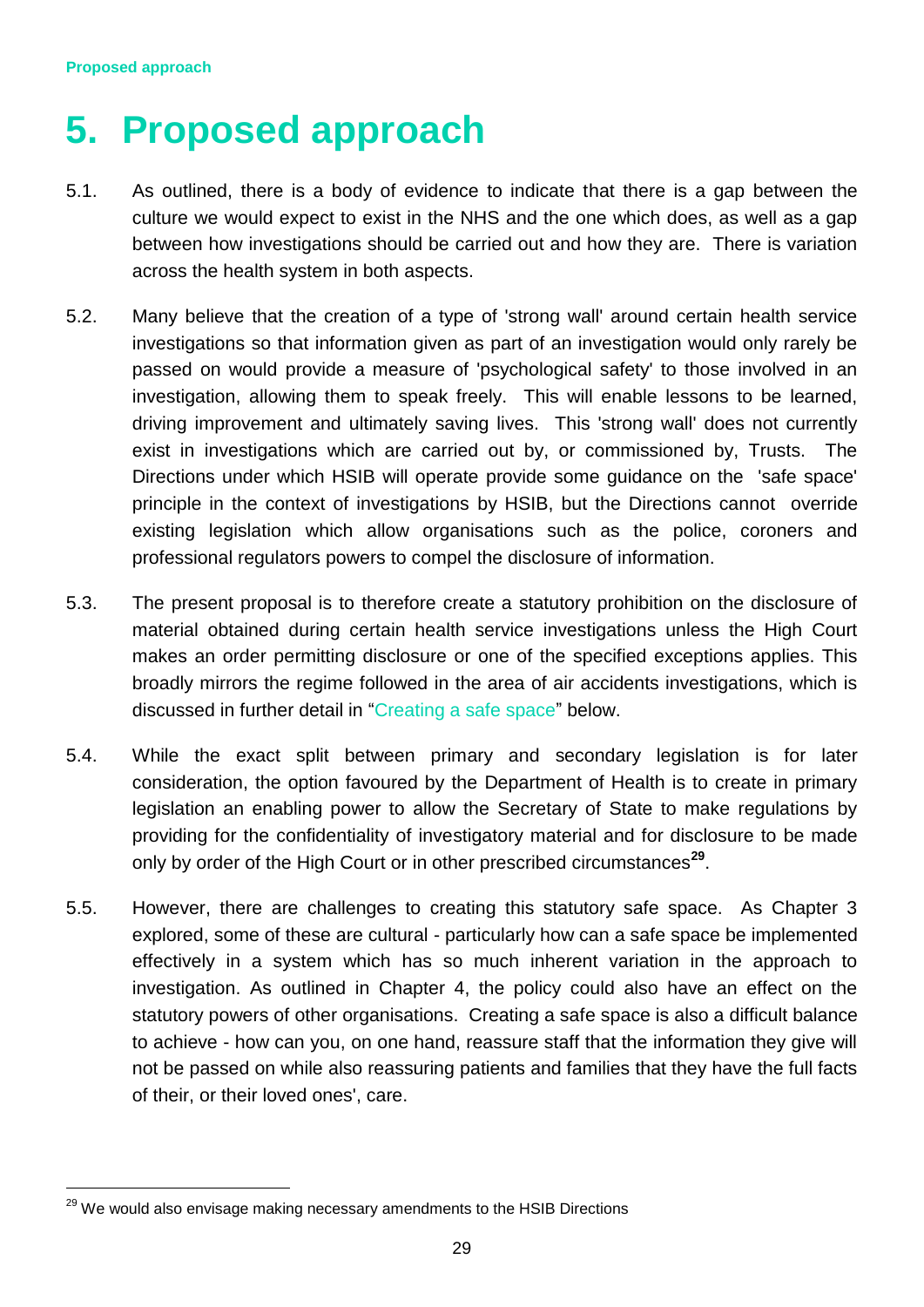5.6. The remainder of this chapter outlines the elements of the proposed policy to create a statutory 'safe space'.

# Creating a safe space

- 5.7. The specific policy under consideration seeks to create a 'safe space' during investigations conducted by HSIB, as well as by or on behalf of NHS Trusts, Foundation Trusts and other providers of NHS-funded health services, so that contributors to the investigation are encouraged to provide information in the knowledge that it will not be passed on unless one of the exceptions set out in the legislation applies.
- 5.8. The proposed model would allow an investigator to say 'This investigation is not to attribute blame. The information you give me as part of this investigation will not be passed on to those not involved in the investigation unless there is a high court order, or if the information you provide demonstrates to me there is an active and ongoing threat to patient safety represented by the practice or actions of one or more individuals that requires action'. (The legislation would give the specific phrasing for how exceptions in the public interest were to be provided for.) This broadly reflects the model used by the Air Accidents Investigation Branch, which is widely credited with allowing the Branch to undertake effective investigations and to get openness from the people involved.
- 5.9. The Air Accidents Investigation Branch's legislative framework has a number of features that may provide a helpful model. The key features are:
	- an explicit articulation of the purpose of investigations that makes it clear that apportioning blame is not part of the work of the investigation branch, with the same point applied to reports;
	- an approach to disclosure that means that it only happens if there is a High Court order, but, in line with international obligations governing air accident investigations, also places a duty on the Court making an order to disclose to weigh up interests of justice against any detrimental impact on current or future investigations. The EU regulation that applies in this area also allows disclosure to the relevant authority (the police, in England, the UK) where there is evidence of criminal activity.
- 5.10. The relevant provisions concerning the work of the Air Accidents Investigation Branch are to be found in regulation 18 of the Civil Aviation (Investigation of Air Accidents and Incidents) Regulations 1996. Essentially, regulation 18 provides as follows:
	- the Secretary of State (the Air Accidents Investigations Branch is an executive agency) is prohibited from disclosing specified classes of investigatory material unless a court order requires disclosure.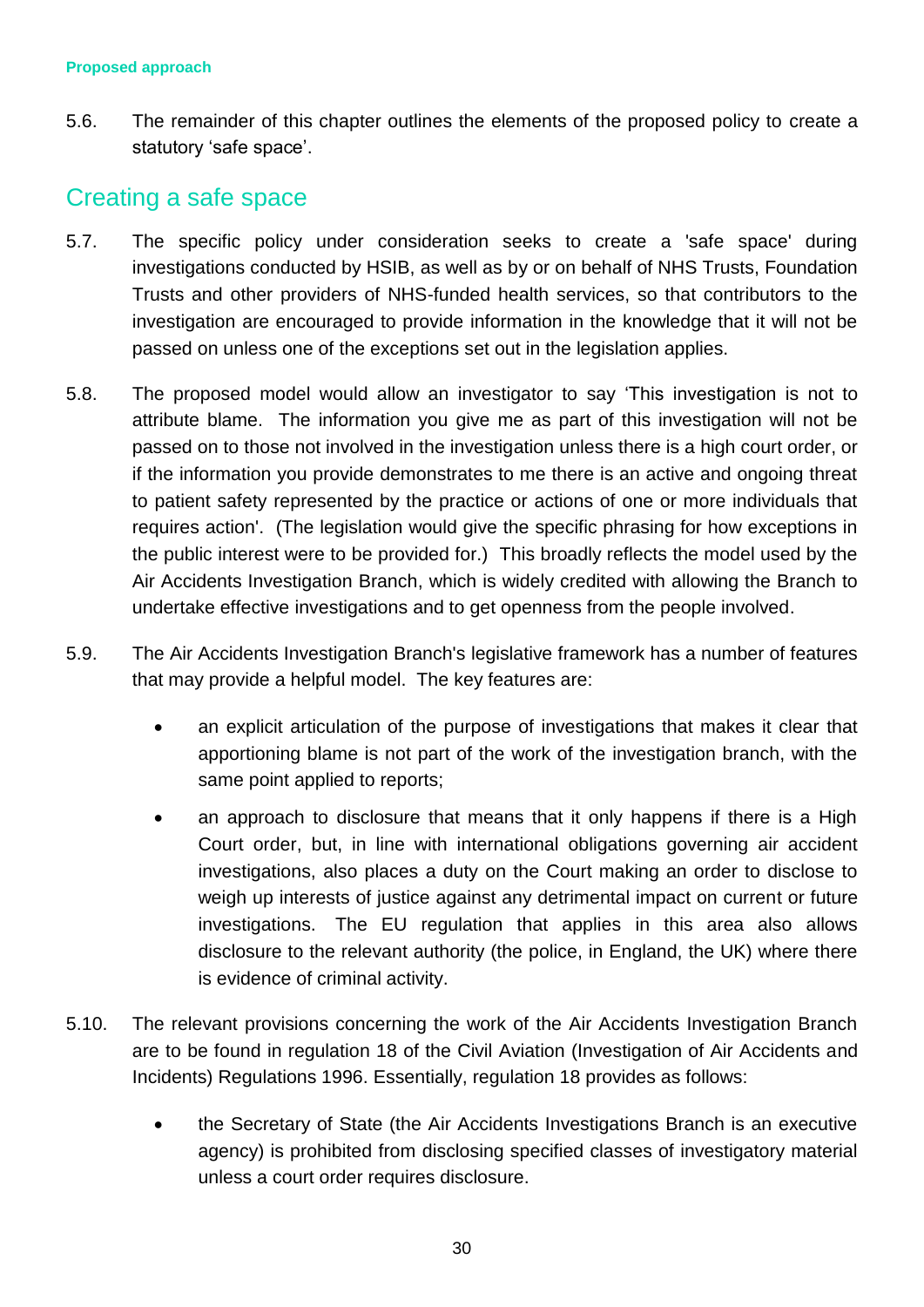- if an application is not made in the course of other proceedings, regulation 18(2)(b) is understood to provide grounds for a free-standing application for disclosure.
- it expressly excludes from the prohibition the inclusion of material in the final report issue by the Secretary of State (ie, the Air Accident Investigation Branch).
- 5.11. Regulation 18 also prescribes a test for the court to apply when considering disclosure applications, and the court's scope to order disclosure is effectively subject to any rule of law authorising or requiring the withholding of any relevant record on grounds that disclosure would be injurious to the public interest.
- 5.12. The elements of the proposed policy to create a statutory 'safe space' in healthcare investigations, which would broadly mirror the elements of the AAIB model, are set out below.

## Which investigations should the 'safe space' principle apply to?

- 5.13. As outlined in Chapter 4, investigations into incidents relating to patient safety are currently undertaken by or on behalf of providers and commissioners of NHS services, and, by the end of this financial year, HSIB will be undertaking its own investigations.
- 5.14. The way in which those investigations carried out by providers and commissioners should be undertaken is outlined in the Serious Incident Framework. While those delivering NHS-funded services under the NHS Standard Contract are required to comply with the Framework as a term of that Contract, it is clear from the PASC report and the testimony of patients, families and staff that the principles of the Framework are not always adhered to, and the quality of investigations - including how those involved in them are treated - is variable. The PASC report was equally clear that the capability of those undertaking investigations in the wider system is also variable.
- 5.15. As explained in Chapter 4, HSIB is in the process of being established by the NHS Trust Development Authority pursuant to Directions given to it by the Secretary of State. Those Directions provide a framework for the HSIB to conduct investigations in which witnesses can provide evidence in a 'safe space' in so far as possible without new primary legislation. The HSIB Directions outline the principles of a safe space and, to an extent, enable the Chief Investigator to use his or her discretion in how to apply them. The Department of Health would also anticipate the Chief Investigator drawing up protocols and agreements with other bodies around how information is shared and use these to further support the principle.
- 5.16. However, it is not possible to fully achieve the air accidents investigation model under the HSIB Directions and any such agreements and protocols alone. The Directions cannot amend or modify the application of existing legislation, and cannot require third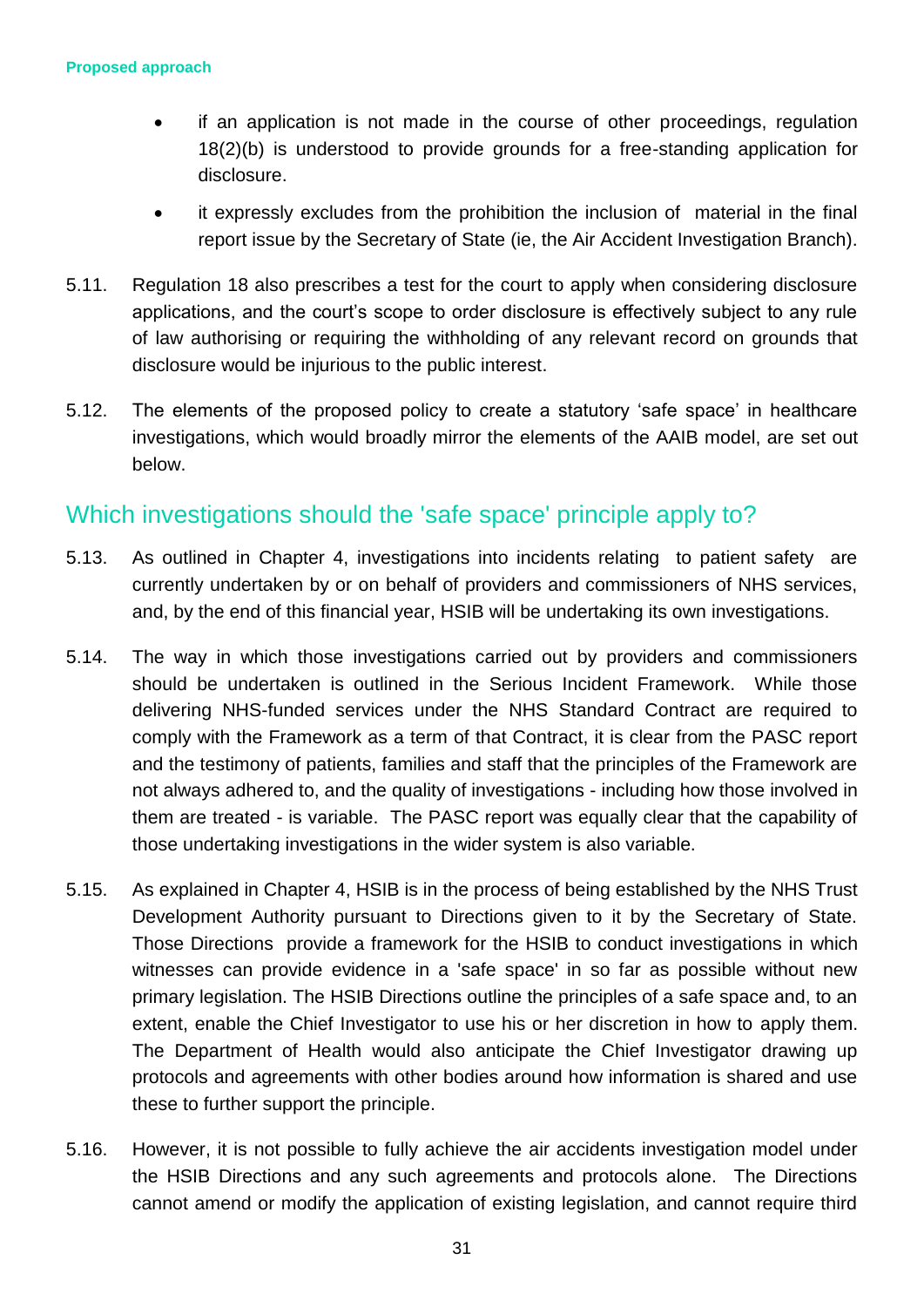parties seeking disclosure of material, for example, to apply to a specific court, nor for that court to follow a specific test in considering applications.

- 5.17. It is therefore proposed that a new statutory prohibition on the disclosure of certain information should apply to information obtained during investigations by :
	- the HSIB; and,
	- investigations into incidents relating to patient safety conducted by or on behalf of NHS Trusts, NHS Foundation Trusts and other providers of NHS-funded health services (this would include where the commissioner of NHS-funded care initiates the investigation in accordance with the Serious Incident Framework).

**Question 1 - Do you consider that the proposed prohibition on disclosure of investigatory material should apply both to investigations carried out by HSIB, and to investigations conducted by or on behalf of NHS Trusts, NHS Foundation Trusts and other providers of NHS-funded health care?**

- 5.18. While the investigations undertaken by HSIB will be determined by the Chief Investigator, those undertaken in the wider NHS system will be much more numerous, with greater variety of approach, and potentially into a wider range of incidents. There are 30,000 serious incidents reported annually, and each one should trigger an investigation (although many are at Trust level).
- 5.19. Given the concerns of PASC and others about the level of investigative capability in the wider system, there is uncertainty over its readiness to give effect to an obligation to create a 'safe space' in investigations.
- 5.20. It may therefore be appropriate to adopt an approach in the wider NHS which allows for a phasing in of implementation over time, potentially focusing on a subset, specific class or type of investigation at the outset. This would allow for the approach being tested on a smaller scale and learnt from before being rolled out more widely. One option would be to test this in the area of maternity, as there is a clear focus on improving safety over the coming years.

**Question 2 - for those investigations undertaken by or on behalf of providers and commissioners of NHS-funded care, should the proposed prohibition on disclosure apply only in relation to investigations into maternity services in the first instance or should it apply to all investigations undertaken by or on behalf of such bodies?**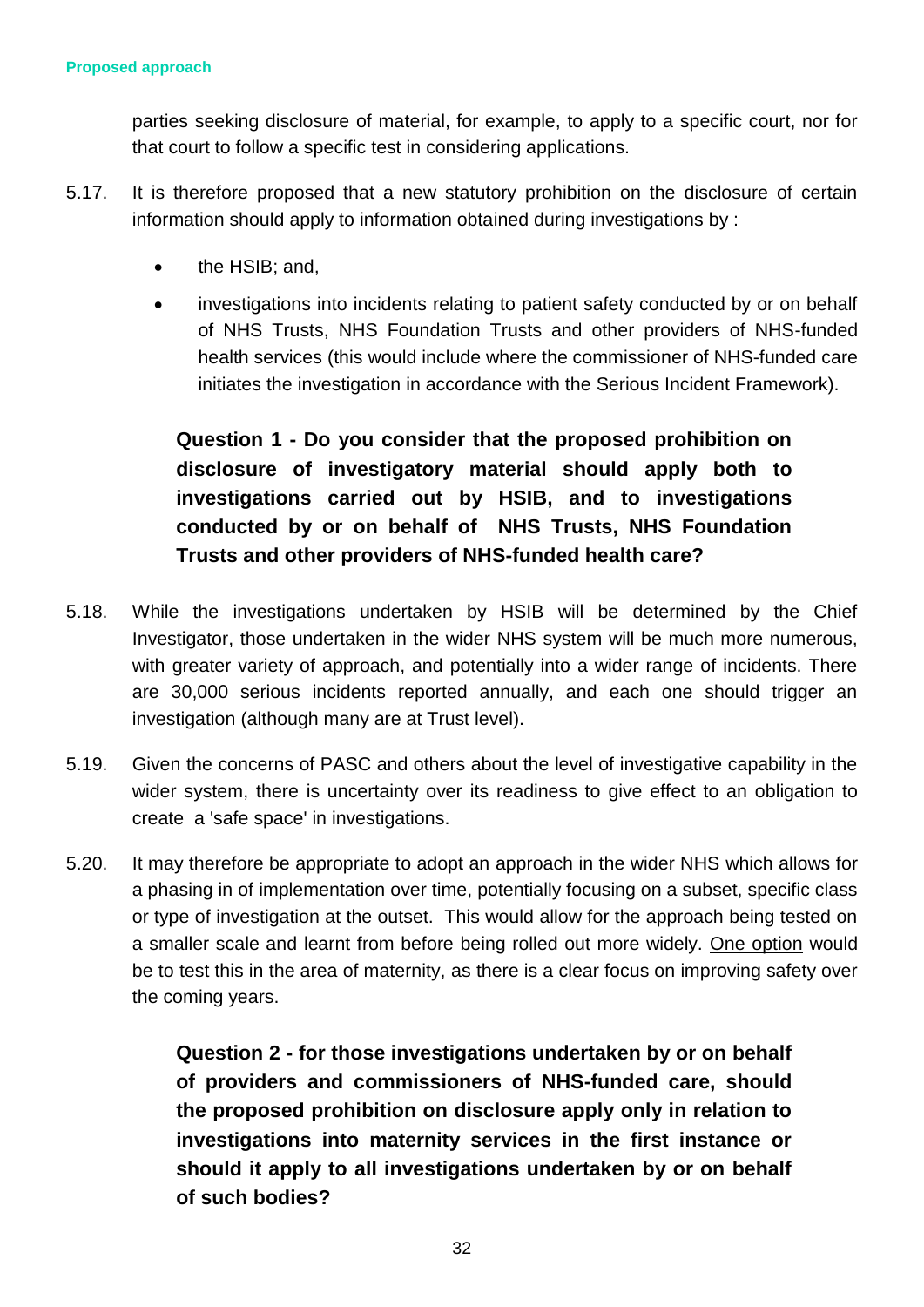# What information should it apply to?

5.21. As outlined in Chapter 4, a large amount of information is generated and shared across the health system. The proposed prohibition on disclosure would only apply to information generated during the course of an investigation for example transcripts, witness statements, notes written by investigators, electronic recordings of interviews. It is not intended to cover information which is generally available to the public, , and it is not intended to impact on the duty on providers to give patients an initial account of the known facts concerning an incident, nor eventually to share the outcome of further enquiries.

### **Question 3 - Do you have any comments about the type of information that it is proposed will be protected from disclosure during healthcare investigations?**

# Obtaining a High Court order

- 5.22. The proposal is that there should be a statutory prohibition on the disclosure of information gathered during certain healthcare investigations unless disclosure is required by an order of the High Court. This prohibition would apply to all organisations involved in the investigations we have described in Chapter 4 (except under some limited circumstances, as detailed below.)
- 5.23. It is hoped that having an outright prohibition against disclosure save by order of the High Court or in prescribed circumstances, staff and others who contribute evidence and information to an investigation by the Investigation Branch will have a clear picture of the limited circumstances in which the evidence they provide may be disclosed.
- 5.24. It is proposed that the High Court may order disclosure of information obtained during the course of an investigation if disclosure to the applicant is, in the context of judicial proceedings, necessary in the interests of justice; or, where there are no existing proceedings, is necessary under such circumstances as give rise to the application.
- 5.25. This should be weighed up against any adverse impact which disclosure may have on:
	- the effectiveness of the relevant investigatory body's investigatory processes (ie, the processes in reporting on and making recommendations about patient safety, both in relation to the relevant investigation into the accident or incident to which the record relates or to any relevant investigation into any future accident or incident which may be undertaken in England), bearing in mind the importance of eliciting frank and candid contributions from those providing evidence to the investigation, and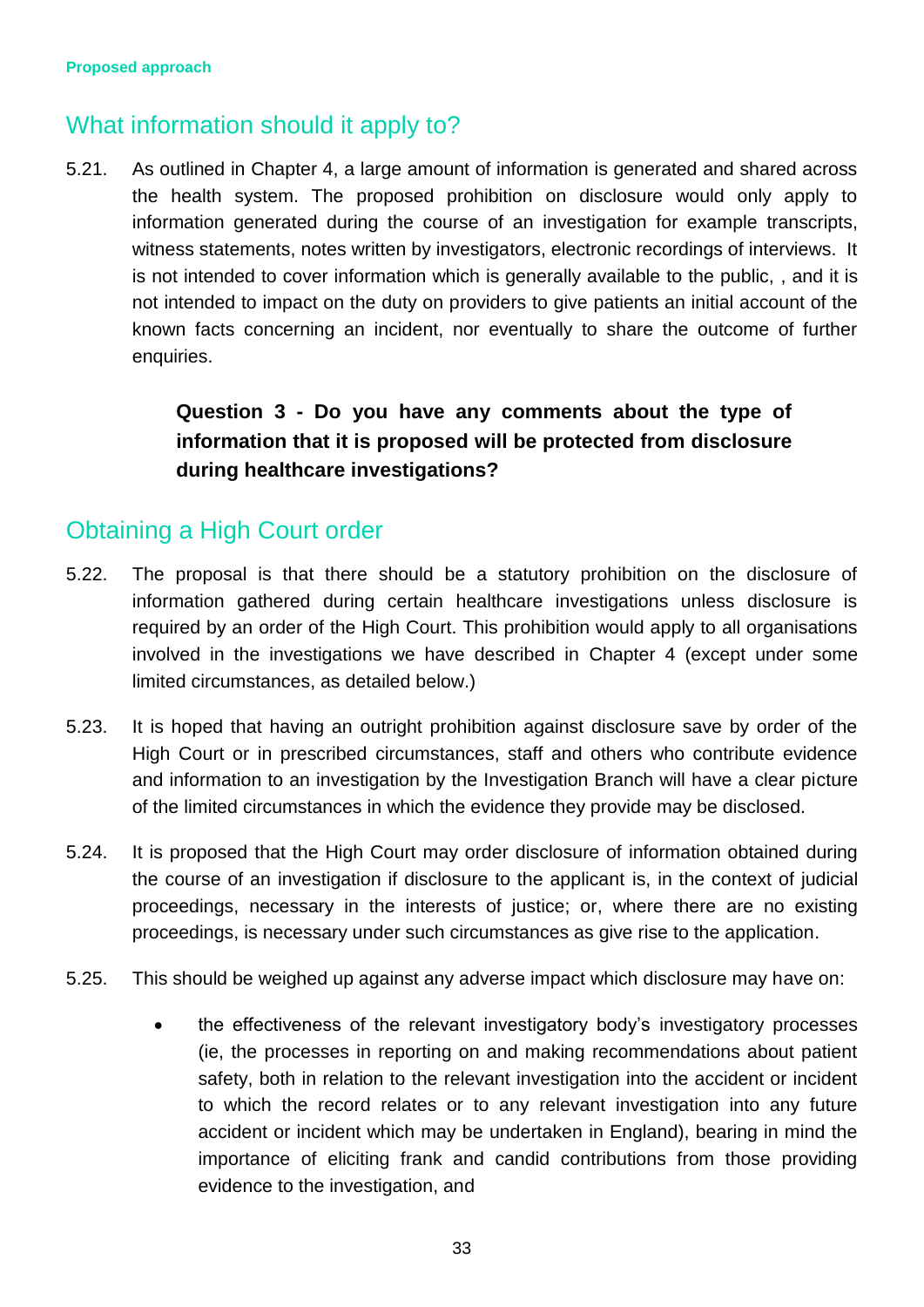- ultimately, the discharge by Secretary of State of his duty under section 1A of the 2006 Act to exercise his health service functions with a view to securing continuous improvement in the outcomes achieved from the provision of services, in particular outcomes relating to the safety of the services.
- 5.26. The High Court will have to determine the question where disclosure is sought on a case-by-case basis, but there will be a single test applied by the court and over time, we would anticipate that it should become clear how the court will apply it. This would avoid the uncertainty that the current diversity of processes presents for HSIB and NHS investigations mentioned above, and to provide a uniformity of approach, with a single jurisdiction determining requests for disclosure by reference to a single test, which recognises the particular purposes of the patient safety investigations.
- 5.27. While the High Court jurisdiction is England and Wales, the provision is to apply in relation to material gathered in the course of investigations carried out in England only.

**Question 4 - Do you agree that the statutory requirement to preserve the confidentiality of investigatory material should be subject to such disclosure as may be required by High Court order?**

**Question 5 - Do you agree with the proposed elements of the test to be applied by the High Court in considering an application for disclosure?** 

# Exceptions to the 'safe space' principle

- 5.28. As already outlined, the existence of a blanket safe space would mean that information generated by a safety investigation could not be shared with any other bodies or individuals, except in cases where a High Court order had been obtained. However, there are circumstances in which it is considered that the prohibition on disclosure of investigatory material should not apply.
- 5.29. For example, if it were clear that there was an immediate risk to patient safety it would not be right to withhold information from the appropriate authorities, for example, professional regulators or the police. The safe space approach is intended to address patient safety issues and improve patient safety standards over time, by constructive lesson learning from mistakes. But it is not intended that more immediate, clear patient safety risks that the investigator uncovers should not be acted on. In this context the risks we would focus on for providing for such an exception could include situations such as where there was evidence of criminal activity by anyone concerned in the care under scrutiny, or serious misconduct or seriously deficient performance on the part of a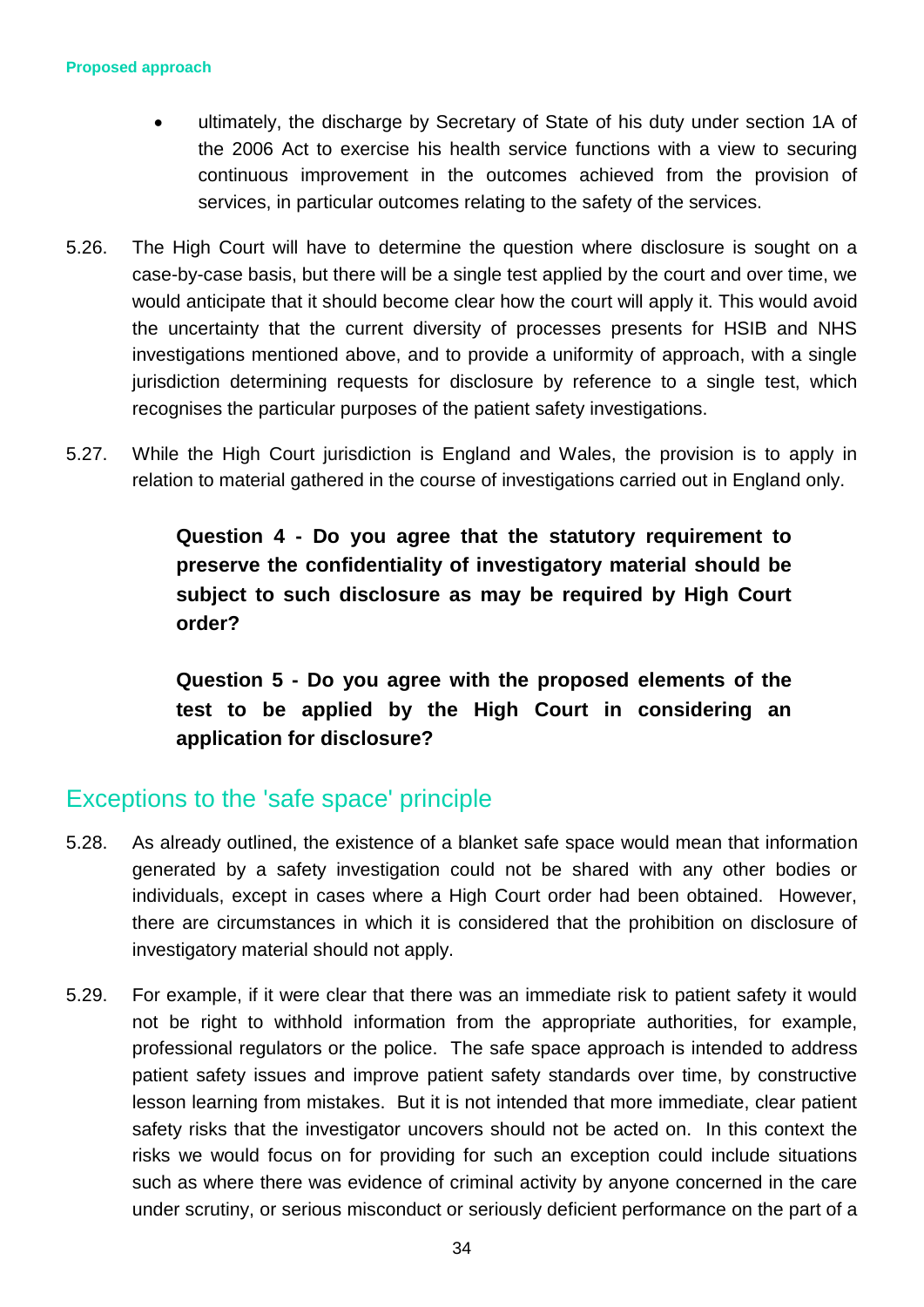registrant. As outlined in Chapter 4, the way in which HSIB works with other organisations such as professional regulators in its application of safe space under Directions could helpfully inform the way in which these thresholds and processes are outlined in future legislation.

- 5.30. It is therefore envisaged that the circumstances in which disclosures may be made without a High Court order being necessary would include:
	- disclosing concerns to the police or health professions' regulatory bodies if there is a serious and continuing risk to patient safety; and
	- informing the police where it appears that a criminal offence has been committed.
- 5.31. There has been some suggestion that there should also be an additional exception in relation to sharing information with patients and members of his or her family. The difficulty here is that sharing certain information with patients and their family could potentially compete with the imperative to provide a 'safe space' to enable contributors to speak candidly to the person or body carrying out the investigation. As the EAG recognised, there is a tension between the protection of the information given by witnesses and the needs of families and patients to be given information pertaining to their or their loved ones' care. It will be necessary to consider how the 'safe space' principle could apply without cutting across these needs and potentially lead patients and families to feel there had been a degree of cover up.
- 5.32. We have also seen that the EAG was clear that patients and families should receive all relevant information about their care. The Serious Incident Framework states that patients and families should be involved in the investigation at every stage (including seeing draft reports and final reports). The Framework also recommends that, in investigations for learning, issues concerning anonymity and consent for disclosure of personal information are important and should be considered at an early stage in the investigation process, and considered on the basis that information may become public.
- 5.33. However, it has also been mooted that the very existence of these exceptions could negate the entire principle of safe space, ie having them would lead those involved in giving evidence to investigations to conclude that the 'guarantee' of not passing on information was too qualified for them to trust it, and would thereby deter them from being fully open.

**Question 6 - Do you have any views on the proposed exceptions that would apply to the prohibition on disclosure of material obtained during investigations by the HSIB and by or on behalf of providers and commissioners of NHS service?**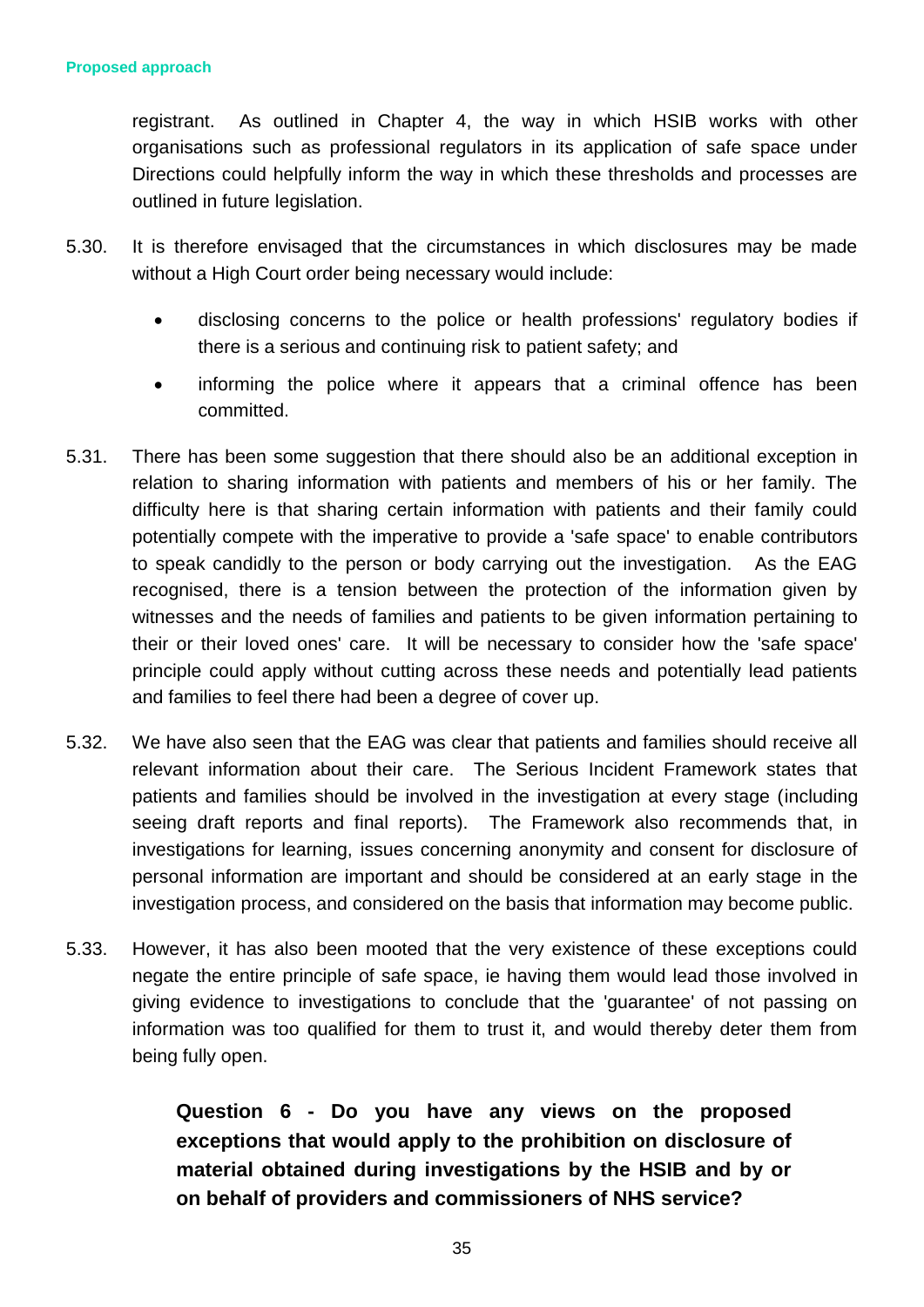**Question 7 - Do you have any views on where the bar should be set on passing on concerns to other organisations whose functions involve or have a direct impact on patient safety?**

**Question 8 - Do you consider that the exceptions proposed could undermine the principle of 'safe space' from the point of view of those giving evidence to investigations?**

**Question 9 - Do you support the principle of a 'Just Culture' (that would make a distinction between human error and more serious failures) in order that healthcare professionals might come forward more readily to report and learn from their mistakes without fear of punitive action in circumstances that fall short of gross negligence or recklessness?**

**Question 10 - If you consider that the prohibition on disclosure should be subject to an exception allowing for the disclosure of certain information to patients and their families, what kind of information do you consider should be able to be disclosed in that context? And when would be a sensible, workable point for patients/families to have access to information - eg, should they see a pre-publication draft report for comment?**

### Impact on other processes

- 5.34. As outlined in Chapter 4, while safety investigations are undertaken by providers (and, in time, HSIB) other processes described above (in Ch. 4) are in place to hold professionals to account and ensure the safety of the public. These include fitness to practise investigations, Coroner's investigations and - more rarely - police investigations and criminal or civil actions.
- 5.35. The provision of a 'safe space' in healthcare investigations is not intended to reduce the effectiveness of these processes. In terms of chronology, many of these processes could be happening, and coming to conclusions, in advance of, or at the same time as any safety investigations. It is possible that information gathered by a safety investigation may not be of use or interest to those conducting other types of investigation. Also, one of the anticipated exceptions to the safe space principle (ie a scenario where the investigator's information could lawfully be shared) is if there was an immediate risk to patient safety.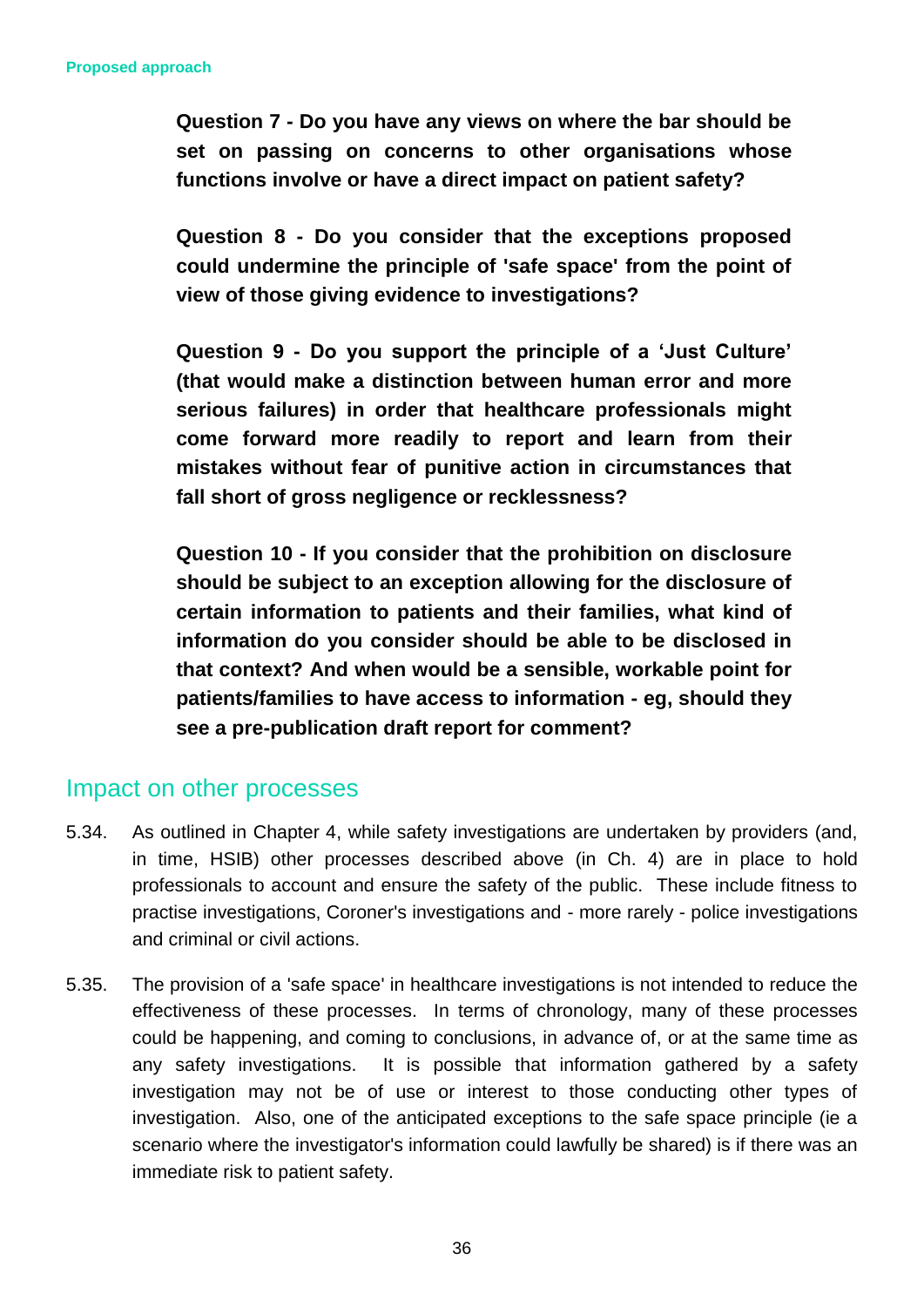#### **Proposed approach**

- 5.36. However, notwithstanding this, creating a system where a High Court order is required to gain access to information obtained during certain healthcare investigations will cut across existing statutory powers which a number of organisations - for example some professional regulators, Coroners, the courts and police - have. There could be concerns that the creation of a safe space could hamper the holding to account of individuals. This view is demonstrated in some of the evidence outlined so far.
- 5.37. In relation to disclosure powers held by other authorities, the policy is to avoid the uncertainty that a diversity of processes presents, and to be able to provide for a uniformity of approach, with a single jurisdiction determining requests for disclosure by reference to a single test, which it is intended will recognise the particular purposes of patient safety investigations.
- 5.38. The proposal would not prevent other investigations from continuing they would still be able to proceed - but it would be necessary for other investigatory bodies or individuals to apply to the High Court if they wanted to obtain material that had been gathered by the body carrying out the investigation into healthcare services, or they would be free to use their own investigation processes. In the case of some professional regulatory bodies, for example, they have powers to require disclosure of information (unless the law prohibits its disclosure) and then to go to the court to seek an order for disclosure if it is unforthcoming, while other such bodies can require the information but do not have an express power to apply to the court. The proposed approach for the safe space policy would have the effect of providing the same process for all such cases, based in a test that the high court would apply as prescribed in the relevant legislation.

**Question 11 - Do you see any problems in a requirement that investigatory bodies (such as professional regulators, coroners and the police) must apply to the High Court if they wish to gain access to information obtained during investigations by the HSIB or by or on behalf of providers or commissioners of NHSfunded care?** 

**Question 12 - Do you have any concerns about the use of the phrase "safe space" in relation to this policy; and, if so, do you have an alternative preference?**

5.39. It is envisaged that information obtained during healthcare investigations would not be disclosable under the Freedom of Information Act 2000 and the Data Protection Act 1998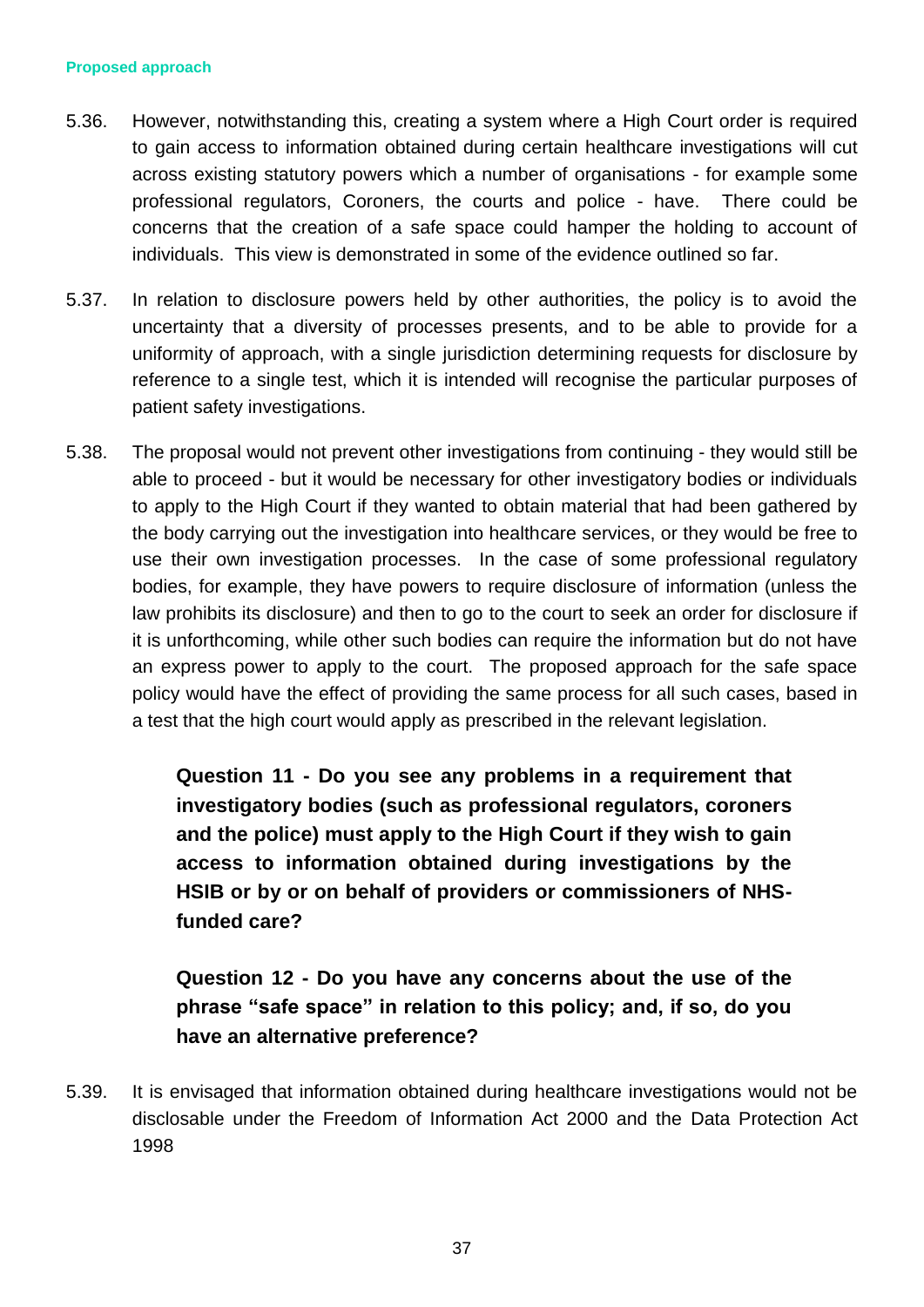**Question 13 - Do you see any problems in exempting information obtained during healthcare investigations from access under the Freedom of Information and Data Protection regimes?**

#### **How should the creation of a 'safe space' be supported?**

- 5.40. As explored in Chapter 3, there is considerable variation in how investigations are handled (and learned from) within the healthcare system. While investigations undertaken by HSIB will be under the auspices of the Chief Investigator who can test the approach from the beginning of this financial year under HSIB's Directions, those within the wider system will be handled by investigators who may not have had any direct experience of creating a 'safe space' around their investigations.
- 5.41. There is therefore a question around how, or whether, those undertaking investigations will require additional support in applying safe space and making the judgements underlying the approach. This could take the form of guidance to the system.

### **Question 14 - Do you agree that guidance, or an alternative source of support, should be developed?**

**Question 15 - Do you think it would be helpful for NHS staff to be supported by a set of agreed national principles around how they would be treated if involved in a local safety incident investigation; and, if so, do you have any suggestions for the areas that such a set of principles should cover?**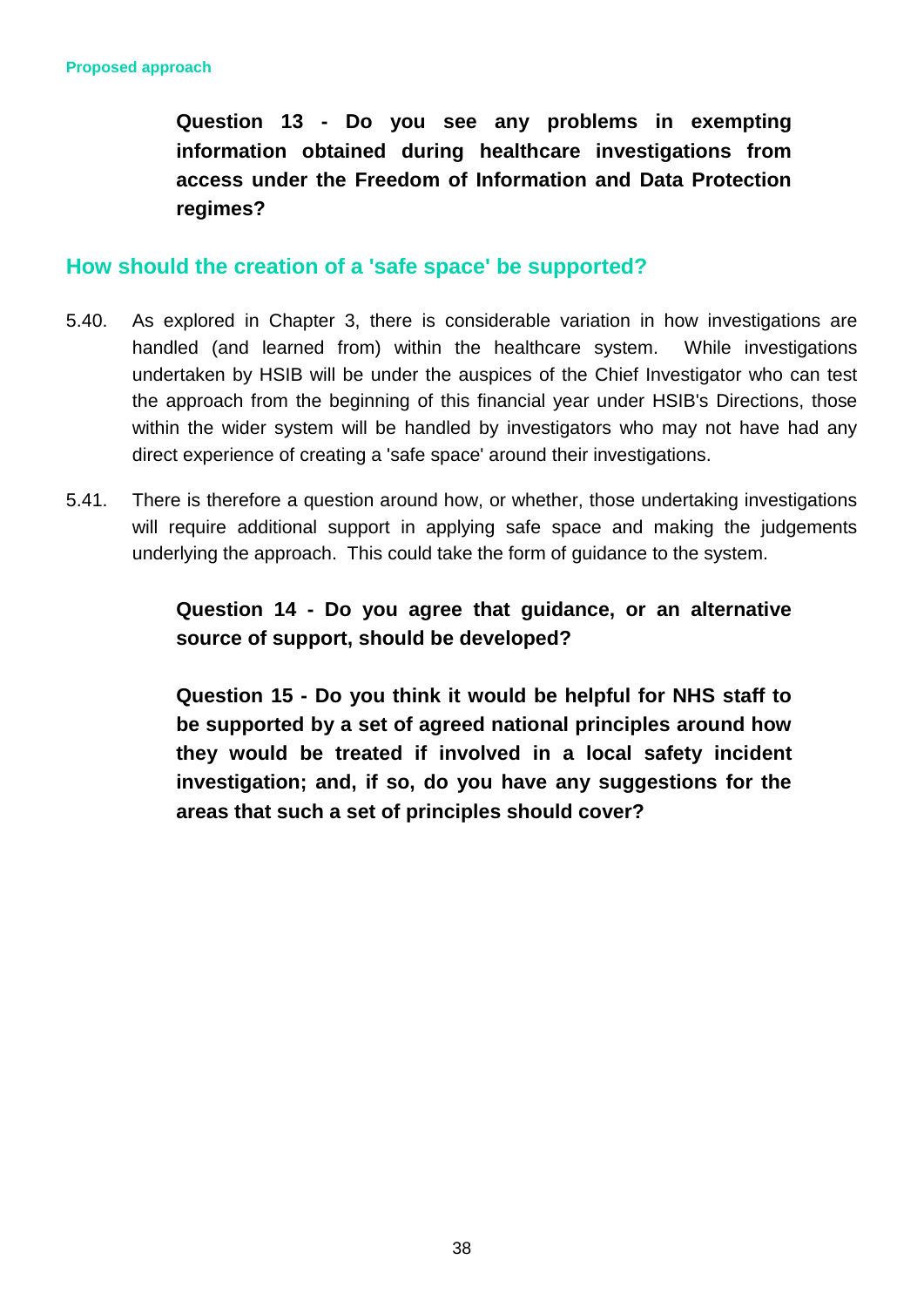# <span id="page-38-0"></span>**6. Impact of proposals**

#### **Public Sector Equality Duty**

- 6.1. The Public Sector Equality Duty in section 149 of the Equality Act 2010 requires public sector organisations to have due regard to the need to: eliminate unlawful discrimination, harassment, victimisation and any other conduct prohibited by the Act; advance equality of opportunity between people who share a protected characteristic and people who do not share it; and foster good relations between people who share a protected characteristic and people who do not share it.
- 6.2. The general equality duty that is set out in the Equality Act 2010 requires public authorities, in the exercise of their functions, to have due regard to the need to:
	- eliminate unlawful discrimination, harassment and victimisation and other conduct prohibited by the Act;
	- advance equality of opportunity between people who share a protected characteristic and those who do not;
	- foster good relations between people who share a protected characteristic and those who do not.
- 6.3. The 'relevant protected characteristics' are: age, disability, gender re-assignment, pregnancy and maternity, race, religion or belief, sex and sexual orientation (see section 149(7) of the Equality Act).
- 6.4. We do not envisage that the policy of providing for a safe space in health service patient safety investigations will have a negative impact on individuals sharing the other protected characteristics under the Equality Act 2010 because we would expect the policy to affect staff fairly equally, regardless of protected characteristics. The same could be said of patients and families. However, this is a developing analysis, and if you do have any concerns that the policy may have an impact in people sharing protected characteristics, we would welcome your comments.

**Question 16 - Do you have any concerns about the impact of any of the proposals on People sharing protected characteristics as listed in the Equality Act 2010? If you envisage negative impacts on such people, please explain.** 

#### **Family Test**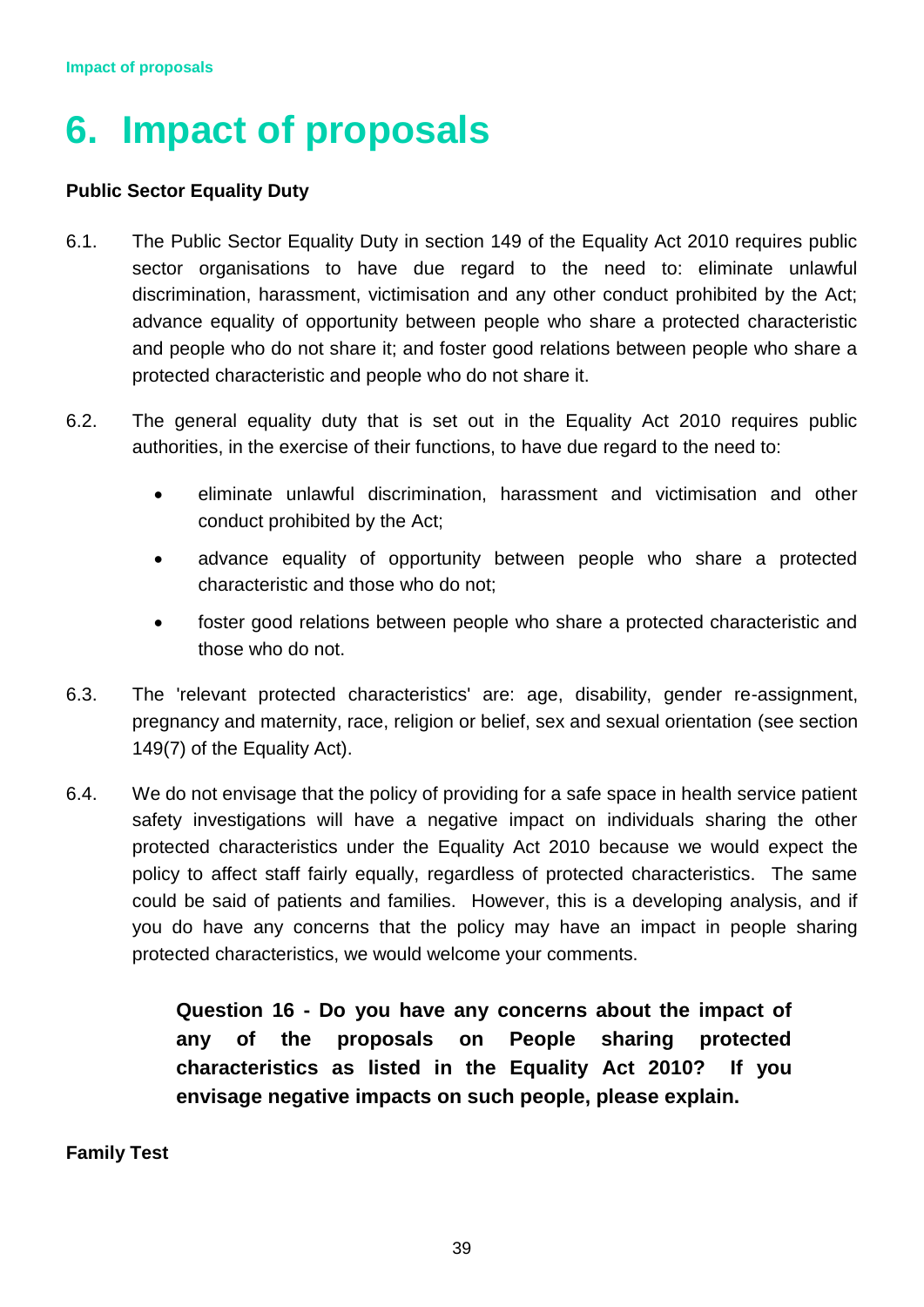- 6.5. This is another duty that should be considered in all policy development. We are required to consider:
	- what kinds of impact might the policy have on family formation?
	- what kinds of impact will the policy have on families going through key transitions such as becoming parents, getting married, fostering or adopting, bereavement, redundancy, new caring responsibilities or the onset of a longterm health condition?
	- what impacts will the policy have on all family members' ability to play a full role in family life, including with respect to parenting and other caring responsibilities?
	- how does the policy impact families before, during and after couple separation?
	- how does the policy impact those families most at risk of deterioration of relationship quality and breakdown?
- 6.6. We believe that the proposed safe space policy will have a positive impact on families. The policy is intended to help the health service learn lessons from when things go wrong, and to help investigators reach robust and sound analyses as to what went wrong and how it can be avoided in future. We anticipate focussing in the first instance on maternity investigations, and this should help improve learning about patient safety within the NHS, benefiting parents and infants.

## **Question 17 - Do you have any concerns about the impact of any of the proposals on families? If you envisage negative impacts, please explain.**

#### **Impact on business**

6.7. Government policy requires us to give consideration to the impact on business and put a cost value on the impact. We have considered how the implementation of this policy will impact on different sectors and concluded that the proposed policy does not impact on business. This is because they are only applicable to a defined list of NHS public bodies; which are for this purpose not classified as businesses.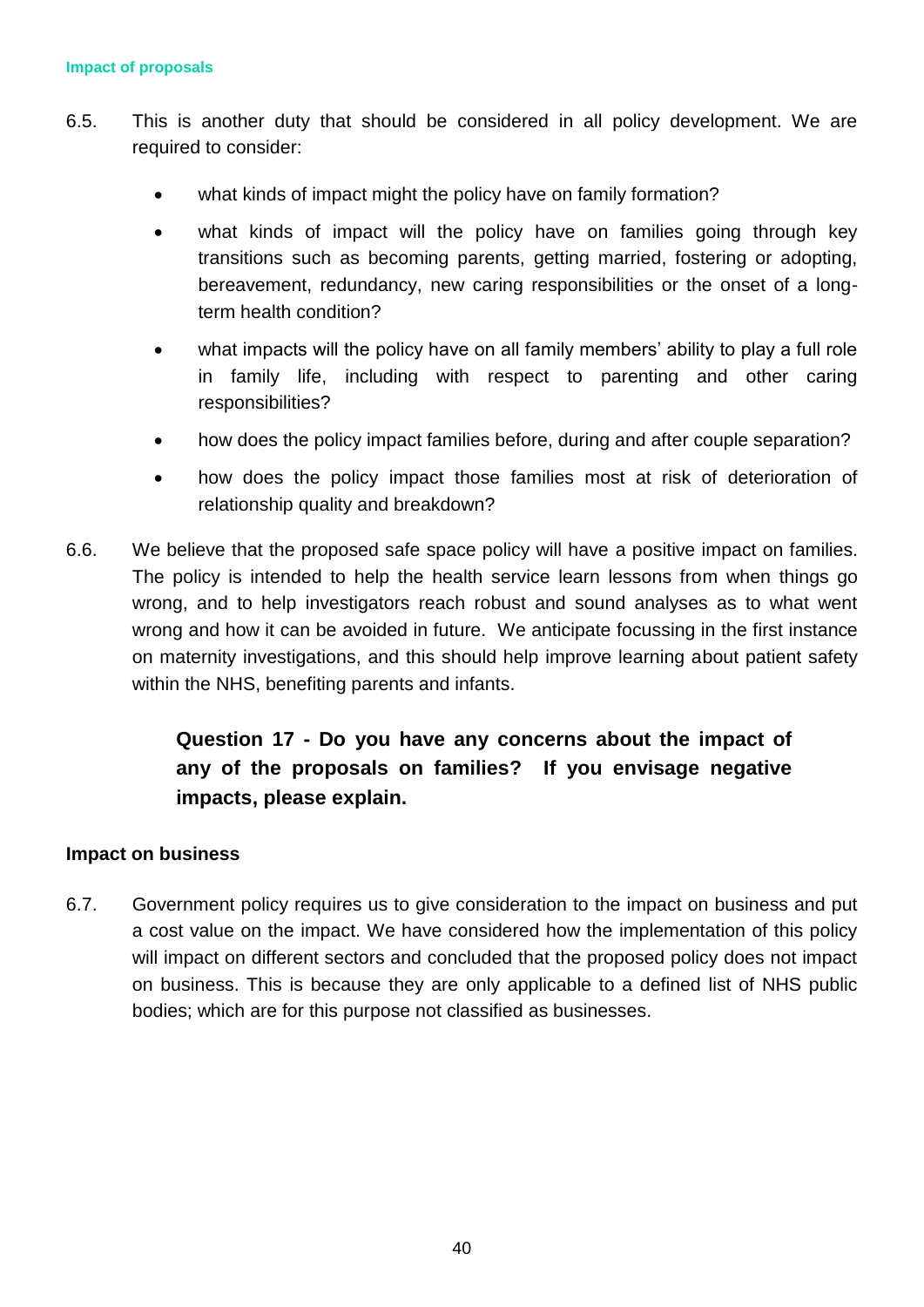# <span id="page-40-0"></span>**7. Consultation questions**

7.1. The Government invites comment on any aspect of its approach to the drafting of the regulations. However, the following are of particular importance and the Government seeks your views on them in particular.

> **Question 1 - Do you consider that the proposed prohibition on disclosure of investigatory material should apply both to investigations carried out by HSIB, and to investigations conducted by or on behalf of NHS Trusts, NHS Foundation Trusts and other providers of NHS-funded health care?**

> **Question 2 - for those investigations undertaken by or on behalf of providers and commissioners of NHS-funded care, should the proposed prohibition on disclosure apply only in relation to investigations into maternity services in the first instance or should it apply to all investigations undertaken by or on behalf of such bodies?**

> **Question 3 - Do you have any comments about the type of information that it is proposed will be protected from disclosure during healthcare investigations?**

> **Question 4 - Do you agree that the statutory requirement to preserve the confidentiality of investigatory material should be subject to such disclosure as may be required by High Court order?**

> **Question 5 - Do you agree with the proposed elements of the test to be applied by the High Court in considering an application for disclosure?**

> **Question 6 - Do you have any views on the proposed exceptions that would apply to the prohibition on disclosure of material obtained during investigations by the HSIB and by or on behalf of providers and commissioners of NHS service?**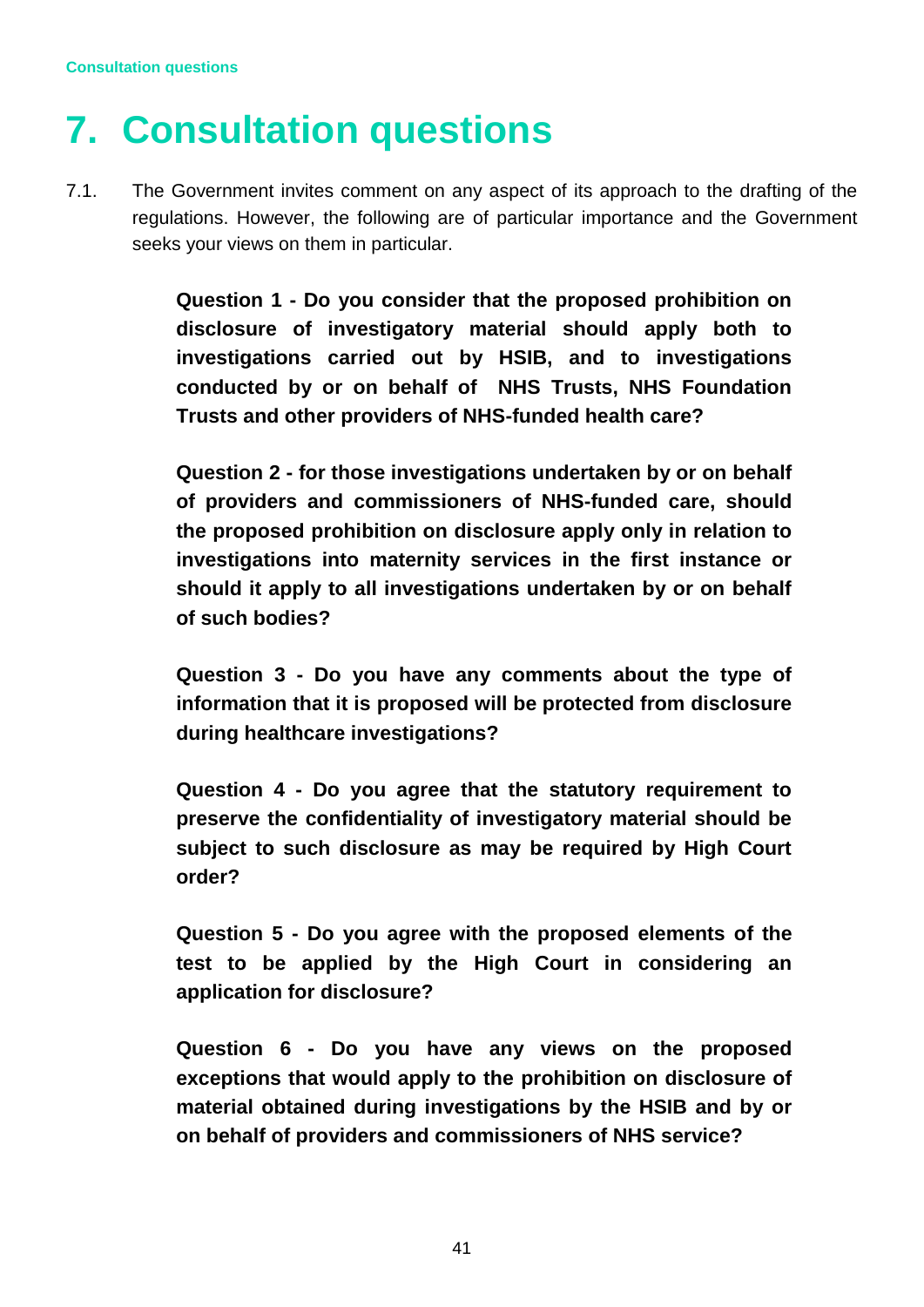**Question 7 - Do you have any views on where the bar should be set on passing on concerns to other organisations whose functions involve or have a direct impact on patient safety?**

**Question 8 - Do you consider that the exceptions proposed could undermine the principle of 'safe space' from the point of view of those giving evidence to investigations?**

**Question 9 - Do you support the principle of a 'Just Culture' (that would make a distinction between human error and more serious failures) in order that healthcare professionals might come forward more readily to report and learn from their mistakes without fear of punitive action in circumstances that fall short of gross negligence or recklessness?**

**Question 10 - If you consider that the prohibition on disclosure should be subject to an exception allowing for the disclosure of certain information to patients and their families, what kind of information do you consider should be able to be disclosed in that context? And when would be a sensible, workable point for patients/families to have access to information - eg, should they see a pre-publication draft report for comment?**

**Question 11 - Do you see any problems in a requirement that investigatory bodies (such as professional regulators, coroners and the police) must apply to the High Court if they wish to gain access to information obtained during investigations by the HSIB or by or on behalf of providers or commissioners of NHS-funded care?** 

**Question 12 - Do you have any concerns about the use of the phrase "safe space" in relation to this policy; and, if so, do you have an alternative preference?**

**Question 13 - Do you see any problems in exempting information obtained during healthcare investigations from access under the Freedom of Information and Data Protection regimes?**